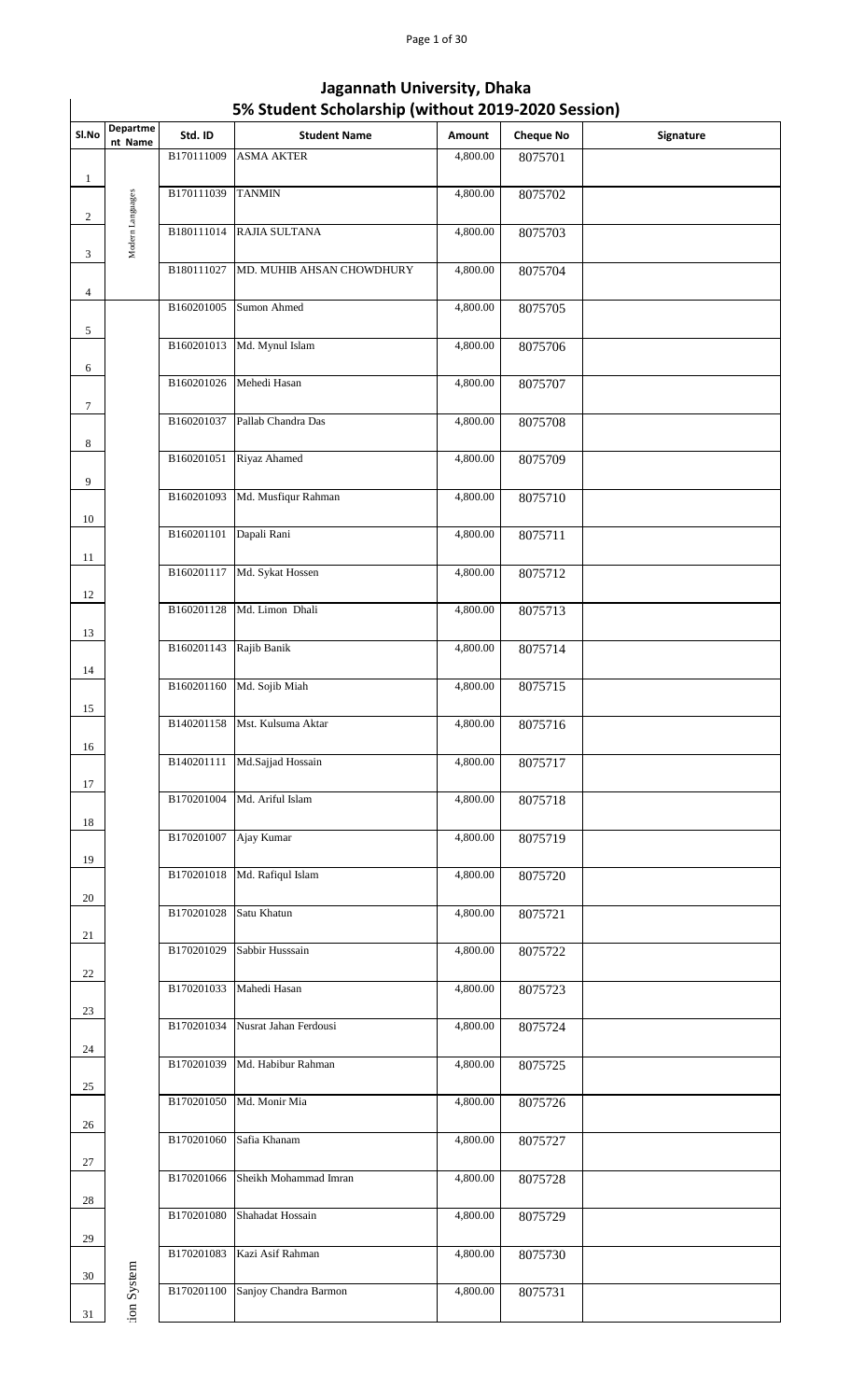## Page 2 of 30

| SI.No | <b>Departme</b><br>nt Name | Std. ID    | <b>Student Name</b>              | Amount   | <b>Cheque No</b> | Signature |
|-------|----------------------------|------------|----------------------------------|----------|------------------|-----------|
| 32    |                            | B170201106 | Antora Sarker                    | 4,800.00 | 8075732          |           |
|       |                            | B170201120 | Sourov Das                       | 4,800.00 | 8075733          |           |
| 33    | Accounting and Informat    |            | B170201122 Nasrin Sultana Moni   | 4,800.00 | 8075734          |           |
| 34    |                            | B170201128 | Sagor Kumer                      | 4,800.00 |                  |           |
| 35    |                            |            |                                  |          | 8075735          |           |
| 36    |                            | B170201140 | Pranto Kumar Pual                | 4,800.00 | 8075736          |           |
|       |                            | B170201143 | Farjana Munni                    | 4,800.00 | 8075737          |           |
| 37    |                            |            | B180201049 Md. Wakil Hashen      | 4,800.00 | 8075738          |           |
| 38    |                            | B180201104 | Jesmine Akter Shupti             | 4,800.00 | 8075739          |           |
| 39    |                            |            |                                  |          |                  |           |
| 40    |                            | B180201107 | Md. Shimul Hossain               | 4,800.00 | 8075740          |           |
|       |                            |            | B180201116 Rabbi Ul Alam         | 4,800.00 | 8075741          |           |
| 41    |                            | B180201124 | Abzal Mia                        | 4,800.00 | 8075742          |           |
| 42    |                            | B180201147 | Farhana Malek Omi                | 4,800.00 | 8075743          |           |
| 43    |                            | B180201156 | Md. Wabaydul Islam               | 4,800.00 |                  |           |
| 44    |                            |            |                                  |          | 8075744          |           |
| 45    |                            | B180201165 | Airin Hawlader                   | 4,800.00 | 8075745          |           |
|       |                            | B180201166 | Shajuti Saha                     | 4,800.00 | 8075746          |           |
| 46    |                            |            | B150201016 Md. Based Mia         | 4,800.00 | 8075747          |           |
| 47    |                            | B150201020 | Md. Imriaj Mahmud                | 4,800.00 | 8075748          |           |
| 48    |                            |            |                                  |          |                  |           |
| 49    |                            | B150201041 | Tuhin Ahmed                      | 4,800.00 | 8075749          |           |
|       |                            | B150201047 | Koushik Gope                     | 4,800.00 | 8075750          |           |
| 50    |                            | B150201065 | Md. Majedul Islam                | 4,800.00 | 8075751          |           |
| 51    |                            | B150201099 | Masud Rana                       | 4,800.00 | 8075752          |           |
| 52    |                            | B150201108 | Md. Mostafa Kamal                | 4,800.00 | 8075753          |           |
| 53    |                            |            |                                  |          |                  |           |
| 54    |                            |            | B150201110 Md. Monayem Shahriyer | 4,800.00 | 8075754          |           |
|       |                            | B150201133 | Md. Asraful Alam                 | 4,800.00 | 8075755          |           |
| 55    |                            | B150201134 | Md. Abik Hasan                   | 4,800.00 | 8075756          |           |
| 56    |                            | B150201183 | Md. Raju Miah                    | 4,800.00 | 8075757          |           |
| 57    |                            |            |                                  |          |                  |           |
| 58    |                            |            | B150201196 Md. Jongenoor Hossen  | 4,800.00 | 8075758          |           |
|       |                            | B150201209 | Krishna Rajbhor Kiron            | 4,800.00 | 8075759          |           |
| 59    |                            | B140201150 | Shakibul Hasan                   | 4,800.00 | 8075760          |           |
| 60    |                            | B180101060 | MUJAHID BILLAH                   | 4,800.00 | 8075761          |           |
| 61    |                            | B160101004 | <b>BASONTI BISWAS</b>            | 4,800.00 |                  |           |
| 62    |                            |            |                                  |          | 8075762          |           |
| 63    |                            |            | B160101021 MD.ABDUR RAHAMAN      | 4,800.00 | 8075763          |           |
|       |                            |            |                                  |          |                  |           |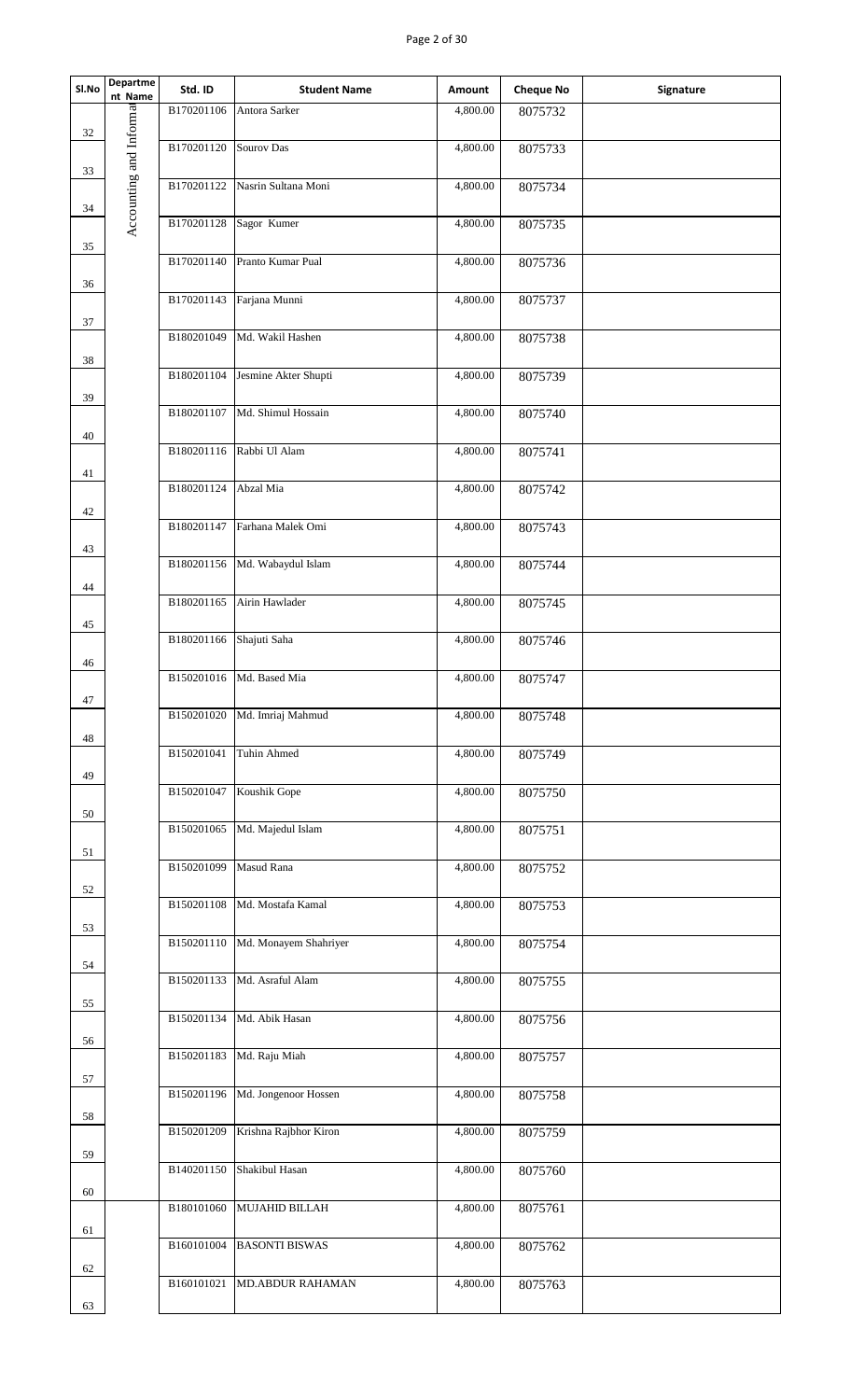| Sl.No | Departme<br>nt Name | Std. ID    | <b>Student Name</b>               | Amount   | <b>Cheque No</b> | Signature |
|-------|---------------------|------------|-----------------------------------|----------|------------------|-----------|
|       |                     | B160101027 | MD. ANISUR RAHAMAN                | 4,800.00 | 8075764          |           |
| 64    |                     | B160101028 | HASANUR RAHAMAN                   | 4,800.00 | 8075765          |           |
| 65    |                     | B160101031 | <b>MUMENA AKTER</b>               | 4,800.00 | 8075766          |           |
| 66    |                     | B160101047 | <b>ABDUL KAIOUM</b>               | 4,800.00 | 8075767          |           |
| 67    |                     | B160101049 | <b>ASIKUR RAHMAN</b>              | 4,800.00 | 8075768          |           |
| 68    |                     | B160101051 | <b>JINIA AFRIN</b>                | 4,800.00 | 8075769          |           |
| 69    |                     |            |                                   |          |                  |           |
| 70    |                     | B160101063 | <b>MD.SUMON</b>                   | 4,800.00 | 8075770          |           |
| 71    |                     | B170101015 | <b>GOLAPY ROY</b>                 | 4,800.00 | 8075771          |           |
| 72    |                     | B170101023 | MD.MOSTAFIZUR RAHMAN MILON        | 4,800.00 | 8075772          |           |
| 73    |                     | B170101033 | <b>MD.SELIM SARDER</b>            | 4,800.00 | 8075773          |           |
|       | Bangla              | B170101038 | <b>SHARMIN AKTER</b>              | 4,800.00 | 8075774          |           |
| 74    |                     | B170101051 | <b>RASHED HOSSAIN RONY</b>        | 4,800.00 | 8075775          |           |
| 75    |                     | B170101061 | MD. HASAN                         | 4,800.00 | 8075776          |           |
| 76    |                     | B170101071 | TRISHNA DAS DOLA                  | 4,800.00 | 8075777          |           |
| 77    |                     | B180101010 | <b>MST. DRISTI KHATUN</b>         | 4,800.00 | 8075778          |           |
| 78    |                     | B180101012 | AKTERUZZAMAN                      | 4,800.00 | 8075779          |           |
| 79    |                     |            |                                   |          |                  |           |
| 80    |                     |            | B180101019 NAZMIN AKHTER          | 4,800.00 | 8075780          |           |
| 81    |                     |            | B180101026 SATHI BISWAS           | 4,800.00 | 8075781          |           |
| 82    |                     |            | B180101045 MD.EMAM HOSSAIN        | 4,800.00 | 8075782          |           |
| 83    |                     |            | B180101047 SHAGOR CHANDRA RAY     | 4,800.00 | 8075783          |           |
|       |                     |            | B180101057 JANNATH SADIA          | 4,800.00 | 8075784          |           |
| 84    |                     |            | B180101009 MUKTA AKTER            | 4,800.00 | 8075785          |           |
| 85    |                     |            | M190101091 ARNOB KUMAR GOSH       | 4,800.00 | 8075786          |           |
| 86    |                     |            | M190101059 WAYESH MAHAMUDUL HAQUE | 4,800.00 | 8075787          |           |
| 87    |                     |            | M190105004 NAHID HASAN            | 4,800.00 | 8075788          |           |
| 88    |                     |            | M190105072 JOHARA BEGUM           | 4,800.00 | 8075789          |           |
| 89    |                     |            | M190105050 ISMAIL HOSSAIN         | 4,800.00 | 8075790          |           |
| 90    |                     |            | M190105031 MD. YEAKUB HASAN       | 4,800.00 |                  |           |
| 91    |                     |            |                                   |          | 8075791          |           |
| 92    |                     | B150105068 | <b>KAMAL HOSSAIN</b>              | 4,800.00 | 8075792          |           |
| 93    |                     |            | B150105050 HARUN-OR-RASHID SHOSOM | 4,800.00 | 8075793          |           |
| 94    |                     |            | B150105005 MD. NAZMUL             | 4,800.00 | 8075794          |           |
|       |                     |            | B160105006 REJUAN HOSSEN          | 4,800.00 | 8075795          |           |
| 95    |                     |            |                                   |          |                  |           |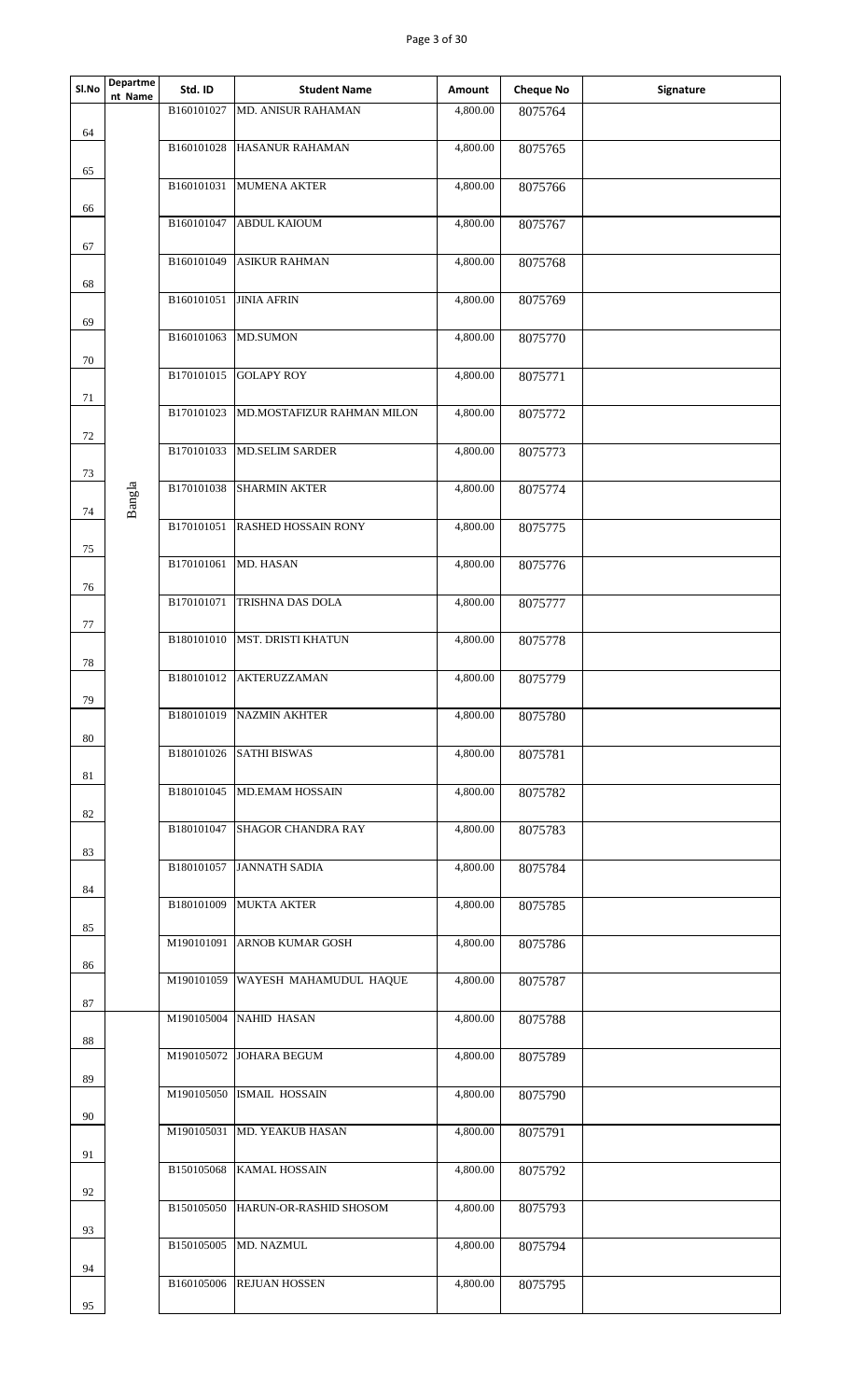## Page 4 of 30

| <b>AHSAN ULLAH</b><br>4,800.00<br>8075796<br>ISLAMIC STUDIES<br>B160105012<br>96<br>97<br>B160105010<br>MOHAMMAD MOJAMMEL HOSSAIN K<br>4,800.00<br>8075797<br>SHAHINUR RAHMAN<br>4,800.00<br>8075798<br>B160105029<br>98<br>MD. AL AMIN MIA<br>4,800.00<br>8075799<br>99<br>B170105028<br>MD. MONIURZZAMAN<br>4,800.00<br>8075800<br>B170105058<br>100<br><b>JESMIN AKTER</b><br>4,800.00<br>8075801<br>B170105060<br>101<br><b>SATHE AKTER</b><br>4,800.00<br>8075802<br>B170105042<br>102<br>4,800.00<br>ISRAT JAHAN LIMU<br>8075803<br>103<br>B180105060<br><b>SULAYMAN AHMED</b><br>4,800.00<br>8075804<br>104<br>B180105009<br><b>SUZON ALI</b><br>4,800.00<br>8075805<br>105<br>B180105020<br>MIM AKTER<br>4,800.00<br>8075806<br>B180105029<br>106<br>4,800.00<br>MST. SUMAIA KHATUN<br>8075807<br>B180105058<br>107<br><b>SHAIDA KABIR JAREN</b><br>B180301010<br>4,800.00<br>8075808<br>108<br>B180301015<br>MD. MOSAROF HOSSAIN<br>4,800.00<br>8075809<br>109<br>B180301020<br><b>BAPPY MIA</b><br>4,800.00<br>8075810<br>110<br>B180301023<br>8075811<br>MD. AL-IMRAN<br>4,800.00<br>111<br>B180301027<br>4,800.00<br>MAHIBA TABASSUM DEEP<br>8075812<br>112<br>B180301052<br><b>FARIA JAHAN ILMA</b><br>4,800.00<br>8075813<br>113<br>Chemistry<br>B180301055<br><b>AYRIN AKTER ETY</b><br>4,800.00<br>8075814<br>114<br>B180301056 MARUFA HAKIM<br>4,800.00<br>8075815<br>115<br>B180301072<br>NAZMUL HOSSAIN<br>4,800.00<br>8075816<br>116<br>B180301078<br>MD. TOWSIF-UR-RAHMAN<br>4,800.00<br>8075817<br>117<br>B170301001 Md. Imran Islam<br>4,800.00<br>8075818<br>118<br>Md. Ariful Islam<br>B170301006<br>4,800.00<br>8075819<br>119<br>Md. Rafiqul Islam<br>B140301070<br>4,800.00<br>8075820<br>120<br>B180401003<br>Md. Pervez Hossain<br>4,800.00<br>8075821<br>121<br>B180401004<br>Rana Islam<br>4,800.00<br>8075822<br>122<br>Aksa pervin Lisa<br>B180401078<br>4,800.00<br>8075823<br>123<br>B180401009<br>Md. Samiul Islam Monir<br>4,800.00<br>8075824<br>124<br>B180401082<br>Abu Sufian<br>4,800.00<br>8075825<br>125<br>B170401018<br>Md Polash Hosen<br>4,800.00<br>8075826<br>126<br>B170401073<br>Md. Dulal Hosen<br>4,800.00<br>8075827<br>127 | Sl.No | <b>Departme</b><br>nt Name | Std. ID | <b>Student Name</b> | Amount | <b>Cheque No</b> | Signature |
|-------------------------------------------------------------------------------------------------------------------------------------------------------------------------------------------------------------------------------------------------------------------------------------------------------------------------------------------------------------------------------------------------------------------------------------------------------------------------------------------------------------------------------------------------------------------------------------------------------------------------------------------------------------------------------------------------------------------------------------------------------------------------------------------------------------------------------------------------------------------------------------------------------------------------------------------------------------------------------------------------------------------------------------------------------------------------------------------------------------------------------------------------------------------------------------------------------------------------------------------------------------------------------------------------------------------------------------------------------------------------------------------------------------------------------------------------------------------------------------------------------------------------------------------------------------------------------------------------------------------------------------------------------------------------------------------------------------------------------------------------------------------------------------------------------------------------------------------------------------------------------------------------------------------------------------------------------------------------------------------------------------------------------------------------------------------------------------------------------------------------------------------------------------------------------------|-------|----------------------------|---------|---------------------|--------|------------------|-----------|
|                                                                                                                                                                                                                                                                                                                                                                                                                                                                                                                                                                                                                                                                                                                                                                                                                                                                                                                                                                                                                                                                                                                                                                                                                                                                                                                                                                                                                                                                                                                                                                                                                                                                                                                                                                                                                                                                                                                                                                                                                                                                                                                                                                                     |       |                            |         |                     |        |                  |           |
|                                                                                                                                                                                                                                                                                                                                                                                                                                                                                                                                                                                                                                                                                                                                                                                                                                                                                                                                                                                                                                                                                                                                                                                                                                                                                                                                                                                                                                                                                                                                                                                                                                                                                                                                                                                                                                                                                                                                                                                                                                                                                                                                                                                     |       |                            |         |                     |        |                  |           |
|                                                                                                                                                                                                                                                                                                                                                                                                                                                                                                                                                                                                                                                                                                                                                                                                                                                                                                                                                                                                                                                                                                                                                                                                                                                                                                                                                                                                                                                                                                                                                                                                                                                                                                                                                                                                                                                                                                                                                                                                                                                                                                                                                                                     |       |                            |         |                     |        |                  |           |
|                                                                                                                                                                                                                                                                                                                                                                                                                                                                                                                                                                                                                                                                                                                                                                                                                                                                                                                                                                                                                                                                                                                                                                                                                                                                                                                                                                                                                                                                                                                                                                                                                                                                                                                                                                                                                                                                                                                                                                                                                                                                                                                                                                                     |       |                            |         |                     |        |                  |           |
|                                                                                                                                                                                                                                                                                                                                                                                                                                                                                                                                                                                                                                                                                                                                                                                                                                                                                                                                                                                                                                                                                                                                                                                                                                                                                                                                                                                                                                                                                                                                                                                                                                                                                                                                                                                                                                                                                                                                                                                                                                                                                                                                                                                     |       |                            |         |                     |        |                  |           |
|                                                                                                                                                                                                                                                                                                                                                                                                                                                                                                                                                                                                                                                                                                                                                                                                                                                                                                                                                                                                                                                                                                                                                                                                                                                                                                                                                                                                                                                                                                                                                                                                                                                                                                                                                                                                                                                                                                                                                                                                                                                                                                                                                                                     |       |                            |         |                     |        |                  |           |
|                                                                                                                                                                                                                                                                                                                                                                                                                                                                                                                                                                                                                                                                                                                                                                                                                                                                                                                                                                                                                                                                                                                                                                                                                                                                                                                                                                                                                                                                                                                                                                                                                                                                                                                                                                                                                                                                                                                                                                                                                                                                                                                                                                                     |       |                            |         |                     |        |                  |           |
|                                                                                                                                                                                                                                                                                                                                                                                                                                                                                                                                                                                                                                                                                                                                                                                                                                                                                                                                                                                                                                                                                                                                                                                                                                                                                                                                                                                                                                                                                                                                                                                                                                                                                                                                                                                                                                                                                                                                                                                                                                                                                                                                                                                     |       |                            |         |                     |        |                  |           |
|                                                                                                                                                                                                                                                                                                                                                                                                                                                                                                                                                                                                                                                                                                                                                                                                                                                                                                                                                                                                                                                                                                                                                                                                                                                                                                                                                                                                                                                                                                                                                                                                                                                                                                                                                                                                                                                                                                                                                                                                                                                                                                                                                                                     |       |                            |         |                     |        |                  |           |
|                                                                                                                                                                                                                                                                                                                                                                                                                                                                                                                                                                                                                                                                                                                                                                                                                                                                                                                                                                                                                                                                                                                                                                                                                                                                                                                                                                                                                                                                                                                                                                                                                                                                                                                                                                                                                                                                                                                                                                                                                                                                                                                                                                                     |       |                            |         |                     |        |                  |           |
|                                                                                                                                                                                                                                                                                                                                                                                                                                                                                                                                                                                                                                                                                                                                                                                                                                                                                                                                                                                                                                                                                                                                                                                                                                                                                                                                                                                                                                                                                                                                                                                                                                                                                                                                                                                                                                                                                                                                                                                                                                                                                                                                                                                     |       |                            |         |                     |        |                  |           |
|                                                                                                                                                                                                                                                                                                                                                                                                                                                                                                                                                                                                                                                                                                                                                                                                                                                                                                                                                                                                                                                                                                                                                                                                                                                                                                                                                                                                                                                                                                                                                                                                                                                                                                                                                                                                                                                                                                                                                                                                                                                                                                                                                                                     |       |                            |         |                     |        |                  |           |
|                                                                                                                                                                                                                                                                                                                                                                                                                                                                                                                                                                                                                                                                                                                                                                                                                                                                                                                                                                                                                                                                                                                                                                                                                                                                                                                                                                                                                                                                                                                                                                                                                                                                                                                                                                                                                                                                                                                                                                                                                                                                                                                                                                                     |       |                            |         |                     |        |                  |           |
|                                                                                                                                                                                                                                                                                                                                                                                                                                                                                                                                                                                                                                                                                                                                                                                                                                                                                                                                                                                                                                                                                                                                                                                                                                                                                                                                                                                                                                                                                                                                                                                                                                                                                                                                                                                                                                                                                                                                                                                                                                                                                                                                                                                     |       |                            |         |                     |        |                  |           |
|                                                                                                                                                                                                                                                                                                                                                                                                                                                                                                                                                                                                                                                                                                                                                                                                                                                                                                                                                                                                                                                                                                                                                                                                                                                                                                                                                                                                                                                                                                                                                                                                                                                                                                                                                                                                                                                                                                                                                                                                                                                                                                                                                                                     |       |                            |         |                     |        |                  |           |
|                                                                                                                                                                                                                                                                                                                                                                                                                                                                                                                                                                                                                                                                                                                                                                                                                                                                                                                                                                                                                                                                                                                                                                                                                                                                                                                                                                                                                                                                                                                                                                                                                                                                                                                                                                                                                                                                                                                                                                                                                                                                                                                                                                                     |       |                            |         |                     |        |                  |           |
|                                                                                                                                                                                                                                                                                                                                                                                                                                                                                                                                                                                                                                                                                                                                                                                                                                                                                                                                                                                                                                                                                                                                                                                                                                                                                                                                                                                                                                                                                                                                                                                                                                                                                                                                                                                                                                                                                                                                                                                                                                                                                                                                                                                     |       |                            |         |                     |        |                  |           |
|                                                                                                                                                                                                                                                                                                                                                                                                                                                                                                                                                                                                                                                                                                                                                                                                                                                                                                                                                                                                                                                                                                                                                                                                                                                                                                                                                                                                                                                                                                                                                                                                                                                                                                                                                                                                                                                                                                                                                                                                                                                                                                                                                                                     |       |                            |         |                     |        |                  |           |
|                                                                                                                                                                                                                                                                                                                                                                                                                                                                                                                                                                                                                                                                                                                                                                                                                                                                                                                                                                                                                                                                                                                                                                                                                                                                                                                                                                                                                                                                                                                                                                                                                                                                                                                                                                                                                                                                                                                                                                                                                                                                                                                                                                                     |       |                            |         |                     |        |                  |           |
|                                                                                                                                                                                                                                                                                                                                                                                                                                                                                                                                                                                                                                                                                                                                                                                                                                                                                                                                                                                                                                                                                                                                                                                                                                                                                                                                                                                                                                                                                                                                                                                                                                                                                                                                                                                                                                                                                                                                                                                                                                                                                                                                                                                     |       |                            |         |                     |        |                  |           |
|                                                                                                                                                                                                                                                                                                                                                                                                                                                                                                                                                                                                                                                                                                                                                                                                                                                                                                                                                                                                                                                                                                                                                                                                                                                                                                                                                                                                                                                                                                                                                                                                                                                                                                                                                                                                                                                                                                                                                                                                                                                                                                                                                                                     |       |                            |         |                     |        |                  |           |
|                                                                                                                                                                                                                                                                                                                                                                                                                                                                                                                                                                                                                                                                                                                                                                                                                                                                                                                                                                                                                                                                                                                                                                                                                                                                                                                                                                                                                                                                                                                                                                                                                                                                                                                                                                                                                                                                                                                                                                                                                                                                                                                                                                                     |       |                            |         |                     |        |                  |           |
|                                                                                                                                                                                                                                                                                                                                                                                                                                                                                                                                                                                                                                                                                                                                                                                                                                                                                                                                                                                                                                                                                                                                                                                                                                                                                                                                                                                                                                                                                                                                                                                                                                                                                                                                                                                                                                                                                                                                                                                                                                                                                                                                                                                     |       |                            |         |                     |        |                  |           |
|                                                                                                                                                                                                                                                                                                                                                                                                                                                                                                                                                                                                                                                                                                                                                                                                                                                                                                                                                                                                                                                                                                                                                                                                                                                                                                                                                                                                                                                                                                                                                                                                                                                                                                                                                                                                                                                                                                                                                                                                                                                                                                                                                                                     |       |                            |         |                     |        |                  |           |
|                                                                                                                                                                                                                                                                                                                                                                                                                                                                                                                                                                                                                                                                                                                                                                                                                                                                                                                                                                                                                                                                                                                                                                                                                                                                                                                                                                                                                                                                                                                                                                                                                                                                                                                                                                                                                                                                                                                                                                                                                                                                                                                                                                                     |       |                            |         |                     |        |                  |           |
|                                                                                                                                                                                                                                                                                                                                                                                                                                                                                                                                                                                                                                                                                                                                                                                                                                                                                                                                                                                                                                                                                                                                                                                                                                                                                                                                                                                                                                                                                                                                                                                                                                                                                                                                                                                                                                                                                                                                                                                                                                                                                                                                                                                     |       |                            |         |                     |        |                  |           |
|                                                                                                                                                                                                                                                                                                                                                                                                                                                                                                                                                                                                                                                                                                                                                                                                                                                                                                                                                                                                                                                                                                                                                                                                                                                                                                                                                                                                                                                                                                                                                                                                                                                                                                                                                                                                                                                                                                                                                                                                                                                                                                                                                                                     |       |                            |         |                     |        |                  |           |
|                                                                                                                                                                                                                                                                                                                                                                                                                                                                                                                                                                                                                                                                                                                                                                                                                                                                                                                                                                                                                                                                                                                                                                                                                                                                                                                                                                                                                                                                                                                                                                                                                                                                                                                                                                                                                                                                                                                                                                                                                                                                                                                                                                                     |       |                            |         |                     |        |                  |           |
|                                                                                                                                                                                                                                                                                                                                                                                                                                                                                                                                                                                                                                                                                                                                                                                                                                                                                                                                                                                                                                                                                                                                                                                                                                                                                                                                                                                                                                                                                                                                                                                                                                                                                                                                                                                                                                                                                                                                                                                                                                                                                                                                                                                     |       |                            |         |                     |        |                  |           |
|                                                                                                                                                                                                                                                                                                                                                                                                                                                                                                                                                                                                                                                                                                                                                                                                                                                                                                                                                                                                                                                                                                                                                                                                                                                                                                                                                                                                                                                                                                                                                                                                                                                                                                                                                                                                                                                                                                                                                                                                                                                                                                                                                                                     |       |                            |         |                     |        |                  |           |
|                                                                                                                                                                                                                                                                                                                                                                                                                                                                                                                                                                                                                                                                                                                                                                                                                                                                                                                                                                                                                                                                                                                                                                                                                                                                                                                                                                                                                                                                                                                                                                                                                                                                                                                                                                                                                                                                                                                                                                                                                                                                                                                                                                                     |       |                            |         |                     |        |                  |           |
|                                                                                                                                                                                                                                                                                                                                                                                                                                                                                                                                                                                                                                                                                                                                                                                                                                                                                                                                                                                                                                                                                                                                                                                                                                                                                                                                                                                                                                                                                                                                                                                                                                                                                                                                                                                                                                                                                                                                                                                                                                                                                                                                                                                     |       |                            |         |                     |        |                  |           |
|                                                                                                                                                                                                                                                                                                                                                                                                                                                                                                                                                                                                                                                                                                                                                                                                                                                                                                                                                                                                                                                                                                                                                                                                                                                                                                                                                                                                                                                                                                                                                                                                                                                                                                                                                                                                                                                                                                                                                                                                                                                                                                                                                                                     |       |                            |         |                     |        |                  |           |
|                                                                                                                                                                                                                                                                                                                                                                                                                                                                                                                                                                                                                                                                                                                                                                                                                                                                                                                                                                                                                                                                                                                                                                                                                                                                                                                                                                                                                                                                                                                                                                                                                                                                                                                                                                                                                                                                                                                                                                                                                                                                                                                                                                                     |       |                            |         |                     |        |                  |           |
|                                                                                                                                                                                                                                                                                                                                                                                                                                                                                                                                                                                                                                                                                                                                                                                                                                                                                                                                                                                                                                                                                                                                                                                                                                                                                                                                                                                                                                                                                                                                                                                                                                                                                                                                                                                                                                                                                                                                                                                                                                                                                                                                                                                     |       |                            |         |                     |        |                  |           |
|                                                                                                                                                                                                                                                                                                                                                                                                                                                                                                                                                                                                                                                                                                                                                                                                                                                                                                                                                                                                                                                                                                                                                                                                                                                                                                                                                                                                                                                                                                                                                                                                                                                                                                                                                                                                                                                                                                                                                                                                                                                                                                                                                                                     |       |                            |         |                     |        |                  |           |
|                                                                                                                                                                                                                                                                                                                                                                                                                                                                                                                                                                                                                                                                                                                                                                                                                                                                                                                                                                                                                                                                                                                                                                                                                                                                                                                                                                                                                                                                                                                                                                                                                                                                                                                                                                                                                                                                                                                                                                                                                                                                                                                                                                                     |       |                            |         |                     |        |                  |           |
|                                                                                                                                                                                                                                                                                                                                                                                                                                                                                                                                                                                                                                                                                                                                                                                                                                                                                                                                                                                                                                                                                                                                                                                                                                                                                                                                                                                                                                                                                                                                                                                                                                                                                                                                                                                                                                                                                                                                                                                                                                                                                                                                                                                     |       |                            |         |                     |        |                  |           |
|                                                                                                                                                                                                                                                                                                                                                                                                                                                                                                                                                                                                                                                                                                                                                                                                                                                                                                                                                                                                                                                                                                                                                                                                                                                                                                                                                                                                                                                                                                                                                                                                                                                                                                                                                                                                                                                                                                                                                                                                                                                                                                                                                                                     |       |                            |         |                     |        |                  |           |
|                                                                                                                                                                                                                                                                                                                                                                                                                                                                                                                                                                                                                                                                                                                                                                                                                                                                                                                                                                                                                                                                                                                                                                                                                                                                                                                                                                                                                                                                                                                                                                                                                                                                                                                                                                                                                                                                                                                                                                                                                                                                                                                                                                                     |       |                            |         |                     |        |                  |           |
|                                                                                                                                                                                                                                                                                                                                                                                                                                                                                                                                                                                                                                                                                                                                                                                                                                                                                                                                                                                                                                                                                                                                                                                                                                                                                                                                                                                                                                                                                                                                                                                                                                                                                                                                                                                                                                                                                                                                                                                                                                                                                                                                                                                     |       |                            |         |                     |        |                  |           |
|                                                                                                                                                                                                                                                                                                                                                                                                                                                                                                                                                                                                                                                                                                                                                                                                                                                                                                                                                                                                                                                                                                                                                                                                                                                                                                                                                                                                                                                                                                                                                                                                                                                                                                                                                                                                                                                                                                                                                                                                                                                                                                                                                                                     |       |                            |         |                     |        |                  |           |
|                                                                                                                                                                                                                                                                                                                                                                                                                                                                                                                                                                                                                                                                                                                                                                                                                                                                                                                                                                                                                                                                                                                                                                                                                                                                                                                                                                                                                                                                                                                                                                                                                                                                                                                                                                                                                                                                                                                                                                                                                                                                                                                                                                                     |       |                            |         |                     |        |                  |           |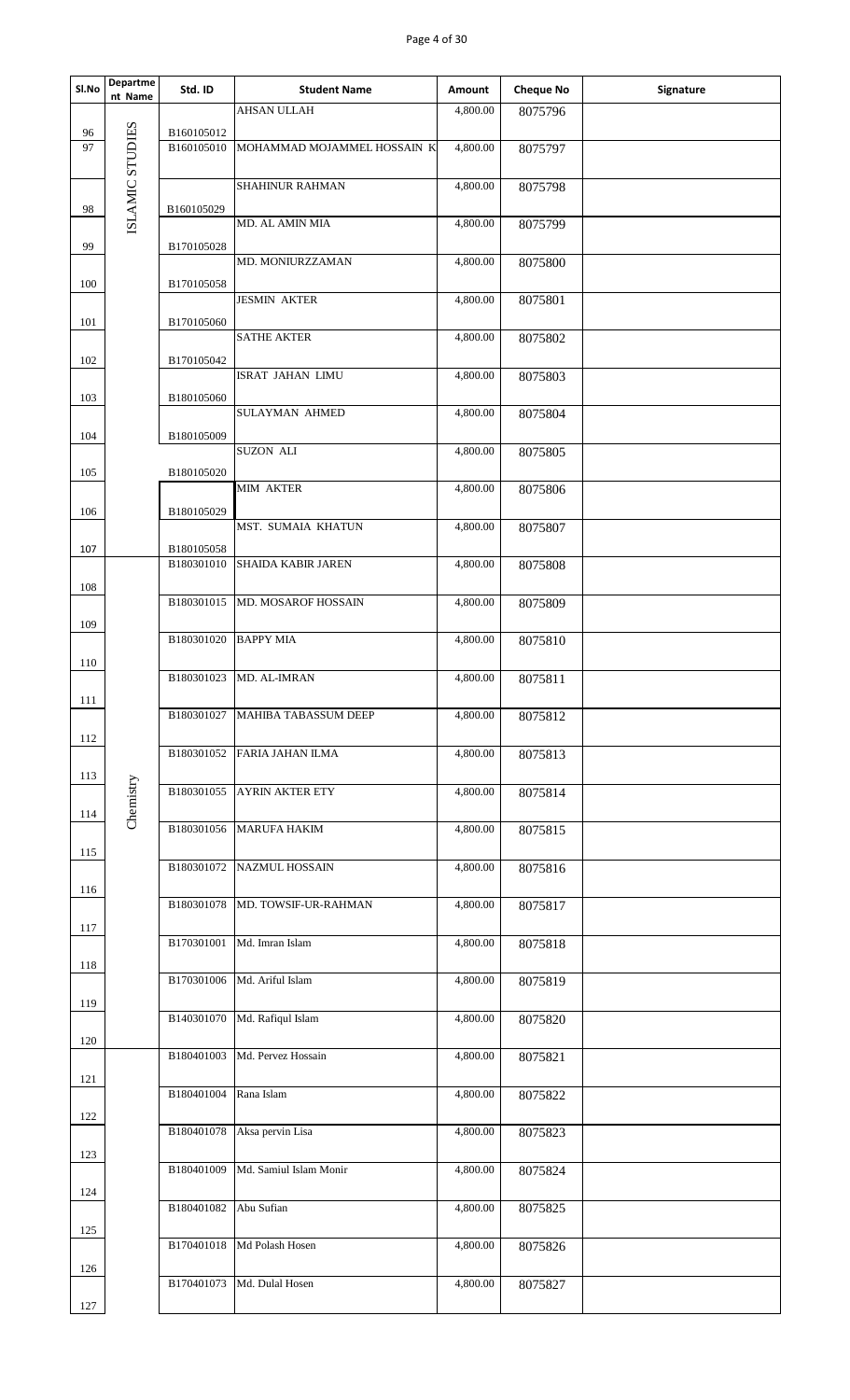| Sl.No | Departme<br>nt Name | Std. ID                  | <b>Student Name</b>              | Amount                | <b>Cheque No</b> | Signature |
|-------|---------------------|--------------------------|----------------------------------|-----------------------|------------------|-----------|
|       |                     | B170401081               | Md. Tuhiduzzaman                 | 4,800.00              | 8075828          |           |
| 128   |                     | B160401033               | Md. Kausar Ahmed                 | 4,800.00              | 8075829          |           |
| 129   |                     | B160401051 Md. Limon     |                                  | 4,800.00              | 8075830          |           |
| 130   |                     |                          |                                  |                       |                  |           |
|       |                     | B160401022               | Nazmul Sarker                    | 4,800.00              | 8075831          |           |
| 131   |                     | B160401054               | Md.Salin Al Sariar Shorob        | 4,800.00              | 8075832          |           |
| 132   |                     |                          |                                  |                       |                  |           |
|       |                     | B160401010               | Sharif Uddin                     | 4,800.00              | 8075833          |           |
| 133   |                     | B160401026 Raz Ali       |                                  | 4,800.00              | 8075834          |           |
| 134   |                     |                          |                                  |                       |                  |           |
|       |                     | B160401035               | Marzan Mia                       | 4,800.00              | 8075835          |           |
| 135   |                     | B150401037               | <b>Billal Hosen</b>              | 4,800.00              | 8075836          |           |
| 136   |                     |                          |                                  |                       |                  |           |
|       |                     | B150401074               | Jalal Uddin                      | 4,800.00              | 8075837          |           |
| 137   | Economics           | B150401032               | Amanot Khan                      | 4,800.00              | 8075838          |           |
| 138   |                     |                          |                                  |                       |                  |           |
|       |                     |                          | B140401007 Md. Rasel Ahmed       | 4,800.00              | 8075839          |           |
| 139   |                     | M140401053               | Md. Taifur Rahman Joshim         | 4,800.00              | 8075840          |           |
| 140   |                     |                          |                                  |                       |                  |           |
|       |                     |                          | M150401050 Mis. Sirajum Monira   | 4,800.00              | 8075841          |           |
| 141   |                     |                          | M150401012 Mis. Mousomi Akter    | 4,800.00              | 8075842          |           |
| 142   |                     |                          |                                  |                       |                  |           |
|       |                     | M150401030               | Md. Nesar Uddin                  | 4,800.00              | 8075843          |           |
| 143   |                     | M150401105               | Mis. Rani Akter                  | 4,800.00              | 8075844          |           |
| 144   |                     | M150401027               |                                  |                       |                  |           |
| 145   |                     |                          | Sajeda Akter                     | 4,800.00              | 8075845          |           |
|       |                     | M150401023               | Somrat Hawladar                  | 4,800.00              | 8075846          |           |
| 146   |                     | M150401010 Md. Imam Ali  |                                  |                       |                  |           |
| 147   |                     |                          |                                  | 4,800.00              | 8075847          |           |
|       |                     | M150401031               | Golam Maola                      | 4,800.00              | 8075848          |           |
| 148   |                     |                          | M150401095 Md. Nazrul Islam      | 4,800.00              |                  |           |
| 149   |                     |                          |                                  |                       | 8075849          |           |
|       |                     |                          | M180401026 Md. Mehedi Hasan      | 4,800.00              | 8075850          |           |
| 150   |                     |                          | M180401003 Mitu Rani Ray         | 4,800.00              | 8075851          |           |
| 151   |                     |                          |                                  |                       |                  |           |
|       |                     |                          | M180401050 Apu Deb Nath          | 4,800.00              | 8075852          |           |
| 152   |                     | M180401041 Fouzia Jafrin |                                  | 4,800.00              | 8075853          |           |
| 153   |                     |                          |                                  |                       |                  |           |
|       |                     |                          | M180401068 Md. Akibul Islam Akib | 4,800.00              | 8075854          |           |
| 154   |                     | B150102034               | Nazmunnaher                      | 4,800.00              | 8075855          |           |
| 155   |                     |                          |                                  |                       |                  |           |
|       |                     | B150102051               | Md. Mahdi Hasan                  | 4,800.00              | 8075856          |           |
| 156   |                     | B150102065               | Mahmuda Khanom                   | $\overline{4,800.00}$ | 8075857          |           |
| 157   |                     |                          |                                  |                       |                  |           |
|       |                     | B150102036               | Md. Raihan Hossen                | 4,800.00              | 8075858          |           |
| 158   |                     | B150102056               | Md. Osluor Rahman                | 4,800.00              | 8075859          |           |
| 159   |                     |                          |                                  |                       |                  |           |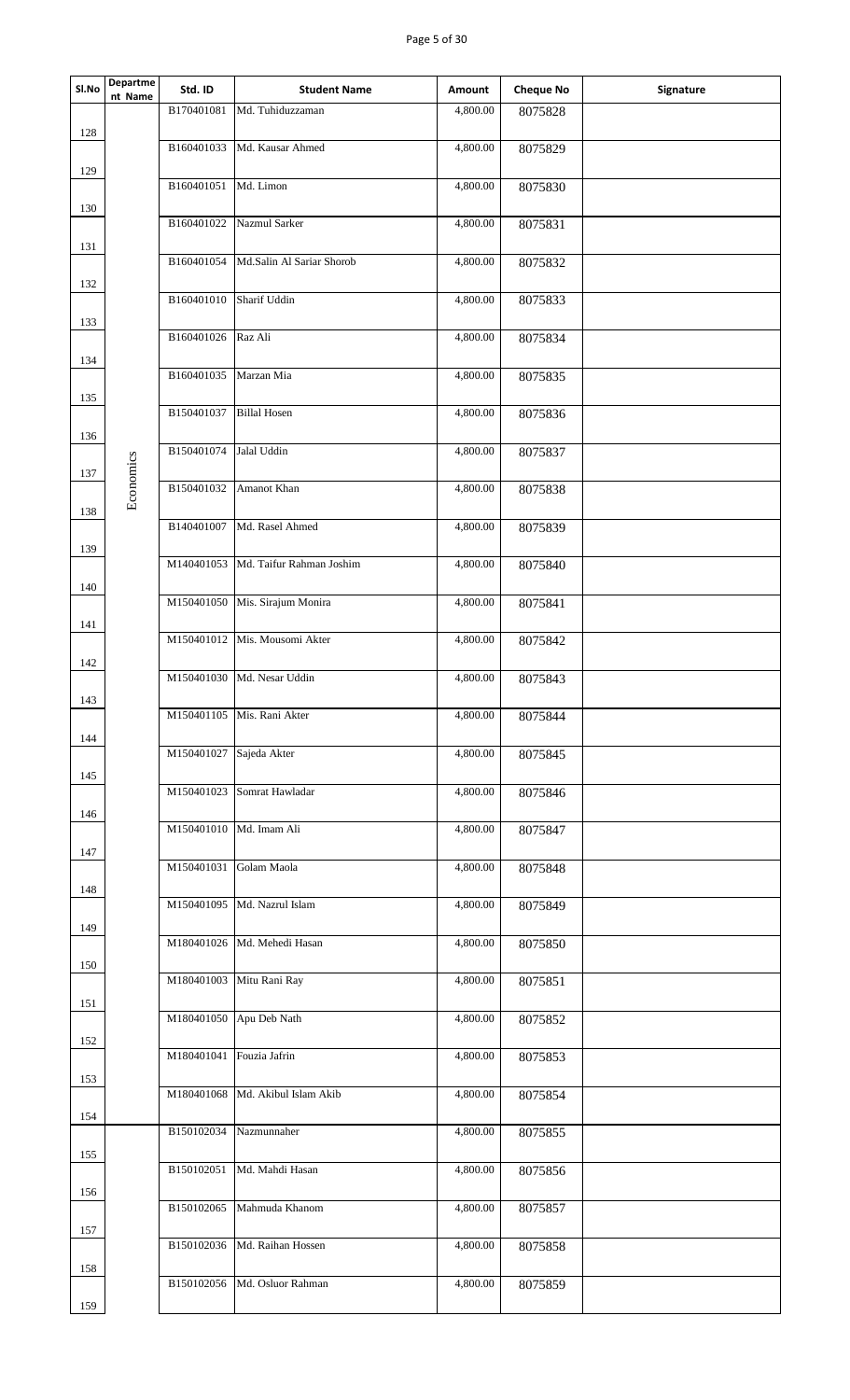## Page 6 of 30

| Sl.No | <b>Departme</b><br>nt Name | Std. ID     | <b>Student Name</b>           | Amount   | <b>Cheque No</b> | Signature |
|-------|----------------------------|-------------|-------------------------------|----------|------------------|-----------|
|       |                            | B150102037  | Sadia Sultana Shanta          | 4,800.00 | 8075860          |           |
| 160   |                            | B150102009  | Dinullah Arnobd               | 4,800.00 | 8075861          |           |
| 161   |                            | B160102012  | Mahmudul Hasan                | 4,800.00 | 8075862          |           |
| 162   |                            | B160102018  | <b>Tofazzel Hossain</b>       | 4,800.00 | 8075863          |           |
| 163   | English                    | B160102006  | Razia Akhter                  | 4,800.00 | 8075864          |           |
| 164   |                            | B170102042  | Md. Sirazul Islam             | 4,800.00 | 8075865          |           |
| 165   |                            | B 130102014 | Md.Ashraful                   | 4,800.00 | 8075866          |           |
| 166   |                            | B170102079  | Mohammad Ullah                | 4,800.00 | 8075867          |           |
| 167   |                            | B 160102053 | Sadia Sultana                 | 4,800.00 | 8075868          |           |
| 168   |                            | B180102040  | Samira Islam                  | 4,800.00 |                  |           |
| 169   |                            |             |                               |          | 8075869          |           |
| 170   |                            | B180102015  | Md. Rejaul Karim              | 4,800.00 | 8075870          |           |
| 171   |                            | B180102034  | Nurnahar Akter                | 4,800.00 | 8075871          |           |
|       |                            | B180102027  | Naiema Islam                  | 4,800.00 | 8075872          |           |
| 172   |                            |             | M190203015 Sweety Akter Monna | 4,800.00 | 8075873          |           |
| 173   |                            | M190203039  | A.S.M. Arman Ahamed Shakil    | 4,800.00 | 8075874          |           |
| 174   |                            | M190203042  | Akib Al Adib Pranto           | 4,800.00 | 8075875          |           |
| 175   |                            | M190203049  | Md. Shakawat Hossain          | 4,800.00 | 8075876          |           |
| 176   |                            |             |                               |          |                  |           |
| 177   |                            | M190203050  | <b>Mohammad Sumon Perves</b>  | 4,800.00 | 8075877          |           |
| 178   |                            | M190203072  | Abdullah Al Mamun             | 4,800.00 | 8075878          |           |
|       |                            | M190203081  | Md. Sirajul Islam             | 4,800.00 | 8075879          |           |
| 179   |                            | B160203011  | Md. Asadul Alam               | 4,800.00 | 8075880          |           |
| 180   |                            | B160203023  | Md. Biplob Mia                | 4,800.00 | 8075881          |           |
| 181   |                            | B160203039  | Shipan Munshi                 | 4,800.00 | 8075882          |           |
| 182   |                            | B160203048  | Afrina Ashrafi Orthy          | 4,800.00 | 8075883          |           |
| 183   |                            | B160203082  | Nipa Sarker                   | 4,800.00 |                  |           |
| 184   | Department of Finance      |             |                               |          | 8075884          |           |
| 185   |                            | B160203123  | Md. Rasedul Islam             | 4,800.00 | 8075885          |           |
| 186   |                            | B150203094  | Md. Hasan Abdul Kaiyam        | 4,800.00 | 8075886          |           |
| 187   |                            | B140203050  | Mitun Kumar Malakar           | 4,800.00 | 8075887          |           |
| 188   |                            | B170203101  | Md. Ashikuzzaman              | 4,800.00 | 8075888          |           |
|       |                            | B180203030  | Md. Bakul Mia                 | 4,800.00 | 8075889          |           |
| 189   |                            | B180203031  | Ripon Miah                    | 4,800.00 | 8075890          |           |
| 190   |                            | B180203043  | Mahbuba Khatun                | 4,800.00 | 8075891          |           |
| 191   |                            |             |                               |          |                  |           |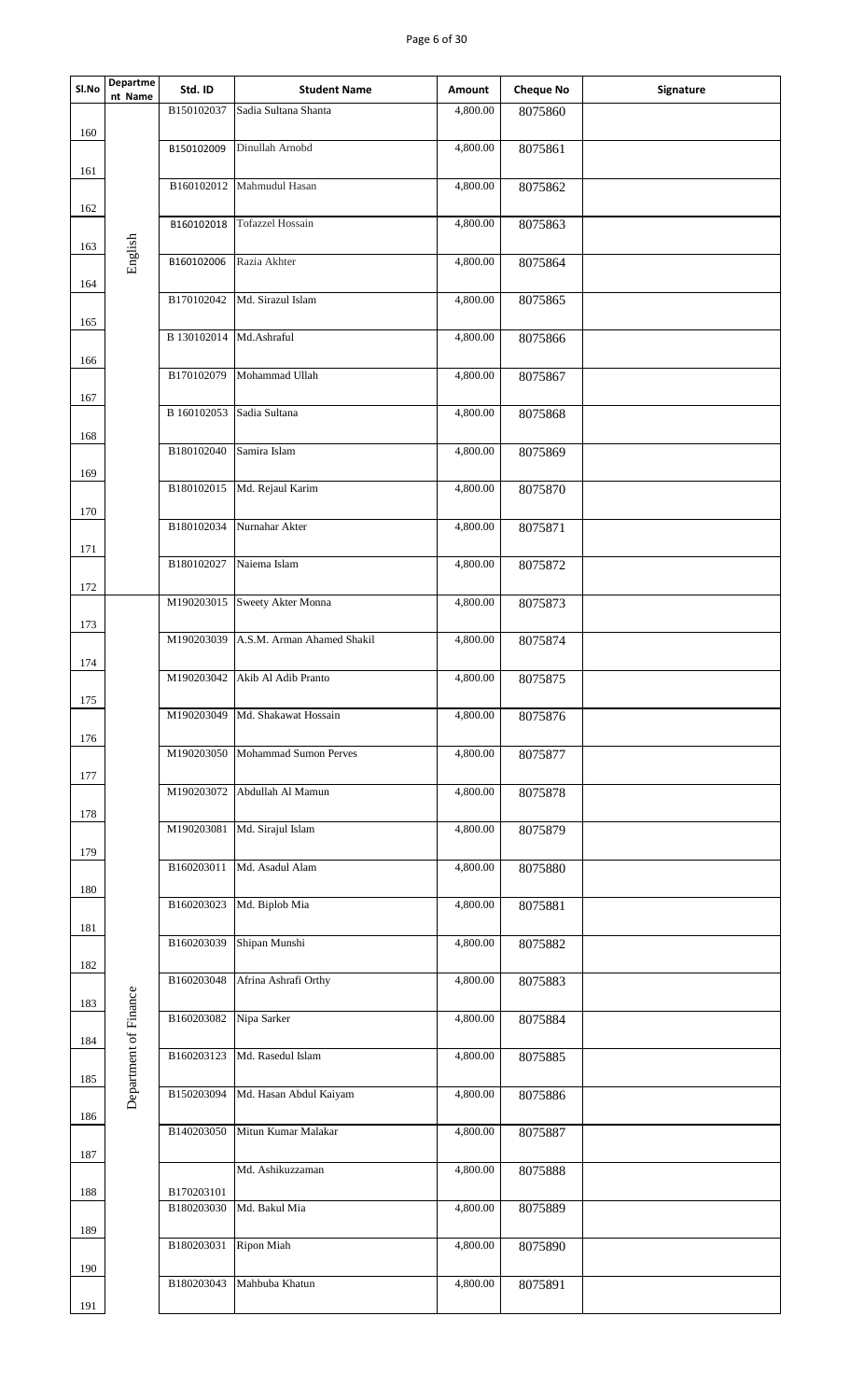## Page 7 of 30

| SI.No   | Departme<br>nt Name     | Std. ID    | <b>Student Name</b>   | Amount   | <b>Cheque No</b> | Signature |
|---------|-------------------------|------------|-----------------------|----------|------------------|-----------|
|         |                         | B180203078 | Siam Hossain          | 4,800.00 | 8075892          |           |
| 192     |                         | B170203021 | Md. Kamrul Islam Musa | 4,800.00 | 8075893          |           |
| 193     |                         | B170203040 | Mehenaz Zahan Mukti   | 4,800.00 | 8075894          |           |
| 194     |                         |            |                       |          |                  |           |
| 195     |                         | B170203061 | Monajat Ali           | 4,800.00 | 8075895          |           |
|         |                         | B170203102 | Shahidul Islam Apon   | 4,800.00 | 8075896          |           |
| 196     |                         | B160502048 | Sonia parvin Riya     | 4,800.00 | 8075897          |           |
| 197     |                         | B160502014 | Md. Asfakur Rahman    | 4,800.00 | 8075898          |           |
| 198     |                         |            |                       |          |                  |           |
| 199     |                         | B170502048 | Sharmin Akter mim     | 4,800.00 | 8075899          |           |
|         |                         | B170502055 | Subir Datta           | 4,800.00 | 8075900          |           |
| 200     | Land Management and Law | B170502011 | Mst. Shumona Akter    | 4,800.00 | 8075901          |           |
| 201     |                         | B180502061 | Md. Shamim Chowdhury  | 4,800.00 | 8075902          |           |
| 202     |                         |            |                       |          |                  |           |
| 203     |                         | B180502005 | Hanif Miya            | 4,800.00 | 8075903          |           |
|         |                         | B180502001 | Mst. Minara Parvin    | 4,800.00 | 8075904          |           |
| 204     |                         | B180502007 | Salma Akter           | 4,800.00 | 8075905          |           |
| 205     |                         |            |                       |          |                  |           |
| 206     |                         | B150501042 | Maruf Hasan           | 4,800.00 | 8075906          |           |
|         |                         | B150501007 | Tahmina Akter Sarnaly | 4,800.00 | 8075907          |           |
| $207\,$ |                         | B150501015 | Mst. Serity Moni Eva  | 4,800.00 | 8075908          |           |
| 208     |                         | B150501046 | Md. Ashraful Miah     | 4,800.00 | 8075909          |           |
| 209     |                         | B150501049 | Md. Tanvir Hasan Asif | 4,800.00 | 8075910          |           |
| 210     |                         |            |                       |          |                  |           |
| 211     |                         | B150501006 | Md. Billal Hossen     | 4,800.00 | 8075911          |           |
|         |                         |            | Sanzida Akter         | 4,800.00 | 8075912          |           |
| 212     |                         | B160501010 | Fatema Jaman          | 4,800.00 | 8075913          |           |
| 213     |                         | B160501054 | Soton Mia             | 4,800.00 | 8075914          |           |
| 214     |                         | B160501038 |                       |          |                  |           |
| 215     | $\rm Law$               | B170501034 | Md. Firoz Ahmed       | 4,800.00 | 8075915          |           |
|         |                         | B170501035 | Mst.Minara Jahan      | 4,800.00 | 8075916          |           |
| 216     |                         | B170501018 | Mujammal Miah         | 4,800.00 | 8075917          |           |
| 217     |                         | B170501020 | Mokhlesur Rahman      | 4,800.00 | 8075918          |           |
| 218     |                         |            |                       |          |                  |           |
| 219     |                         | B170501003 | Md. Manzurul Islam    | 4,800.00 | 8075919          |           |
|         |                         | B180501009 | Mostafa Ahmed Suntu   | 4,800.00 | 8075920          |           |
| 220     |                         | B180501021 | Md. Riazul Islam      | 4,800.00 | 8075921          |           |
| 221     |                         | B180501010 | Mostofa Galib         | 4,800.00 | 8075922          |           |
| 222     |                         |            |                       |          |                  |           |
| 223     |                         | B180501014 | Asikur Rahman         | 4,800.00 | 8075923          |           |
|         |                         |            |                       |          |                  |           |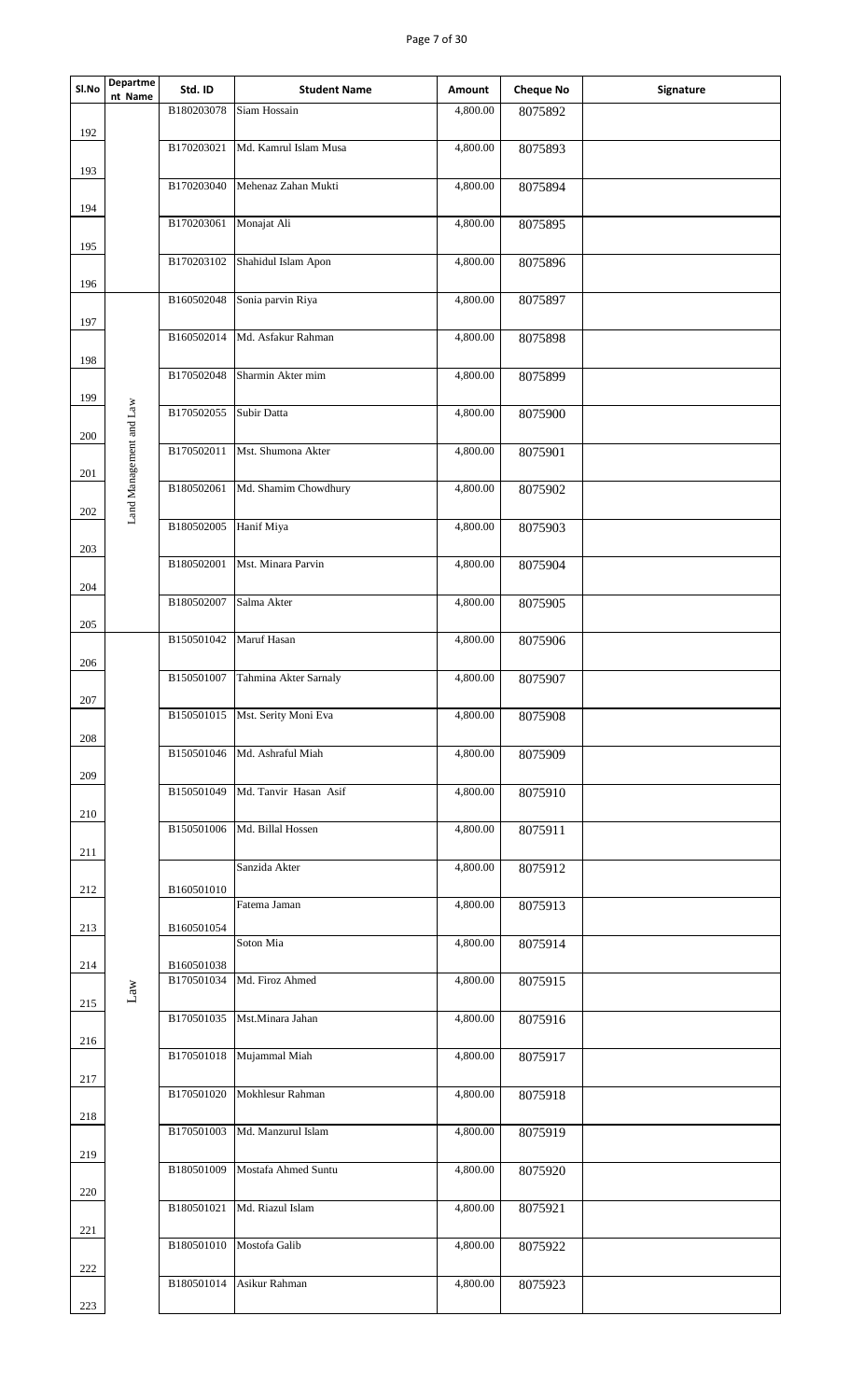| Sl.No | Departme<br>nt Name | Std. ID    | <b>Student Name</b>           | Amount   | <b>Cheque No</b> | Signature |
|-------|---------------------|------------|-------------------------------|----------|------------------|-----------|
| 224   |                     | B180501015 | Mahima Akter                  | 4,800.00 | 8075924          |           |
| 225   |                     | B160204104 | Md. Al Amin                   | 4,800.00 | 8075925          |           |
|       |                     |            | B160204001 Md. Rakibul Islam  | 4,800.00 | 8075926          |           |
| 226   |                     | B160204051 | Abir Hosen                    | 4,800.00 | 8075927          |           |
| 227   |                     | B160204064 | Md. Arafat Rahman             | 4,800.00 | 8075928          |           |
| 228   |                     | B160204079 | Most. Laboni Aktar            | 4,800.00 | 8075929          |           |
| 229   |                     | B160204068 | Saikul Islam                  | 4,800.00 | 8075930          |           |
| 230   |                     | B160204095 | Jasim Uddin                   | 4,800.00 | 8075931          |           |
| 231   |                     | B160204053 | Md. Golam Rabby               | 4,800.00 | 8075932          |           |
| 232   |                     | B170204020 | Mishma Dey                    | 4,800.00 | 8075933          |           |
| 233   |                     | B170204094 | Md. Habibur Rahman            | 4,800.00 | 8075934          |           |
| 234   |                     | B170204087 | Md. Rasidul Islam             | 4,800.00 | 8075935          |           |
| 235   |                     | B170204067 | Mahfuza Akter Amrin           | 4,800.00 |                  |           |
| 236   |                     |            |                               |          | 8075936          |           |
| 237   |                     |            | B170204042 Puja Mojumder      | 4,800.00 | 8075937          |           |
| 238   |                     | B170204014 | Md. Anik Islam Munna          | 4,800.00 | 8075938          |           |
| 239   | $\sin z$            | B170204018 | Shumya Akter                  | 4,800.00 | 8075939          |           |
| 240   | Market              | B180204038 | Tarun Saha                    | 4,800.00 | 8075940          |           |
| 241   |                     | B180204049 | Md. Sumon                     | 4,800.00 | 8075941          |           |
| 242   |                     | B180204060 | Khalada Akter                 | 4,800.00 | 8075942          |           |
| 243   |                     | B180204017 | <b>Badhon Banik</b>           | 4,800.00 | 8075943          |           |
|       |                     | B180204014 | Aklima Akter                  | 4,800.00 | 8075944          |           |
| 244   |                     | B180204076 | Md. Ebrahim Sheikh            | 4,800.00 | 8075945          |           |
| 245   |                     | B180204070 | Asma Akter Priti              | 4,800.00 | 8075946          |           |
| 246   |                     |            | B180204005 Romana Sarkar      | 4,800.00 | 8075947          |           |
| 247   |                     |            | M190204086 Nusrat Sarmin Dami | 4,800.00 | 8075948          |           |
| 248   |                     | M190204047 | Md. Shahparan                 | 4,800.00 | 8075949          |           |
| 249   |                     |            | M190204080 Md. Manik Mia      | 4,800.00 | 8075950          |           |
| 250   |                     | M190204069 | Shohag Hossain                | 4,800.00 | 8075951          |           |
| 251   |                     | M190204079 | Md. Saidur Rahman             | 4,800.00 | 8075952          |           |
| 252   |                     | M190204019 | Mosharaf Hossain              | 4,800.00 | 8075953          |           |
| 253   |                     | M190204081 | Md. Fazle Elahi               | 4,800.00 | 8075954          |           |
| 254   |                     | M180605003 | Md. Mafijul Islam             | 4,800.00 | 8075955          |           |
| 255   |                     |            |                               |          |                  |           |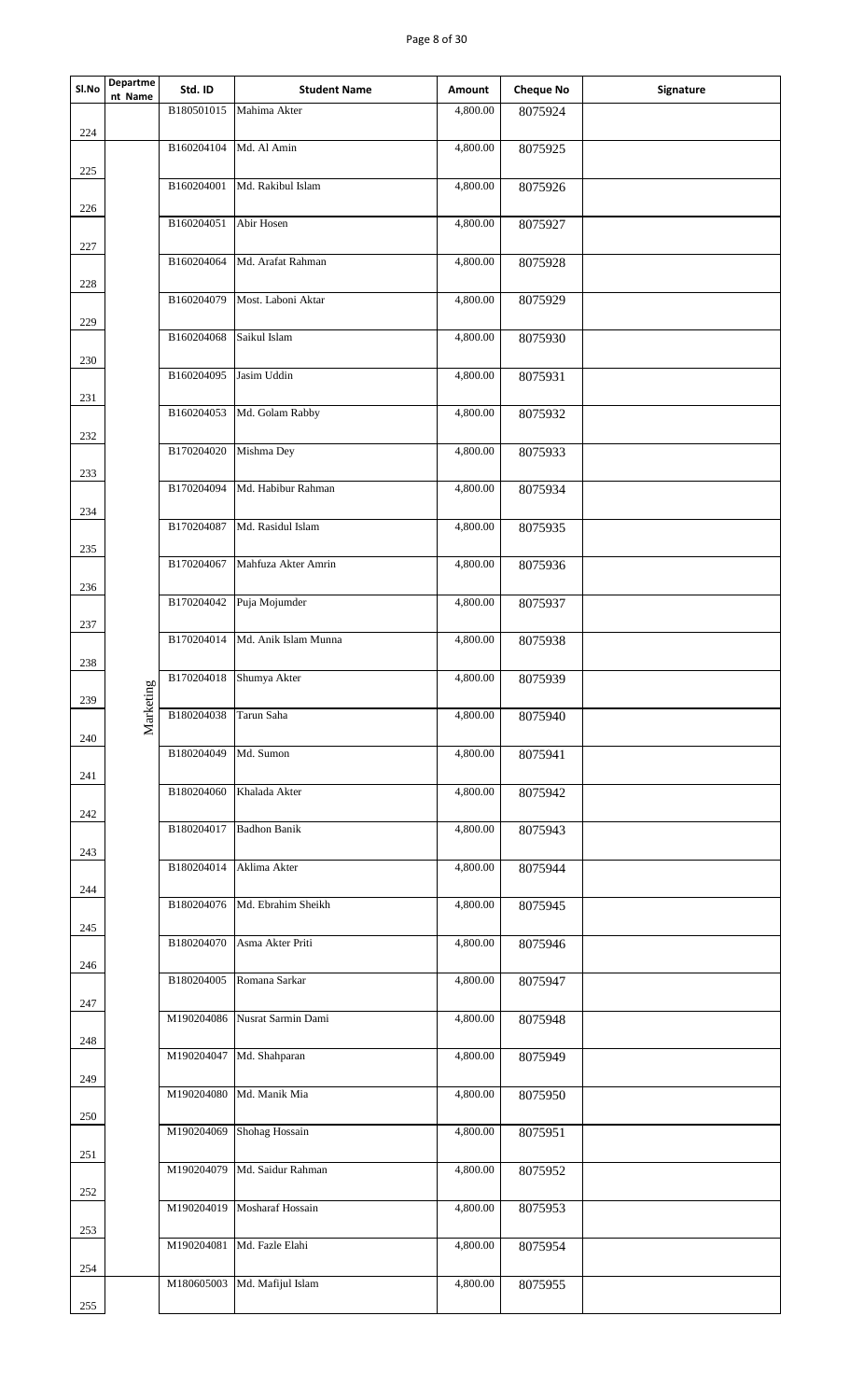## Page 9 of 30

| SI.No      | Departme<br>nt Name | Std. ID    | <b>Student Name</b>              | Amount   | <b>Cheque No</b> | Signature |
|------------|---------------------|------------|----------------------------------|----------|------------------|-----------|
|            |                     | M180605004 | Md. Sajjad Hossain               | 4,800.00 | 8075956          |           |
| 256        | Microbiology        | M180605005 | Sharmin Akter                    | 4,800.00 | 8075957          |           |
| 257        |                     | B160605005 | Simanto Chandro Roy              | 4,800.00 | 8075958          |           |
| 258        |                     | B160605011 | Md. Jahid Hasan                  | 4,800.00 | 8075959          |           |
| 259        |                     |            | B160605012 Md. Hafijur Rahman    | 4,800.00 | 8075960          |           |
| 260        |                     | B160107015 | KAZI MASABA AHMED                | 4,800.00 | 8075961          |           |
| 261        |                     |            | B140107019 PINKI CHAIRAN         | 4,800.00 |                  |           |
| 262        |                     |            |                                  |          | 8075962          |           |
|            |                     | B160107023 | <b>SATHI RANI PAUL</b>           | 4,800.00 | 8075963          |           |
| 263<br>264 |                     | B150107020 | <b>AKAS KONDU</b>                | 4,800.00 | 8075964          |           |
|            |                     | B170107017 | <b>USSHASHI DEWAN</b>            | 4,800.00 | 8075965          |           |
| 265        | <b>MUSIC</b>        |            |                                  |          |                  |           |
| 266        |                     | B170107026 | <b>SAMPA GHOSE</b>               | 4,800.00 | 8075966          |           |
| 267        |                     | B180107001 | <b>SORNA RANI TALUKDER</b>       | 4,800.00 | 8075967          |           |
|            |                     | B180107040 | <b>TURZA NANDI</b>               | 4,800.00 | 8075968          |           |
| 268        |                     | B180107032 | <b>AHSAN AL MIRAJ</b>            | 4,800.00 | 8075969          |           |
| 269        |                     |            | B180107012 JAWAD HASAN PRANTO    | 4,800.00 | 8075970          |           |
| 270        |                     | M180603002 | <b>JONAID MIA</b>                | 4,800.00 | 8075971          |           |
| 271        |                     |            |                                  |          |                  |           |
| $272\,$    |                     |            | M180603010 SABBIR HOSSEN         | 4,800.00 | 8075972          |           |
| 273        |                     |            | M180603016 NAHID HASAN           | 4,800.00 | 8075973          |           |
|            |                     |            | M180603005 MD. ALAMGIR HOSSAIN   | 4,800.00 | 8075974          |           |
| 274        |                     |            | M190603001 SONIA AKTER PUSPO     | 4,800.00 | 8075975          |           |
| 275        |                     |            | M190603015 MD. MEHADI HASAN      | 4,800.00 | 8075976          |           |
| 276        |                     |            | M190603005 MD. JUWEL SHEIKH      | 4,800.00 | 8075977          |           |
| 277        |                     |            | M190603057 MD. SAZZAD ALI RAYHAN | 4,800.00 | 8075978          |           |
| 278        |                     |            |                                  |          |                  |           |
| 279        |                     |            | M190603055 SUNJIDA AHMED         | 4,800.00 | 8075979          |           |
|            |                     |            | M190603063 MD. MEHEDI HASAN      | 4,800.00 | 8075980          |           |
| 280        |                     |            | B160603011 JANNATUL FERDOUS      | 4,800.00 | 8075981          |           |
| 281        |                     |            | B150603076 ABDULLAH AL-MAMUN     | 4,800.00 | 8075982          |           |
| 282        | Psychology          | B160603075 | <b>MD. ZAKIR HOSSAIN</b>         | 4,800.00 | 8075983          |           |
| 283        |                     | B160603067 | <b>MD. RYHAN TUSHER</b>          | 4,800.00 |                  |           |
| 284        |                     |            |                                  |          | 8075984          |           |
| 285        |                     | B170603047 | <b>RASEL MOLLA</b>               | 4,800.00 | 8075985          |           |
|            |                     | B160603079 | <b>MD. LIMON UDDIN</b>           | 4,800.00 | 8075986          |           |
| 286        |                     |            | B170603076 SHULY AKTHER          | 4,800.00 | 8075987          |           |
| 287        |                     |            |                                  |          |                  |           |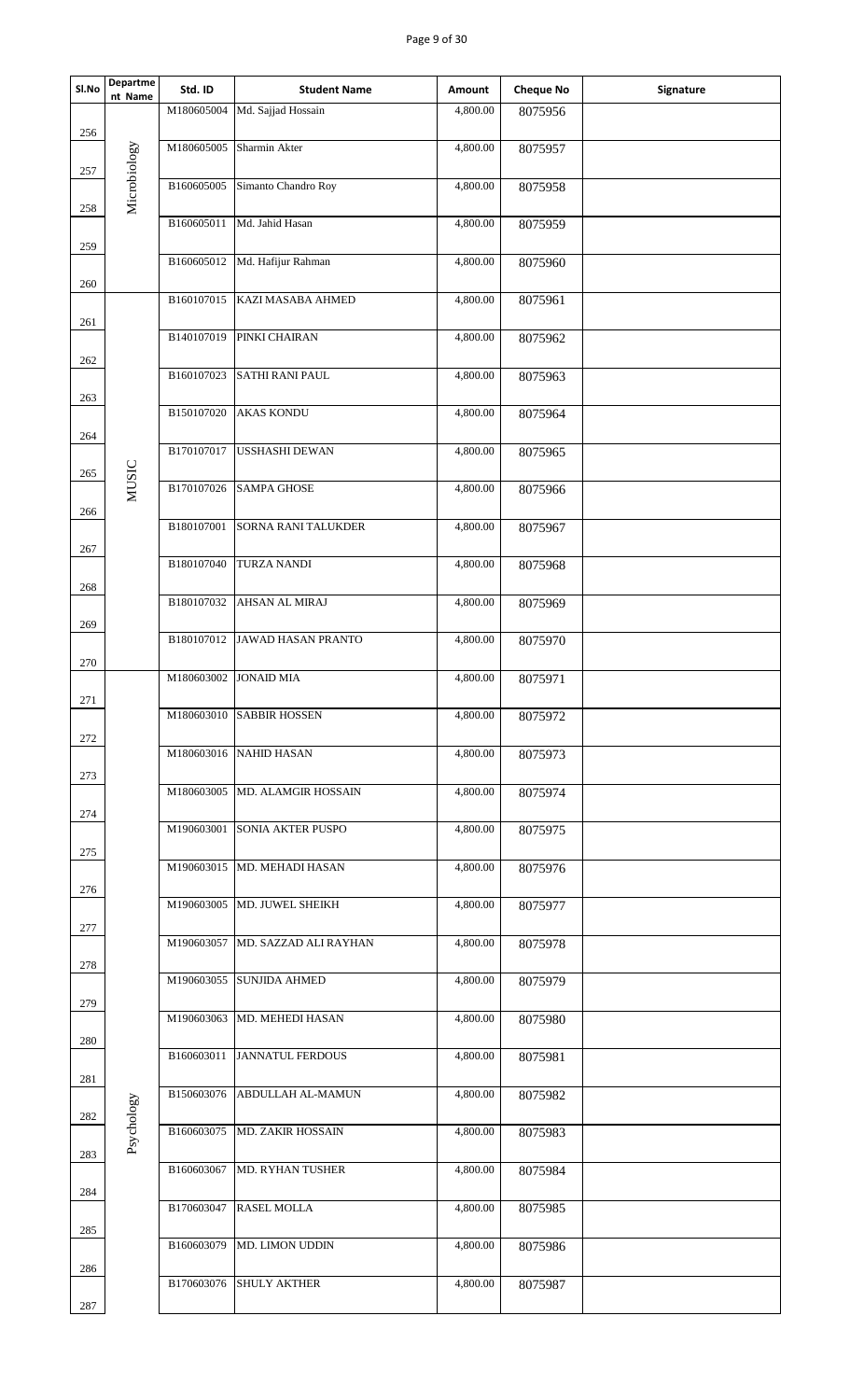## Page 10 of 30

| Sl.No      | Departme<br>nt Name     | Std. ID              | <b>Student Name</b>              | Amount   | <b>Cheque No</b> | Signature |
|------------|-------------------------|----------------------|----------------------------------|----------|------------------|-----------|
|            |                         | B170603069           | <b>NUSRAL JAHAN TISHA</b>        | 4,800.00 | 8075988          |           |
| 288        |                         |                      | B160603012 AYNAL HAQUE RISHAD    | 4,800.00 | 8075989          |           |
| 289        |                         |                      | B180603036 SANTONA AKTER URMY    | 4,800.00 | 8075990          |           |
| 290        |                         | B180603068           | MD. SULAIMAN KABIR               | 4,800.00 | 8075991          |           |
| 291        |                         |                      |                                  |          |                  |           |
| 292        |                         | B180603015           | <b>ENAYET HOSSAIN TUHIN</b>      | 4,800.00 | 8075992          |           |
|            |                         | B180603051           | MD. ALOMGIR HOSSAIN              | 4,800.00 | 8075993          |           |
| 293<br>294 |                         | B180603067           | RASHEDA AKTER NIPU               | 4,800.00 | 8075994          |           |
|            |                         | M130107023 AMIT SAHA |                                  | 4,800.00 | 8075995          |           |
| 295        |                         |                      | B140107036 MD. ANAMUL HASAN      | 4,800.00 | 8075996          |           |
| 296        |                         |                      | B150109011 MOMOTAJ ARA BORSHA    | 4,800.00 | 8075997          |           |
| 297        |                         |                      |                                  |          |                  |           |
|            |                         | B150109016           | MD. SALZAR SALEKIN               | 4,800.00 | 8075998          |           |
| 298        |                         |                      | B160109013 MD. NAYEEM HOSSAIN    | 4,800.00 |                  |           |
| 299        |                         |                      |                                  |          | 8075999          |           |
|            | Theatre                 | B160109036           | MD. SHAKIBUL HASAN               | 4,800.00 | 8076000          |           |
| 300        |                         |                      | B170109029 MILTAN CHAKMA         |          |                  |           |
| 301        |                         |                      |                                  | 4,800.00 | 8076001          |           |
|            |                         | B170109031           | <b>BITHI RANI MONDAL</b>         | 4,800.00 | 8076002          |           |
| 302        |                         |                      |                                  |          |                  |           |
| $303\,$    |                         | B180109023           | <b>EBRAHIM KHALIL</b>            | 4,800.00 | 8076003          |           |
|            |                         | B180109029           | <b>ROKAIYA FERDOUSI</b>          | 4,800.00 | 8076004          |           |
| 304        |                         |                      |                                  |          |                  |           |
| 305        |                         | M190602009           | <b>UMMA RUMMAN</b>               | 4,800.00 | 8076005          |           |
|            |                         | M190602041           | <b>MD. FARHAD HOSSEN</b>         | 4,800.00 | 8076006          |           |
| 306        |                         |                      |                                  |          |                  |           |
| 307        |                         | M190602046 ABU JAHID |                                  | 4,800.00 | 8076007          |           |
|            |                         |                      | M190602015 RAHUL SAHA            | 4,800.00 | 8076008          |           |
| 308        |                         |                      |                                  |          |                  |           |
| 309        |                         | B160602058           | NAZIA KHAN LINA                  | 4,800.00 | 8076009          |           |
|            |                         |                      | B160602038  M.M. SHAH PORUN RANA | 4,800.00 | 8076010          |           |
| 310        |                         |                      |                                  |          |                  |           |
| 311        |                         |                      | B160602019 FARHIN AKTER          | 4,800.00 | 8076011          |           |
|            |                         |                      | B160602018 MD. KHAIRUL ALAM      | 4,800.00 | 8076012          |           |
| 312        |                         |                      |                                  |          |                  |           |
| 313        |                         | B160602009           | AFRIN SULTANA                    | 4,800.00 | 8076013          |           |
|            | Geography & Environment |                      | B170602020 RAIHAN RIAZ           | 4,800.00 | 8076014          |           |
| 314        |                         |                      |                                  |          |                  |           |
|            |                         | B160602081           | A.M.M. JUBAYER NAYEM             | 4,800.00 | 8076015          |           |
| 315        |                         | B170602078           | <b>AL MAHMUD</b>                 | 4,800.00 | 8076016          |           |
| 316        |                         |                      |                                  |          |                  |           |
|            |                         | B170602075           | <b>MD. RIAZ HOSSAIN</b>          | 4,800.00 | 8076017          |           |
| 317        |                         | B180602025           | <b>WOINDRILA RANI SARKER</b>     | 4,800.00 | 8076018          |           |
| 318        |                         |                      |                                  |          |                  |           |
|            |                         | B180602056           | <b>ANWESHA DEBI</b>              | 4,800.00 | 8076019          |           |
| 319        |                         |                      |                                  |          |                  |           |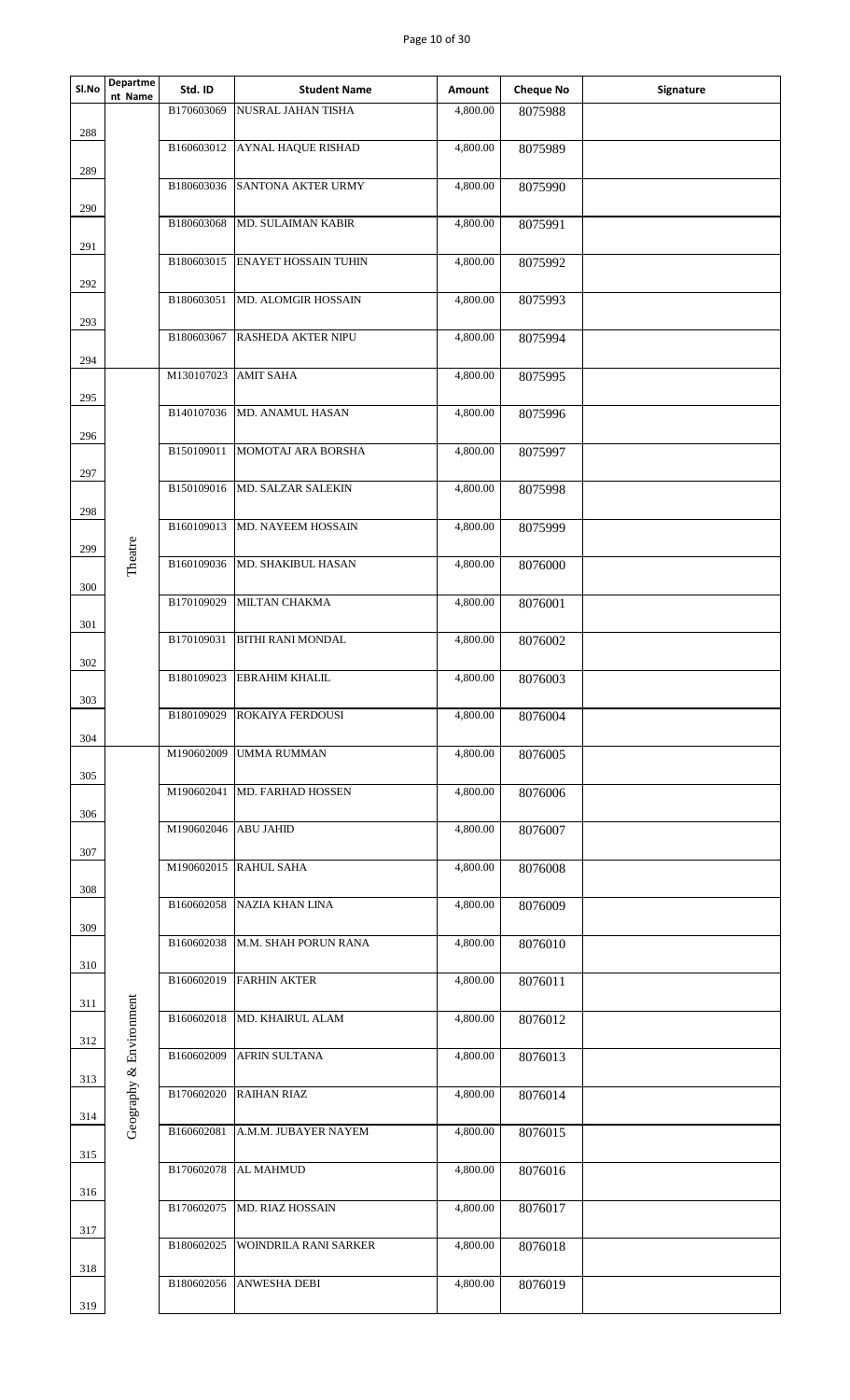## Page 11 of 30

| <b>Departme</b><br>SI.No                     | Std. ID    | <b>Student Name</b>           | Amount   | <b>Cheque No</b> | Signature |
|----------------------------------------------|------------|-------------------------------|----------|------------------|-----------|
| nt Name                                      | B180602035 | MD. ALIF HOSSEN               | 4,800.00 | 8076020          |           |
| 320                                          | B170602018 | <b>ARAFAT HOSSAIN</b>         | 4,800.00 | 8076021          |           |
| 321<br>322                                   | B160608011 | Kawser Ahmmed                 | 4,800.00 | 8076022          |           |
| 323                                          |            | B160608012 Hannanur Rahman    | 4,800.00 | 8076023          |           |
| 324                                          | B160608015 | <b>Biplob Bose</b>            | 4,800.00 | 8076024          |           |
| 325                                          | B160608020 | Raqibul Hassan                | 4,800.00 | 8076025          |           |
| Genetic Engineering and Biotechnology<br>326 | B160608031 | S.M. Nur Hasan                | 4,800.00 | 8076026          |           |
| 327                                          | B160608022 | Tariqur Rahman                | 4,800.00 | 8076027          |           |
| 328                                          |            | B160608030 Md. Rajibul Islam  | 4,800.00 | 8076028          |           |
| 329                                          | B170608026 | MD. Moniruzzaman Moni         | 4,800.00 | 8076029          |           |
| 330                                          | B160103001 | Mitu Akter                    | 4,800.00 | 8076030          |           |
| 331                                          | B160103006 | Md. Khaled sifullah           | 4,800.00 | 8076031          |           |
| 332                                          |            | B160103016 Md. Shamim Hossain | 4,800.00 | 8076032          |           |
| 333                                          | B160103017 | Manik Mia                     | 4,800.00 | 8076033          |           |
| 334                                          | B160103021 | Hasan Chapder                 | 4,800.00 | 8076034          |           |
| 335                                          | B160103038 | Shirina Akter                 | 4,800.00 | 8076035          |           |
| 336                                          | B160103054 | Asadul Islam                  | 4,800.00 | 8076036          |           |
| 337                                          | B160103068 | Rajat kanti Das               | 4,800.00 | 8076037          |           |
| History<br>338                               | B170103003 | Shahanaz                      | 4,800.00 | 8076038          |           |
| 339                                          | B170103008 | Md. Mamin Ali                 | 4,800.00 | 8076039          |           |
| 340                                          | B170103015 | Nazir Ahmed                   | 4,800.00 | 8076040          |           |
| 341                                          | B170103042 | Md. Azizul Haque              | 4,800.00 | 8076041          |           |
| 342                                          | B170103050 | Md. Robin Hossain             | 4,800.00 | 8076042          |           |
| 343                                          | B170103055 | Md. Almgier                   | 4,800.00 | 8076043          |           |
| 344                                          | B170103063 | Md. Masum Ali                 | 4,800.00 | 8076044          |           |
| 345                                          | B180103010 | Rafiul Islam                  | 4,800.00 | 8076045          |           |
| 346                                          | B180103048 | Israfil Hossain               | 4,800.00 | 8076046          |           |
| 347                                          | B160406044 | Md. Tuser Imran               | 4,800.00 | 8076047          |           |
| 348                                          | B160406046 | Runu Akter                    | 4,800.00 | 8076048          |           |
| 349                                          | B170406026 | Farjana Sultana Ritu          | 4,800.00 | 8076049          |           |
| 350                                          | B170406029 | Md. Akram Hossain             | 4,800.00 | 8076050          |           |
| malism<br>351                                | B170406031 | Supriya Rani Sarkar           | 4,800.00 | 8076051          |           |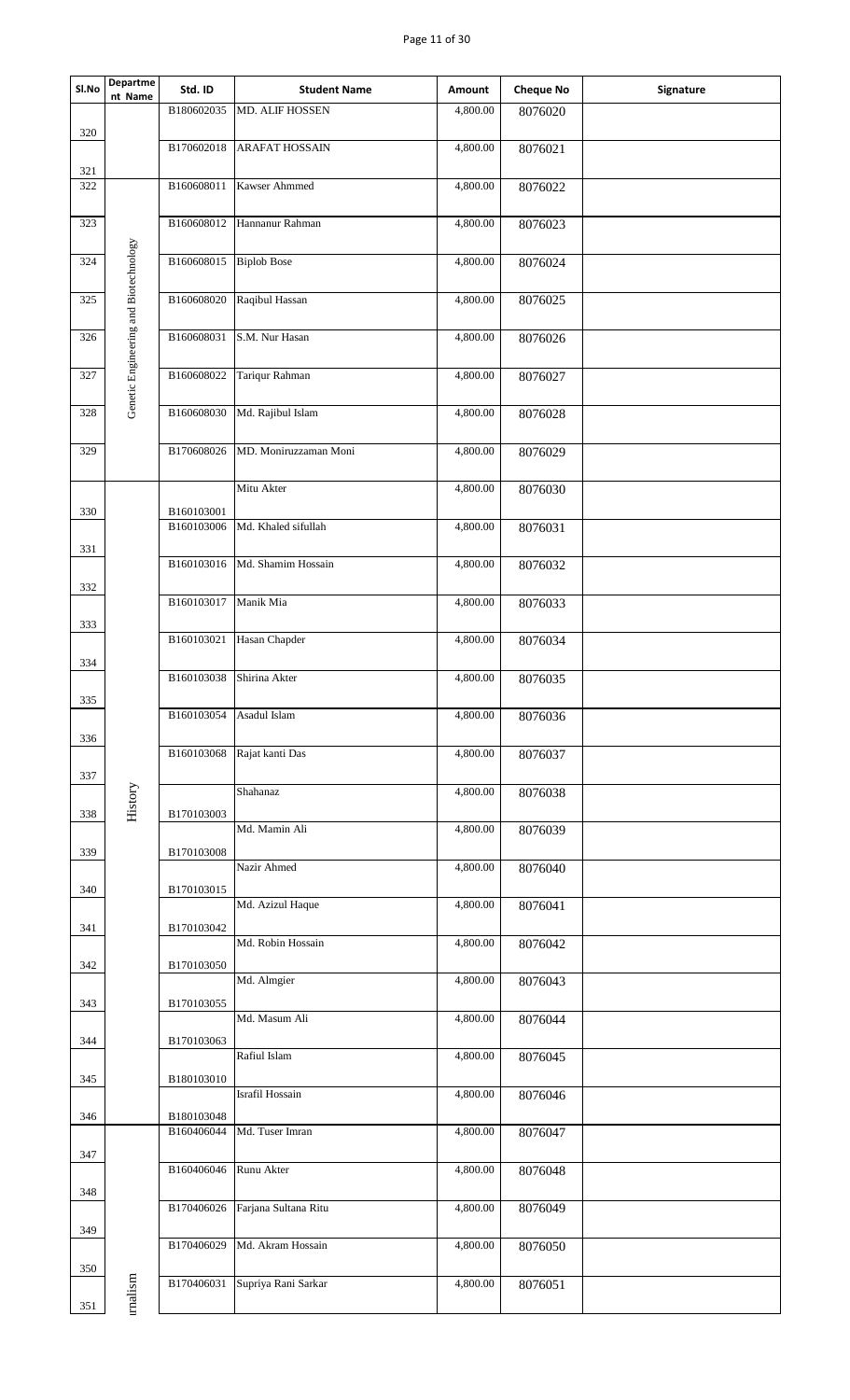## Page 12 of 30

| SI.No | Departme<br>nt Name      | Std. ID    | <b>Student Name</b>       | Amount   | <b>Cheque No</b> | Signature |
|-------|--------------------------|------------|---------------------------|----------|------------------|-----------|
|       |                          | B170406045 | Most. Nazneen Akter       | 4,800.00 | 8076052          |           |
| 352   | Mass Communication & Jou | B170406054 | Nahid Hasan               | 4,800.00 | 8076053          |           |
| 353   |                          |            |                           |          |                  |           |
| 354   |                          | B180406012 | Mst.Laily Akter           | 4,800.00 | 8076054          |           |
|       |                          | B180406017 | Farzana Islam             | 4,800.00 | 8076055          |           |
| 355   |                          | B180406031 | Meher Afrog Shaowin       | 4,800.00 | 8076056          |           |
| 356   |                          |            |                           |          |                  |           |
| 357   |                          | B180406036 | Tangela Begum             | 4,800.00 | 8076057          |           |
|       |                          | B180406047 | Toyabur Sheikh            | 4,800.00 | 8076058          |           |
| 358   |                          | B170406040 | Md Raky Ahammed           | 4,800.00 | 8076059          |           |
| 359   |                          | M190106001 | <b>BELAL HOSSAIN</b>      | 4,800.00 | 8076060          |           |
| 360   |                          |            |                           |          |                  |           |
| 361   |                          | M190106007 | <b>NIHAR ROY</b>          | 4,800.00 | 8076061          |           |
|       |                          | M190106009 | MD. ABU SAYED             | 4,800.00 | 8076062          |           |
| 362   |                          | M190106032 | SYEDA MAZREHA             | 4,800.00 | 8076063          |           |
| 363   |                          | M190106041 | TANMOY KUMAR BOIDYA       | 4,800.00 | 8076064          |           |
| 364   |                          |            |                           |          |                  |           |
|       |                          | M190106053 | <b>SABUJ SARKAR</b>       | 4,800.00 | 8076065          |           |
| 365   |                          | B160106001 | <b>MD.FORHAD REZA</b>     | 4,800.00 | 8076066          |           |
| 366   |                          | B160106059 | <b>JUEL MOLLA</b>         | 4,800.00 | 8076067          |           |
| 367   |                          |            |                           |          |                  |           |
| 368   |                          | B160106042 | MD. SHAFIQUL ISLAM        | 4,800.00 | 8076068          |           |
|       |                          | B160106047 | MD. MINHAJUL ISLAM        | 4,800.00 | 8076069          |           |
| 369   |                          | B160106063 | S.M. RUBEL                | 4,800.00 | 8076070          |           |
| 370   |                          | B160106028 | <b>TABASSUM AKTER</b>     | 4,800.00 | 8076071          |           |
| 371   | Philosophy               |            |                           |          |                  |           |
| 372   |                          | B170106034 | MD. MAMUN SHEKH           | 4,800.00 | 8076072          |           |
|       |                          | B170106009 | MD. GAZI ALAM             | 4,800.00 | 8076073          |           |
| 373   |                          | B170106050 | <b>RATAN ROY</b>          | 4,800.00 | 8076074          |           |
| 374   |                          | B170106078 | <b>ANGKON MITRA</b>       | 4,800.00 | 8076075          |           |
| 375   |                          |            |                           |          |                  |           |
| 376   |                          | B170106036 | <b>NAZMUL</b>             | 4,800.00 | 8076076          |           |
|       |                          | B170106067 | MD.HABIBULLAH SOURAV      | 4,800.00 | 8076077          |           |
| 377   |                          | B180106001 | <b>TAHMINA AKTER</b>      | 4,800.00 | 8076078          |           |
| 378   |                          | B180106044 | NIFISHA TABASSUM PRITY    | 4,800.00 | 8076079          |           |
| 379   |                          |            |                           |          |                  |           |
| 380   |                          | B180106025 | <b>NOWSHIN ZAHAN</b>      | 4,800.00 | 8076080          |           |
|       |                          | B180106034 | MD. ABDULLAH BIN BABOR    | 4,800.00 | 8076081          |           |
| 381   |                          |            | B180106047 RASHEDUL ISLAM | 4,800.00 | 8076082          |           |
| 382   |                          | B180106035 | <b>RAHIMA AKTER</b>       | 4,800.00 | 8076083          |           |
| 383   |                          |            |                           |          |                  |           |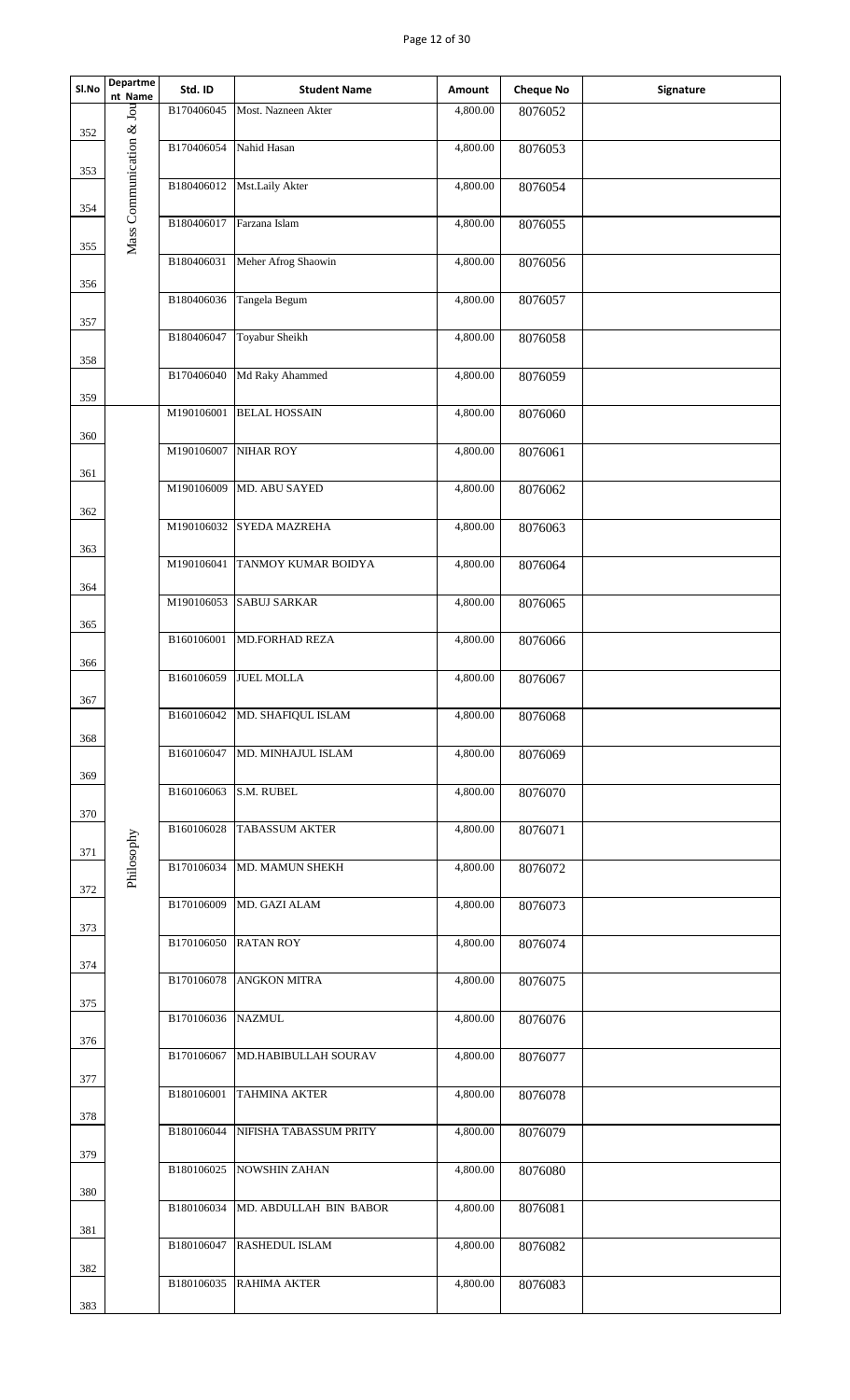## Page 13 of 30

| Sl.No | Departme<br>nt Name   | Std. ID                 | <b>Student Name</b>     | Amount   | <b>Cheque No</b> | Signature |
|-------|-----------------------|-------------------------|-------------------------|----------|------------------|-----------|
| 384   |                       | B180407039              | Nadia Begum             | 4,800.00 | 8076084          |           |
| 385   |                       | B180407069              | Md. Eyasin              | 4,800.00 | 8076085          |           |
| 386   |                       | B180407008              | Sadia Khanom            | 4,800.00 | 8076086          |           |
|       |                       | B180407032              | Mamunur Rashid          | 4,800.00 | 8076087          |           |
| 387   |                       | B170407044              | <b>Joy Paul</b>         | 4,800.00 | 8076088          |           |
| 388   |                       | B170407024              | Md. Abdur Rahman Arafat | 4,800.00 | 8076089          |           |
| 389   |                       | B170407020 Al Amin      |                         | 4,800.00 | 8076090          |           |
| 390   |                       | B170407076              | Mst.Khadiza Akter       | 4,800.00 | 8076091          |           |
| 391   |                       | B170407016              | Jannatul Fardus         | 4,800.00 | 8076092          |           |
| 392   | Public Administration | B160407009              | Sudorson Bhattacharya   | 4,800.00 | 8076093          |           |
| 393   |                       | B160407055              | Abdulla Al Mamun        | 4,800.00 | 8076094          |           |
| 394   |                       | B160407047              | Anukul Sutradhar        | 4,800.00 | 8076095          |           |
| 395   |                       | B150407023              | Ahsan Habib             | 4,800.00 | 8076096          |           |
| 396   |                       | B150407056              | Rumen Ahmed             | 4,800.00 | 8076097          |           |
| 397   |                       | B150407060              | Abu Rayhan              | 4,800.00 | 8076098          |           |
| 398   |                       | B160407059              | Md. Fulbabu Mia         | 4,800.00 | 8076099          |           |
| 399   |                       | B150407029              | Jumman Chowdhury        | 4,800.00 | 8076100          |           |
| 400   |                       |                         |                         |          |                  |           |
| 401   |                       | B140407013              | Israfil Hossain         | 4,800.00 | 8076101          |           |
| 402   |                       | B150404028              | Israfil Hossan          | 4,800.00 | 8076102          |           |
| 403   |                       | B160404005              | Sapna Khatun            | 4,800.00 | 8076103          |           |
| 404   |                       | B160404036              | Sabuj Mia               | 4,800.00 | 8076104          |           |
| 405   |                       | B160404076              | Sabbir Ahamed           | 4,800.00 | 8076105          |           |
| 406   |                       | B170404009              | Saima Hossain           | 4,800.00 | 8076106          |           |
| 407   |                       | B170404013              | Fahima Khatun           | 4,800.00 | 8076107          |           |
| 408   |                       | B170404039              | Ali Hossain             | 4,800.00 | 8076108          |           |
| 409   |                       | B170404058              | Abdullah Ovi            | 4,800.00 | 8076109          |           |
| 410   |                       | B180404079 Maliha Afrin |                         | 4,800.00 | 8076110          |           |
| 411   | Sociology             | B180404052              | Tamanna Akter           | 4,800.00 | 8076111          |           |
| 412   |                       | B180404070              | Md. Ebrahim Khalil Ulla | 4,800.00 | 8076112          |           |
| 413   |                       | B180404028              | Saima Akter             | 4,800.00 | 8076113          |           |
|       |                       | B170404074              | Hasibur Rahman          | 4,800.00 | 8076114          |           |
| 414   |                       | M190404062              | Zahid Kawsar            | 4,800.00 | 8076115          |           |
| 415   |                       |                         |                         |          |                  |           |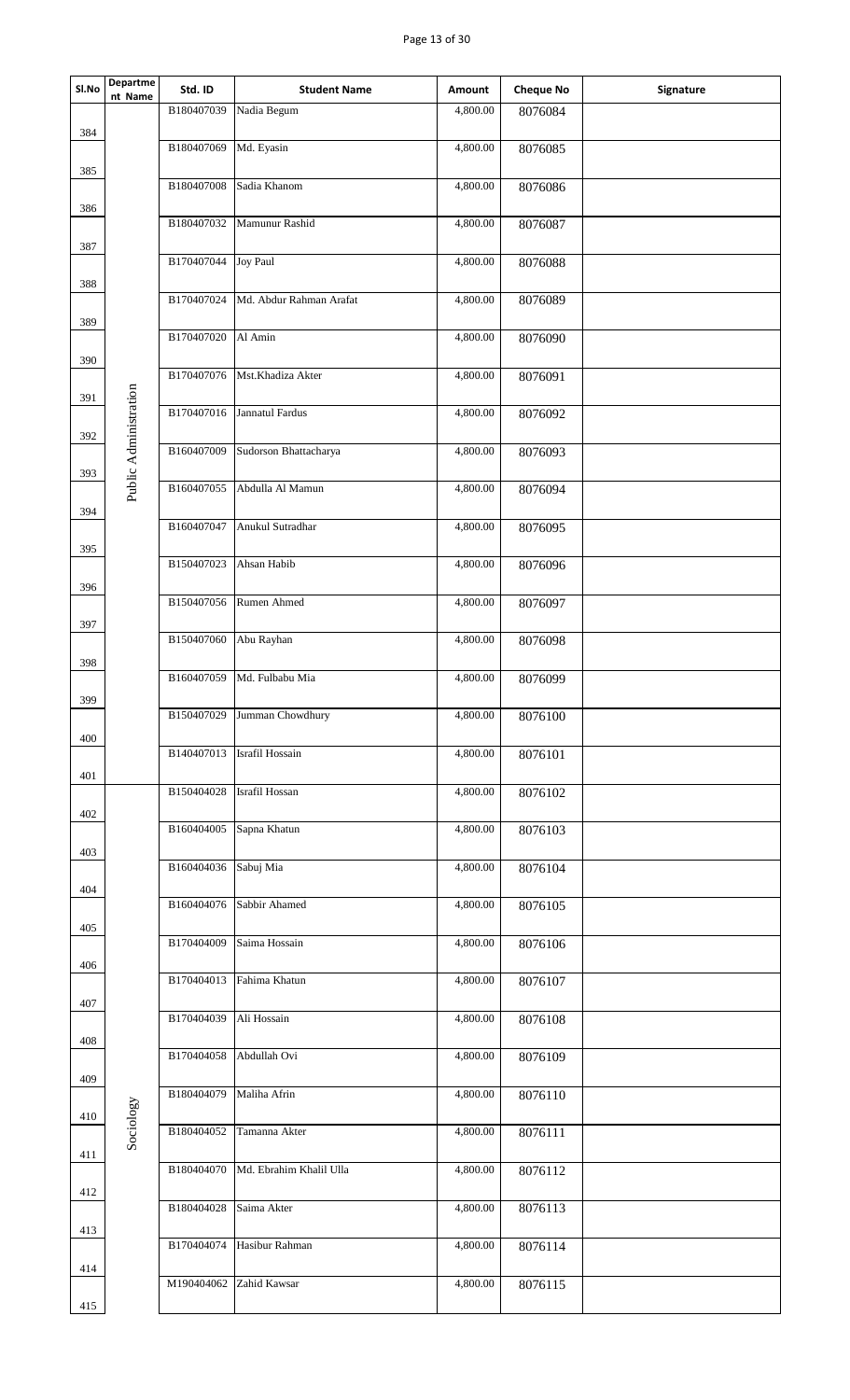| Sl.No | Departme<br>nt Name | Std. ID    | <b>Student Name</b>                | Amount   | <b>Cheque No</b> | Signature |
|-------|---------------------|------------|------------------------------------|----------|------------------|-----------|
|       |                     |            | M190404047 Md. Mahbur Pramanik     | 4,800.00 | 8076116          |           |
| 416   |                     |            |                                    |          |                  |           |
|       |                     | B150404077 | Mahiuddin Khan                     | 4,800.00 | 8076117          |           |
| 417   |                     |            | M190404078 Md. Jahidul Islam       | 4,800.00 |                  |           |
|       |                     |            |                                    |          | 8076118          |           |
| 418   |                     | M190404038 | Md. Abdul Khalek                   | 4,800.00 | 8076119          |           |
| 419   |                     |            |                                    |          |                  |           |
|       |                     | B180304003 | ABDULLAH AL YASIR                  | 4,800.00 | 8076120          |           |
| 420   |                     |            |                                    |          |                  |           |
|       |                     | B180304006 | MD. MAHBUB HOSSAIN                 | 4,800.00 | 8076121          |           |
| 421   |                     | B180304014 | MD. HAFIZUR RAHMAN                 | 4,800.00 |                  |           |
|       |                     |            |                                    |          | 8076122          |           |
| 422   |                     |            | MD. EBRAHIM HOSSAIN                | 4,800.00 | 8076123          |           |
| 423   |                     | B180304016 |                                    |          |                  |           |
|       |                     | B170304055 | FATIMA AKTHER DINA                 | 4,800.00 | 8076124          |           |
| 424   |                     |            |                                    |          |                  |           |
|       |                     |            | B170304014 MD. RAYHAN UDDIN SRABON | 4,800.00 | 8076125          |           |
| 425   |                     | B170304075 | <b>SETU ROY</b>                    | 4,800.00 | 8076126          |           |
| 426   |                     |            |                                    |          |                  |           |
|       |                     | B160304061 | MAHABUBUR RAHMAN                   | 4,800.00 | 8076127          |           |
| 427   |                     |            |                                    |          |                  |           |
|       | STATISTICS          | B150304023 | MD. ASHRAF HOSSAIN                 | 4,800.00 | 8076128          |           |
| 428   |                     |            | B140304082 DEWAN MONIRUJ SALEHIN   | 4,800.00 |                  |           |
|       |                     |            |                                    |          | 8076129          |           |
| 429   |                     | B150304006 | <b>SADHON KUMAR</b>                | 4,800.00 | 8076130          |           |
| 430   |                     |            |                                    |          |                  |           |
|       |                     | B150304025 | MD. ABDUL BARIK MRIDHA             | 4,800.00 | 8076131          |           |
| 431   |                     |            |                                    |          |                  |           |
|       |                     | B140304035 | SHAKHAWAT HOSSAIN                  | 4,800.00 | 8076132          |           |
| 432   |                     |            | MD. RASHIDUL HASAN RASEL           | 4,800.00 | 8076133          |           |
| 433   |                     | B140304069 |                                    |          |                  |           |
|       |                     |            | M180304015 MD. FOYSAL AKOND        | 4,800.00 | 8076134          |           |
| 434   |                     |            |                                    |          |                  |           |
|       |                     | M180304042 | AKTARA YEASKIN LIMA                | 4,800.00 | 8076135          |           |
| 435   |                     | M180304055 | MD. IMAMUL HOSSAIN                 | 4,800.00 | 8076136          |           |
| 436   |                     |            |                                    |          |                  |           |
|       |                     | B140604015 | Subrata Sarker                     | 4,800.00 | 8076137          |           |
| 437   |                     |            |                                    |          |                  |           |
|       |                     | B150604079 | Md. Al-Mamun                       | 4,800.00 | 8076138          |           |
| 438   |                     | B140604061 | Dippoman Kundu                     | 4,800.00 | 8076139          |           |
| 439   |                     |            |                                    |          |                  |           |
|       |                     | B150604053 | Priotomo Ghosh                     | 4,800.00 | 8076140          |           |
| 440   |                     |            |                                    |          |                  |           |
|       |                     | B150604043 | Munia Akter                        | 4,800.00 | 8076141          |           |
| 441   |                     | B130604024 | Tarikul Islam                      |          |                  |           |
|       |                     |            |                                    | 4,800.00 | 8076142          |           |
| 442   |                     | B160604034 | Md. Tanvir Islam                   | 4,800.00 | 8076143          |           |
| 443   |                     |            |                                    |          |                  |           |
|       |                     | B160604048 | Sajib Biswas                       | 4,800.00 | 8076144          |           |
| 444   |                     |            |                                    |          |                  |           |
|       |                     | B160604064 | Tasfia Tanjm Islam                 | 4,800.00 | 8076145          |           |
| 445   | Depart of Zoology   | B160604051 | M.H Humayun Kabir                  | 4,800.00 | 8076146          |           |
| 446   |                     |            |                                    |          |                  |           |
|       |                     | B170604006 | Al Jubayat                         | 4,800.00 | 8076147          |           |
| 447   |                     |            |                                    |          |                  |           |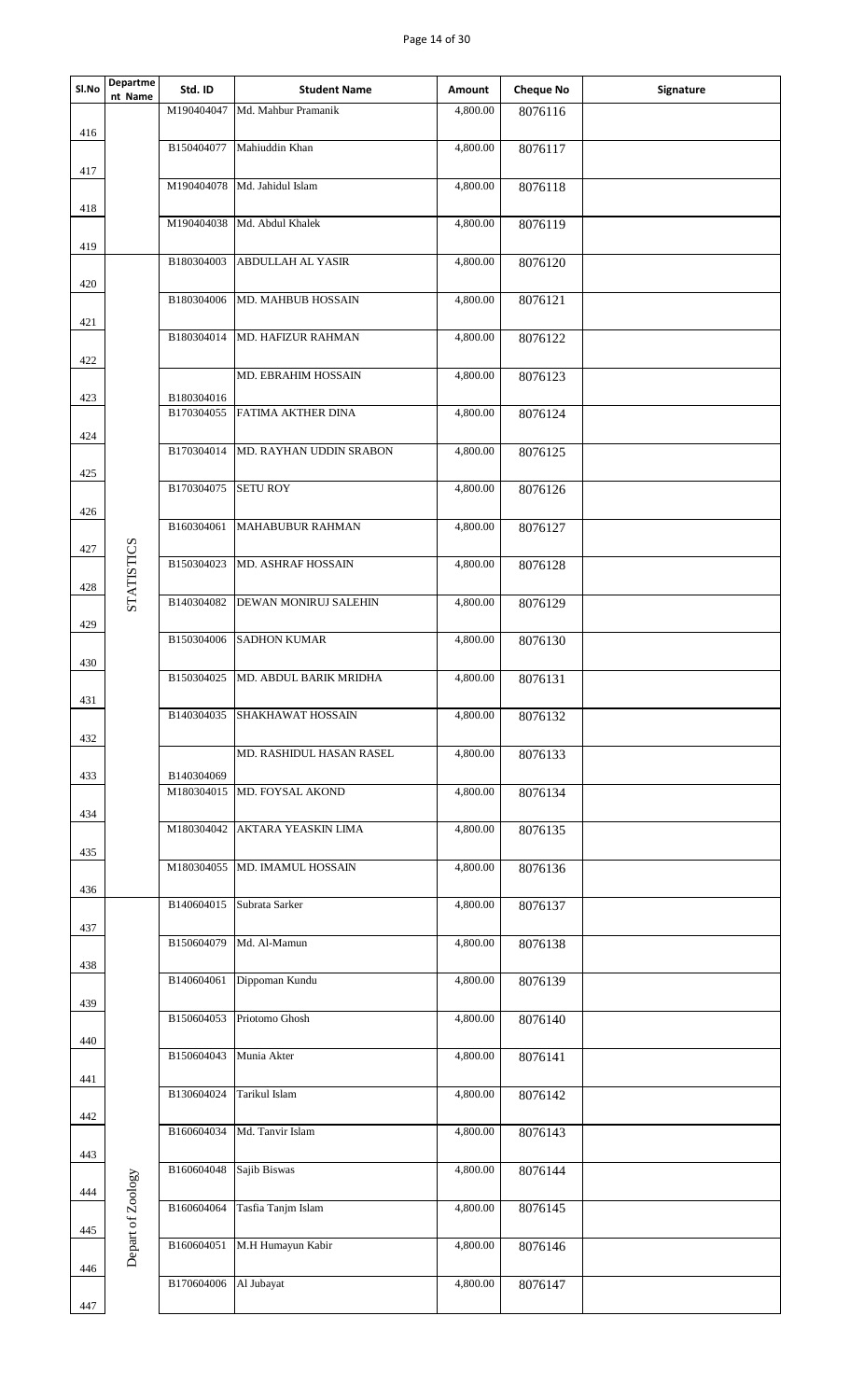## Page 15 of 30

| SI.No | Departme<br>nt Name | Std. ID                | <b>Student Name</b>               | Amount                | <b>Cheque No</b> | Signature |
|-------|---------------------|------------------------|-----------------------------------|-----------------------|------------------|-----------|
|       |                     | B170604023             | Sharmin Akter chaity              | 4,800.00              | 8076148          |           |
| 448   |                     | B170604048             | Abu Raihan                        | 4,800.00              | 8076149          |           |
| 449   |                     |                        | B180604007 Fahima akter Sumi      | 4,800.00              | 8076150          |           |
| 450   |                     |                        |                                   |                       |                  |           |
| 451   |                     | B180604049             | Dipta Saha                        | 4,800.00              | 8076151          |           |
|       |                     | B180604058             | Md. Nur Amin                      | 4,800.00              | 8076152          |           |
| 452   |                     | B180604017             | Pronob Barai                      | 4,800.00              | 8076153          |           |
| 453   |                     |                        | M180405010 Toma Rani Mondal       | 4,800.00              | 8076154          |           |
| 454   |                     | M180405025 Lipi Sarkar |                                   | 4,800.00              |                  |           |
| 455   |                     |                        |                                   |                       | 8076155          |           |
| 456   |                     |                        | M180405032 Mahmuda Noor Chowdhury | 4,800.00              | 8076156          |           |
|       |                     |                        | B150405004 Kazal Rani Sarker      | 4,800.00              | 8076157          |           |
| 457   |                     | B150405016             | Mahbub Alam                       | 4,800.00              | 8076158          |           |
| 458   |                     | B150405035             | Taslema Akter                     | 4,800.00              | 8076159          |           |
| 459   |                     |                        |                                   |                       |                  |           |
| 460   |                     | B160405004             | MST. SHAPLA KHATUN                | 4,800.00              | 8076160          |           |
|       | Anthropology        | B160405005             | <b>RASEL AHMED</b>                | 4,800.00              | 8076161          |           |
| 461   |                     | B160405019             | MAJEDUR RAHMAN                    | 4,800.00              | 8076162          |           |
| 462   |                     | B170405014             | <b>AHMED GALIB</b>                | 4,800.00              | 8076163          |           |
| 463   |                     | B170405030             | <b>OMITA SARKER TOMA</b>          | 4,800.00              | 8076164          |           |
| 464   |                     |                        |                                   |                       |                  |           |
| 465   |                     | B170405036             | MOST. SUNJIDA AZIM ROSE           | 4,800.00              | 8076165          |           |
|       |                     | B180405009             | PAPRI RANI                        | 4,800.00              | 8076166          |           |
| 466   |                     |                        | B180405016 UMMAE HONEY SUMONA     | 4,800.00              | 8076167          |           |
| 467   |                     |                        | B180405054 SUMIYA AKTER           | 4,800.00              | 8076168          |           |
| 468   |                     |                        | B150402015 MASUM BILLAH           | 4,800.00              | 8076169          |           |
| 469   |                     |                        |                                   |                       |                  |           |
| 470   |                     |                        | B150402017 MD. AL-AMIN HOSSAIN    | 4,800.00              | 8076170          |           |
|       |                     |                        | B150402036 MD. AKIKUR RAHMAN      | 4,800.00              | 8076171          |           |
| 471   |                     |                        | B150402038 MUHAMMAD ISMAIL        | 4,800.00              | 8076172          |           |
| 472   |                     |                        | B150402040 JASIM UDDIN            | 4,800.00              | 8076173          |           |
| 473   |                     |                        |                                   |                       |                  |           |
| 474   |                     | B150402059 MD. ALAM    |                                   | 4,800.00              | 8076174          |           |
| 475   |                     | B150402083             | MD. JAMIRUL ISLAM                 | 4,800.00              | 8076175          |           |
|       |                     | B150402096             | MD. ABDULLAH AL MAMUN             | 4,800.00              | 8076176          |           |
| 476   |                     | B160402001             | <b>AKTAR HOSSAIN</b>              | $\overline{4,800.00}$ | 8076177          |           |
| 477   |                     | B160402006             | <b>SHAWLIN AKTER</b>              | 4,800.00              | 8076178          |           |
| 478   |                     |                        |                                   |                       |                  |           |
| 479   |                     |                        | B160402016 MD. SHOPON ISLAM       | 4,800.00              | 8076179          |           |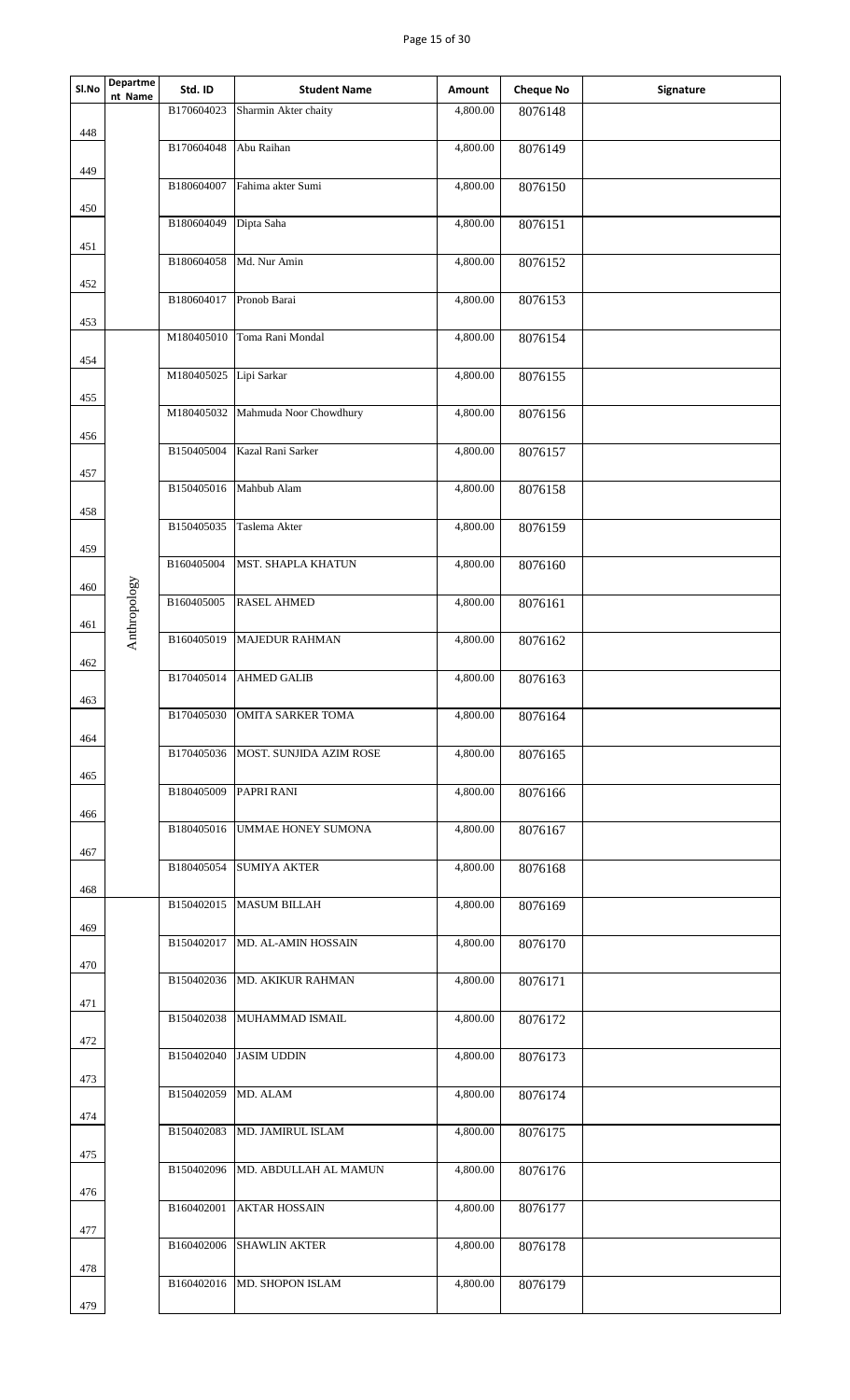## Page 16 of 30

| Sl.No | Departme<br>nt Name       | Std. ID    | <b>Student Name</b>                  | Amount   | <b>Cheque No</b> | Signature |
|-------|---------------------------|------------|--------------------------------------|----------|------------------|-----------|
|       |                           | B160402028 | <b>SARMIN AKTER</b>                  | 4,800.00 | 8076180          |           |
| 480   |                           | B160402029 | MD. SABBIR                           | 4,800.00 | 8076181          |           |
| 481   |                           | B160402049 | MD. MIZAN MIA                        | 4,800.00 | 8076182          |           |
| 482   |                           | B160402078 | MD. FARHAD HOSSAIN                   | 4,800.00 | 8076183          |           |
| 483   | Political Science         | B170402002 | MD. MERAZUL ISLAM                    | 4,800.00 | 8076184          |           |
| 484   |                           | B170402011 | <b>HASNA HENA</b>                    | 4,800.00 | 8076185          |           |
| 485   |                           | B170402031 | <b>SHAH TAYEEF HASAN</b>             | 4,800.00 | 8076186          |           |
| 486   |                           | B170402039 | APU CHANDRA BARMAN                   | 4,800.00 |                  |           |
| 487   |                           |            |                                      |          | 8076187          |           |
| 488   |                           | B170402041 | MITHILA RAHMAN TISHA                 | 4,800.00 | 8076188          |           |
| 489   |                           | B170402042 | <b>ZAHIRUL ISLAM</b>                 | 4,800.00 | 8076189          |           |
| 490   |                           | B170402049 | MD. AMUD ALI                         | 4,800.00 | 8076190          |           |
|       |                           | B170402053 | MD. TAJUL ISLAM                      | 4,800.00 | 8076191          |           |
| 491   |                           | B180402008 | <b>RUHUL AMIN</b>                    | 4,800.00 | 8076192          |           |
| 492   |                           |            | B180402010 MOST SHARMIN AKTER SWARNA | 4,800.00 | 8076193          |           |
| 493   |                           | B180402020 | <b>IBRAHIM ALI</b>                   | 4,800.00 | 8076194          |           |
| 494   |                           | B180402024 | <b>TASLIMA KHATUN</b>                | 4,800.00 | 8076195          |           |
| 495   |                           |            |                                      |          |                  |           |
| 496   |                           | B180402028 | <b>MOST. RUMA AKTER</b>              | 4,800.00 | 8076196          |           |
| 497   |                           |            | B180402040 FARZANA AKTER HASI        | 4,800.00 | 8076197          |           |
| 498   |                           | B180402042 | <b>SRITI AKTER</b>                   | 4,800.00 | 8076198          |           |
|       |                           |            | B180402045 TAMANNA ISLAM ROZY        | 4,800.00 | 8076199          |           |
| 499   |                           |            | M190104014 MILON MIAH                | 4,800.00 | 8076200          |           |
| 500   |                           |            | M190104033 MD. JUWEL ISLAM           | 4,800.00 | 8076201          |           |
| 501   |                           |            | M190104080 MD. KAJOL HOSSAIN         | 4,800.00 | 8076202          |           |
| 502   |                           |            | M190104082 TORIKUL ISLAM             | 4,800.00 | 8076203          |           |
| 503   |                           |            | M190104060 MD. MURAD HOSSAIN         | 4,800.00 | 8076204          |           |
| 504   |                           | B160104029 | MD. TUHINUZZAMAN                     | 4,800.00 | 8076205          |           |
| 505   |                           |            |                                      |          |                  |           |
| 506   |                           |            | B160104030 EUNUS MIAH                | 4,800.00 | 8076206          |           |
| 507   |                           | B160104040 | MD. AZIZUL HOQUE                     | 4,800.00 | 8076207          |           |
| 508   |                           | B160104054 | <b>ABDUL HANNAN</b>                  | 4,800.00 | 8076208          |           |
| 509   |                           | B160104062 | <b>SURAIYA AKTER SHORNA</b>          | 4,800.00 | 8076209          |           |
|       | Islamic History & Culture | B170104001 | <b>SAHARUL ISLAM</b>                 | 4,800.00 | 8076210          |           |
| 510   |                           | B170104003 | MD. RASEL MOLLAH                     | 4,800.00 | 8076211          |           |
| 511   |                           |            |                                      |          |                  |           |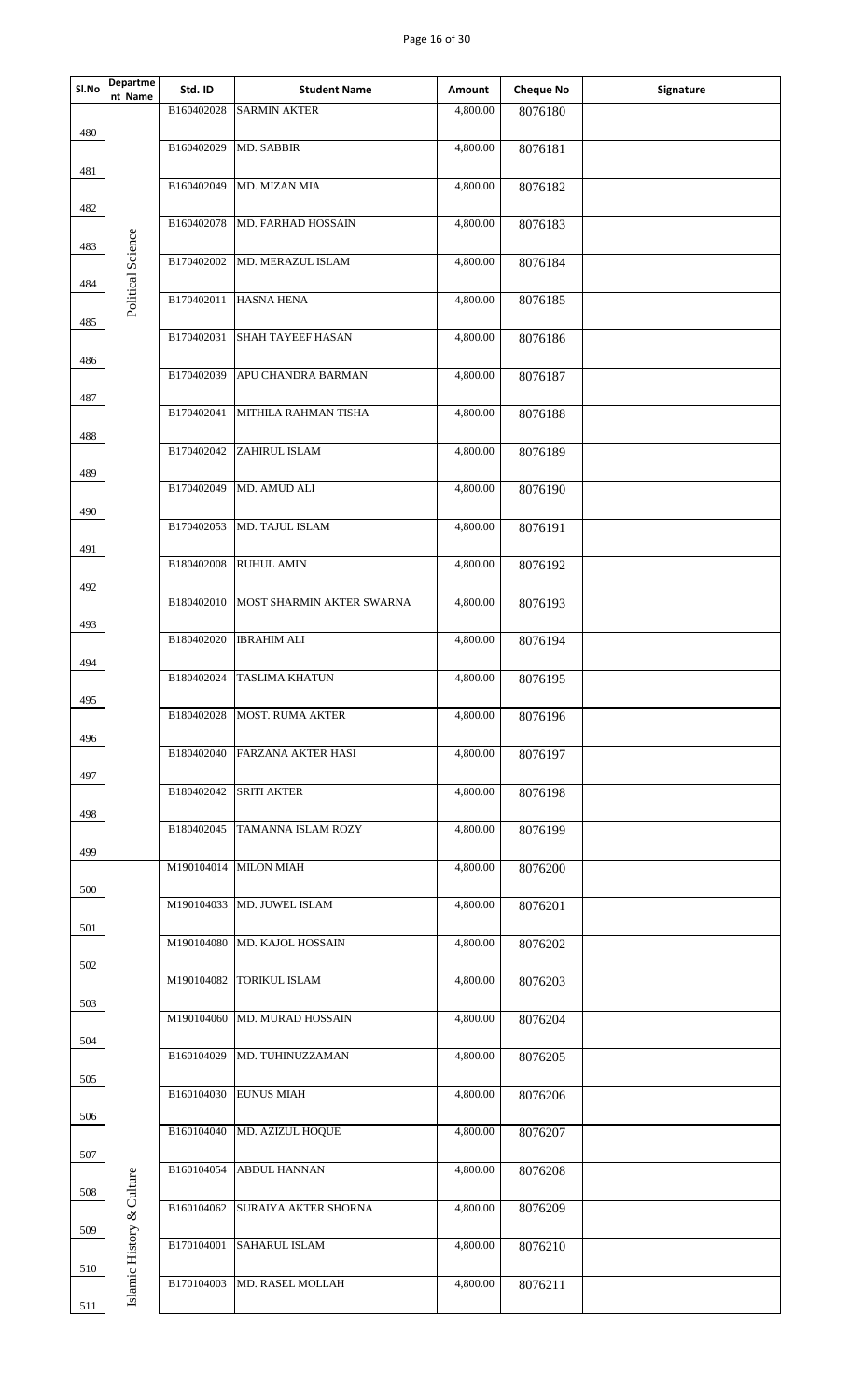| Page 17 of 30<br><b>Departme</b><br>SI.No<br>Std. ID<br><b>Cheque No</b><br><b>Student Name</b><br>Amount<br>Signature<br>nt Name<br>B170104009<br><b>SUBHANA AKHTER</b><br>4,800.00<br>8076212<br>512<br>B170104033<br><b>MD. MIZANUR RAHMAN</b><br>4,800.00<br>8076213<br>513<br>B170104047<br><b>MEGHLA SOMADDAR</b><br>4,800.00<br>8076214<br>514<br>4,800.00<br>B180104006<br><b>MD. KAMRUL HASAN</b><br>8076215<br>515<br>B180104019<br><b>KAWSAR MIAH</b><br>4,800.00<br>8076216<br>516<br><b>KHATUNE JANNAT</b><br>B180104025<br>4,800.00<br>8076217<br>517<br>B180104064<br><b>KAZI KUTUB UDDIN</b><br>4,800.00<br>8076218<br>518<br>B180104082<br><b>SAHADAT HOSSAIN</b><br>4,800.00<br>8076219<br>519<br>M190110023<br><b>KAMAL HOSSAIN</b><br>4,800.00<br>8076220<br>520<br>M190110025 MD.KAMRUZZAN RONI<br>4,800.00<br>8076221<br>521<br>B160110026<br>4,800.00<br>MOHAMMAD SHOHEL<br>8076222<br>Institute of Education & Research<br>522<br>B160110036<br>MD.JAHIDUL ISLAM<br>4,800.00<br>8076223<br>523<br>B160110034<br><b>SAUROV PAUL</b><br>4,800.00<br>8076224<br>524<br>B170110007 LATA AKTER<br>4,800.00<br>8076225<br>525<br>B170110045 MD.RAIHAN<br>4,800.00<br>8076226<br>526<br>B170110008<br>RAZAUL KARIM<br>4,800.00<br>8076227<br>527<br>B180110021<br>4,800.00<br><b>MD.NUR UDDIN</b><br>8076228<br>528<br>B150408016<br><b>ABDUR RAHMAN</b><br>4,800.00<br>8076229<br>529<br><b>B160408010 SAIDA AKTER</b><br>4,800.00<br>8076230<br>530<br>B160408009<br><b>MST. ISTATUN NESA</b><br>4,800.00<br>8076231<br>Film & Television<br>531<br>B170408030<br><b>TANVIR AHMED</b><br>4,800.00<br>8076232<br>532<br>B170408029<br>KAZI FARJANA MIM<br>4,800.00<br>8076233<br>533<br>B170408012 MD. ABU MUSA ASARI<br>4,800.00<br>8076234<br>534<br><b>CHOIYNIKA ROY</b><br>4,800.00<br>B180408016<br>8076235<br>535<br>B170607021<br>Abu Hena<br>4,800.00<br>8076236<br>iochemistry & Molecular Biology<br>536<br>B170607002<br>Joyati Deb Sinha<br>4,800.00<br>8076237<br>537<br>Hafiz Mohammad Lokmun Hossain<br>B170607009<br>4,800.00<br>8076238<br>538<br>B180607014 Amena Bhuiyan<br>4,800.00<br>8076239<br>539<br>B180607022<br><b>Tasnim Meem</b><br>4,800.00<br>8076240<br>540<br>B180607023 Munna Shaikh<br>4,800.00<br>8076241<br>$\mathbf{p}$<br>541<br>B150305002<br>4,800.00<br>8076242<br>Nusrat Jahan<br>542<br>B150305039<br>Tamanna Tabassum<br>4,800.00<br>8076243<br>543 |  |  |  |  |
|--------------------------------------------------------------------------------------------------------------------------------------------------------------------------------------------------------------------------------------------------------------------------------------------------------------------------------------------------------------------------------------------------------------------------------------------------------------------------------------------------------------------------------------------------------------------------------------------------------------------------------------------------------------------------------------------------------------------------------------------------------------------------------------------------------------------------------------------------------------------------------------------------------------------------------------------------------------------------------------------------------------------------------------------------------------------------------------------------------------------------------------------------------------------------------------------------------------------------------------------------------------------------------------------------------------------------------------------------------------------------------------------------------------------------------------------------------------------------------------------------------------------------------------------------------------------------------------------------------------------------------------------------------------------------------------------------------------------------------------------------------------------------------------------------------------------------------------------------------------------------------------------------------------------------------------------------------------------------------------------------------------------------------------------------------------------------------------------------------------------------------------------------------------------------------------------------------------------------------------------------------------------------------------------------------------------------------------------------------------------------------------------------------------------|--|--|--|--|
|                                                                                                                                                                                                                                                                                                                                                                                                                                                                                                                                                                                                                                                                                                                                                                                                                                                                                                                                                                                                                                                                                                                                                                                                                                                                                                                                                                                                                                                                                                                                                                                                                                                                                                                                                                                                                                                                                                                                                                                                                                                                                                                                                                                                                                                                                                                                                                                                                    |  |  |  |  |
|                                                                                                                                                                                                                                                                                                                                                                                                                                                                                                                                                                                                                                                                                                                                                                                                                                                                                                                                                                                                                                                                                                                                                                                                                                                                                                                                                                                                                                                                                                                                                                                                                                                                                                                                                                                                                                                                                                                                                                                                                                                                                                                                                                                                                                                                                                                                                                                                                    |  |  |  |  |
|                                                                                                                                                                                                                                                                                                                                                                                                                                                                                                                                                                                                                                                                                                                                                                                                                                                                                                                                                                                                                                                                                                                                                                                                                                                                                                                                                                                                                                                                                                                                                                                                                                                                                                                                                                                                                                                                                                                                                                                                                                                                                                                                                                                                                                                                                                                                                                                                                    |  |  |  |  |
|                                                                                                                                                                                                                                                                                                                                                                                                                                                                                                                                                                                                                                                                                                                                                                                                                                                                                                                                                                                                                                                                                                                                                                                                                                                                                                                                                                                                                                                                                                                                                                                                                                                                                                                                                                                                                                                                                                                                                                                                                                                                                                                                                                                                                                                                                                                                                                                                                    |  |  |  |  |
|                                                                                                                                                                                                                                                                                                                                                                                                                                                                                                                                                                                                                                                                                                                                                                                                                                                                                                                                                                                                                                                                                                                                                                                                                                                                                                                                                                                                                                                                                                                                                                                                                                                                                                                                                                                                                                                                                                                                                                                                                                                                                                                                                                                                                                                                                                                                                                                                                    |  |  |  |  |
|                                                                                                                                                                                                                                                                                                                                                                                                                                                                                                                                                                                                                                                                                                                                                                                                                                                                                                                                                                                                                                                                                                                                                                                                                                                                                                                                                                                                                                                                                                                                                                                                                                                                                                                                                                                                                                                                                                                                                                                                                                                                                                                                                                                                                                                                                                                                                                                                                    |  |  |  |  |
|                                                                                                                                                                                                                                                                                                                                                                                                                                                                                                                                                                                                                                                                                                                                                                                                                                                                                                                                                                                                                                                                                                                                                                                                                                                                                                                                                                                                                                                                                                                                                                                                                                                                                                                                                                                                                                                                                                                                                                                                                                                                                                                                                                                                                                                                                                                                                                                                                    |  |  |  |  |
|                                                                                                                                                                                                                                                                                                                                                                                                                                                                                                                                                                                                                                                                                                                                                                                                                                                                                                                                                                                                                                                                                                                                                                                                                                                                                                                                                                                                                                                                                                                                                                                                                                                                                                                                                                                                                                                                                                                                                                                                                                                                                                                                                                                                                                                                                                                                                                                                                    |  |  |  |  |
|                                                                                                                                                                                                                                                                                                                                                                                                                                                                                                                                                                                                                                                                                                                                                                                                                                                                                                                                                                                                                                                                                                                                                                                                                                                                                                                                                                                                                                                                                                                                                                                                                                                                                                                                                                                                                                                                                                                                                                                                                                                                                                                                                                                                                                                                                                                                                                                                                    |  |  |  |  |
|                                                                                                                                                                                                                                                                                                                                                                                                                                                                                                                                                                                                                                                                                                                                                                                                                                                                                                                                                                                                                                                                                                                                                                                                                                                                                                                                                                                                                                                                                                                                                                                                                                                                                                                                                                                                                                                                                                                                                                                                                                                                                                                                                                                                                                                                                                                                                                                                                    |  |  |  |  |
|                                                                                                                                                                                                                                                                                                                                                                                                                                                                                                                                                                                                                                                                                                                                                                                                                                                                                                                                                                                                                                                                                                                                                                                                                                                                                                                                                                                                                                                                                                                                                                                                                                                                                                                                                                                                                                                                                                                                                                                                                                                                                                                                                                                                                                                                                                                                                                                                                    |  |  |  |  |
|                                                                                                                                                                                                                                                                                                                                                                                                                                                                                                                                                                                                                                                                                                                                                                                                                                                                                                                                                                                                                                                                                                                                                                                                                                                                                                                                                                                                                                                                                                                                                                                                                                                                                                                                                                                                                                                                                                                                                                                                                                                                                                                                                                                                                                                                                                                                                                                                                    |  |  |  |  |
|                                                                                                                                                                                                                                                                                                                                                                                                                                                                                                                                                                                                                                                                                                                                                                                                                                                                                                                                                                                                                                                                                                                                                                                                                                                                                                                                                                                                                                                                                                                                                                                                                                                                                                                                                                                                                                                                                                                                                                                                                                                                                                                                                                                                                                                                                                                                                                                                                    |  |  |  |  |
|                                                                                                                                                                                                                                                                                                                                                                                                                                                                                                                                                                                                                                                                                                                                                                                                                                                                                                                                                                                                                                                                                                                                                                                                                                                                                                                                                                                                                                                                                                                                                                                                                                                                                                                                                                                                                                                                                                                                                                                                                                                                                                                                                                                                                                                                                                                                                                                                                    |  |  |  |  |
|                                                                                                                                                                                                                                                                                                                                                                                                                                                                                                                                                                                                                                                                                                                                                                                                                                                                                                                                                                                                                                                                                                                                                                                                                                                                                                                                                                                                                                                                                                                                                                                                                                                                                                                                                                                                                                                                                                                                                                                                                                                                                                                                                                                                                                                                                                                                                                                                                    |  |  |  |  |
|                                                                                                                                                                                                                                                                                                                                                                                                                                                                                                                                                                                                                                                                                                                                                                                                                                                                                                                                                                                                                                                                                                                                                                                                                                                                                                                                                                                                                                                                                                                                                                                                                                                                                                                                                                                                                                                                                                                                                                                                                                                                                                                                                                                                                                                                                                                                                                                                                    |  |  |  |  |
|                                                                                                                                                                                                                                                                                                                                                                                                                                                                                                                                                                                                                                                                                                                                                                                                                                                                                                                                                                                                                                                                                                                                                                                                                                                                                                                                                                                                                                                                                                                                                                                                                                                                                                                                                                                                                                                                                                                                                                                                                                                                                                                                                                                                                                                                                                                                                                                                                    |  |  |  |  |
|                                                                                                                                                                                                                                                                                                                                                                                                                                                                                                                                                                                                                                                                                                                                                                                                                                                                                                                                                                                                                                                                                                                                                                                                                                                                                                                                                                                                                                                                                                                                                                                                                                                                                                                                                                                                                                                                                                                                                                                                                                                                                                                                                                                                                                                                                                                                                                                                                    |  |  |  |  |
|                                                                                                                                                                                                                                                                                                                                                                                                                                                                                                                                                                                                                                                                                                                                                                                                                                                                                                                                                                                                                                                                                                                                                                                                                                                                                                                                                                                                                                                                                                                                                                                                                                                                                                                                                                                                                                                                                                                                                                                                                                                                                                                                                                                                                                                                                                                                                                                                                    |  |  |  |  |
|                                                                                                                                                                                                                                                                                                                                                                                                                                                                                                                                                                                                                                                                                                                                                                                                                                                                                                                                                                                                                                                                                                                                                                                                                                                                                                                                                                                                                                                                                                                                                                                                                                                                                                                                                                                                                                                                                                                                                                                                                                                                                                                                                                                                                                                                                                                                                                                                                    |  |  |  |  |
|                                                                                                                                                                                                                                                                                                                                                                                                                                                                                                                                                                                                                                                                                                                                                                                                                                                                                                                                                                                                                                                                                                                                                                                                                                                                                                                                                                                                                                                                                                                                                                                                                                                                                                                                                                                                                                                                                                                                                                                                                                                                                                                                                                                                                                                                                                                                                                                                                    |  |  |  |  |
|                                                                                                                                                                                                                                                                                                                                                                                                                                                                                                                                                                                                                                                                                                                                                                                                                                                                                                                                                                                                                                                                                                                                                                                                                                                                                                                                                                                                                                                                                                                                                                                                                                                                                                                                                                                                                                                                                                                                                                                                                                                                                                                                                                                                                                                                                                                                                                                                                    |  |  |  |  |
|                                                                                                                                                                                                                                                                                                                                                                                                                                                                                                                                                                                                                                                                                                                                                                                                                                                                                                                                                                                                                                                                                                                                                                                                                                                                                                                                                                                                                                                                                                                                                                                                                                                                                                                                                                                                                                                                                                                                                                                                                                                                                                                                                                                                                                                                                                                                                                                                                    |  |  |  |  |
|                                                                                                                                                                                                                                                                                                                                                                                                                                                                                                                                                                                                                                                                                                                                                                                                                                                                                                                                                                                                                                                                                                                                                                                                                                                                                                                                                                                                                                                                                                                                                                                                                                                                                                                                                                                                                                                                                                                                                                                                                                                                                                                                                                                                                                                                                                                                                                                                                    |  |  |  |  |
|                                                                                                                                                                                                                                                                                                                                                                                                                                                                                                                                                                                                                                                                                                                                                                                                                                                                                                                                                                                                                                                                                                                                                                                                                                                                                                                                                                                                                                                                                                                                                                                                                                                                                                                                                                                                                                                                                                                                                                                                                                                                                                                                                                                                                                                                                                                                                                                                                    |  |  |  |  |
|                                                                                                                                                                                                                                                                                                                                                                                                                                                                                                                                                                                                                                                                                                                                                                                                                                                                                                                                                                                                                                                                                                                                                                                                                                                                                                                                                                                                                                                                                                                                                                                                                                                                                                                                                                                                                                                                                                                                                                                                                                                                                                                                                                                                                                                                                                                                                                                                                    |  |  |  |  |
|                                                                                                                                                                                                                                                                                                                                                                                                                                                                                                                                                                                                                                                                                                                                                                                                                                                                                                                                                                                                                                                                                                                                                                                                                                                                                                                                                                                                                                                                                                                                                                                                                                                                                                                                                                                                                                                                                                                                                                                                                                                                                                                                                                                                                                                                                                                                                                                                                    |  |  |  |  |
|                                                                                                                                                                                                                                                                                                                                                                                                                                                                                                                                                                                                                                                                                                                                                                                                                                                                                                                                                                                                                                                                                                                                                                                                                                                                                                                                                                                                                                                                                                                                                                                                                                                                                                                                                                                                                                                                                                                                                                                                                                                                                                                                                                                                                                                                                                                                                                                                                    |  |  |  |  |
|                                                                                                                                                                                                                                                                                                                                                                                                                                                                                                                                                                                                                                                                                                                                                                                                                                                                                                                                                                                                                                                                                                                                                                                                                                                                                                                                                                                                                                                                                                                                                                                                                                                                                                                                                                                                                                                                                                                                                                                                                                                                                                                                                                                                                                                                                                                                                                                                                    |  |  |  |  |
|                                                                                                                                                                                                                                                                                                                                                                                                                                                                                                                                                                                                                                                                                                                                                                                                                                                                                                                                                                                                                                                                                                                                                                                                                                                                                                                                                                                                                                                                                                                                                                                                                                                                                                                                                                                                                                                                                                                                                                                                                                                                                                                                                                                                                                                                                                                                                                                                                    |  |  |  |  |
|                                                                                                                                                                                                                                                                                                                                                                                                                                                                                                                                                                                                                                                                                                                                                                                                                                                                                                                                                                                                                                                                                                                                                                                                                                                                                                                                                                                                                                                                                                                                                                                                                                                                                                                                                                                                                                                                                                                                                                                                                                                                                                                                                                                                                                                                                                                                                                                                                    |  |  |  |  |
|                                                                                                                                                                                                                                                                                                                                                                                                                                                                                                                                                                                                                                                                                                                                                                                                                                                                                                                                                                                                                                                                                                                                                                                                                                                                                                                                                                                                                                                                                                                                                                                                                                                                                                                                                                                                                                                                                                                                                                                                                                                                                                                                                                                                                                                                                                                                                                                                                    |  |  |  |  |
|                                                                                                                                                                                                                                                                                                                                                                                                                                                                                                                                                                                                                                                                                                                                                                                                                                                                                                                                                                                                                                                                                                                                                                                                                                                                                                                                                                                                                                                                                                                                                                                                                                                                                                                                                                                                                                                                                                                                                                                                                                                                                                                                                                                                                                                                                                                                                                                                                    |  |  |  |  |
|                                                                                                                                                                                                                                                                                                                                                                                                                                                                                                                                                                                                                                                                                                                                                                                                                                                                                                                                                                                                                                                                                                                                                                                                                                                                                                                                                                                                                                                                                                                                                                                                                                                                                                                                                                                                                                                                                                                                                                                                                                                                                                                                                                                                                                                                                                                                                                                                                    |  |  |  |  |
|                                                                                                                                                                                                                                                                                                                                                                                                                                                                                                                                                                                                                                                                                                                                                                                                                                                                                                                                                                                                                                                                                                                                                                                                                                                                                                                                                                                                                                                                                                                                                                                                                                                                                                                                                                                                                                                                                                                                                                                                                                                                                                                                                                                                                                                                                                                                                                                                                    |  |  |  |  |
|                                                                                                                                                                                                                                                                                                                                                                                                                                                                                                                                                                                                                                                                                                                                                                                                                                                                                                                                                                                                                                                                                                                                                                                                                                                                                                                                                                                                                                                                                                                                                                                                                                                                                                                                                                                                                                                                                                                                                                                                                                                                                                                                                                                                                                                                                                                                                                                                                    |  |  |  |  |
|                                                                                                                                                                                                                                                                                                                                                                                                                                                                                                                                                                                                                                                                                                                                                                                                                                                                                                                                                                                                                                                                                                                                                                                                                                                                                                                                                                                                                                                                                                                                                                                                                                                                                                                                                                                                                                                                                                                                                                                                                                                                                                                                                                                                                                                                                                                                                                                                                    |  |  |  |  |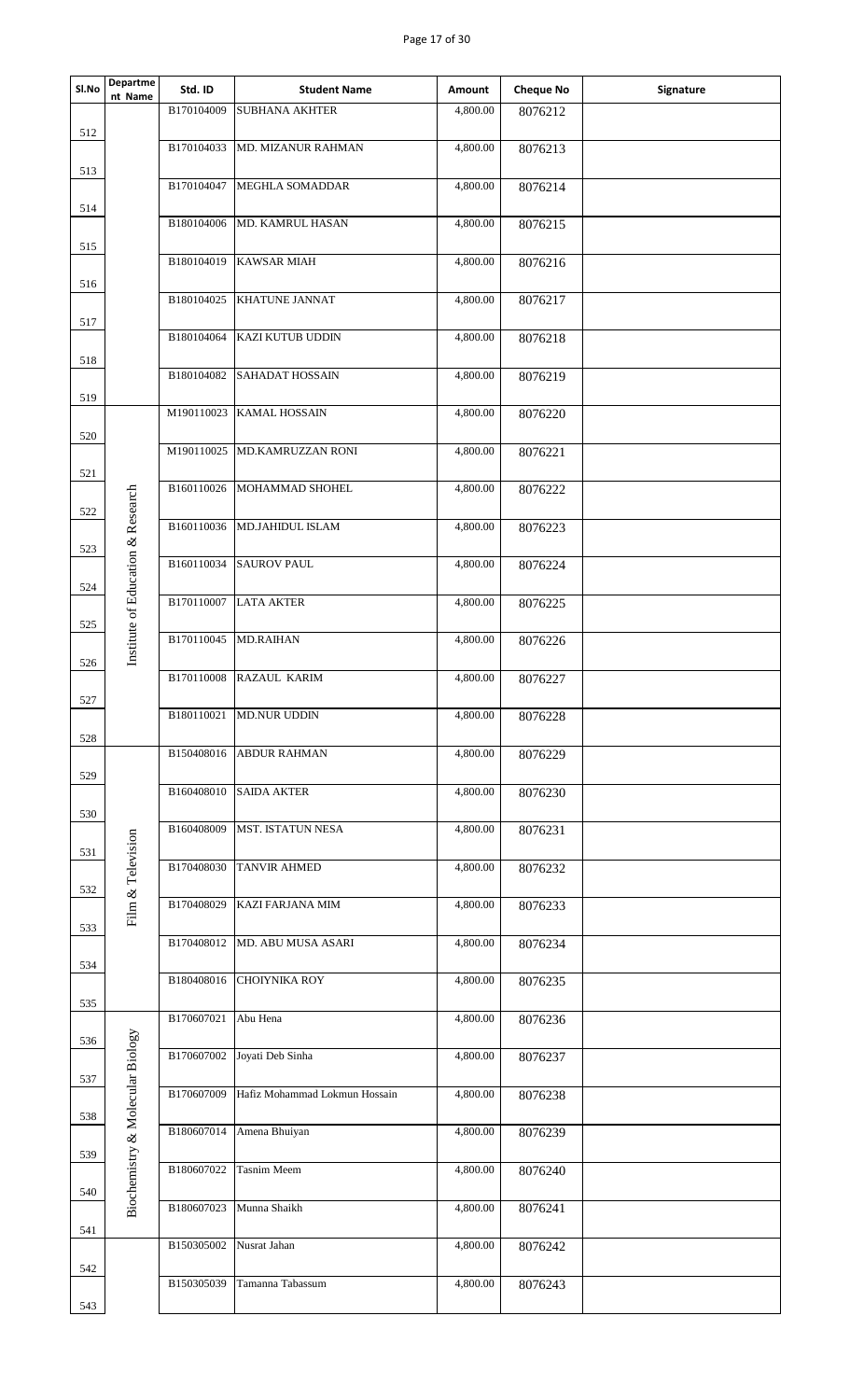## Page 18 of 30

| SI.No | Departme<br>nt Name            | Std. ID                | <b>Student Name</b>           | Amount                | <b>Cheque No</b> | Signature |
|-------|--------------------------------|------------------------|-------------------------------|-----------------------|------------------|-----------|
| 544   |                                | B160305031             | Md. Ziaur Rahman              | 4,800.00              | 8076244          |           |
|       |                                | B170305030             | Monzurul Haque                | 4,800.00              | 8076245          |           |
| 545   | Computer Science & Engineering |                        | B170305053 Md. Zobaer Kazi    | 4,800.00              | 8076246          |           |
| 546   |                                | B180305040             | Tamanna Rahman Tanni          | 4,800.00              | 8076247          |           |
| 547   |                                |                        | M170305004 Md. Shohag Hossain | 4,800.00              | 8076248          |           |
| 548   |                                | M170305012             | Jahid Anuar                   | 4,800.00              | 8076249          |           |
| 549   |                                | M180305001 Rakib Hosen |                               | 4,800.00              | 8076250          |           |
| 550   |                                |                        | M180305011 Md. Zishan Mahmud  | 4,800.00              | 8076251          |           |
| 551   |                                | B140108025             | Karima Islam                  | 4,800.00              | 8076252          |           |
| 552   |                                |                        |                               |                       |                  |           |
| 553   |                                | B150108008             | Rahamat Ullah                 | $\overline{4,800.00}$ | 8076253          |           |
| 554   |                                | B170108011             | Nayem Mridha                  | 4,800.00              | 8076254          |           |
| 555   |                                | B180108014             | Imran Hossain                 | 4,800.00              | 8076255          |           |
|       |                                | B150108023             | Sabbir Hossain                | 4,800.00              | 8076256          |           |
| 556   |                                | B130108025             | <b>Babul Hossain</b>          | 4,800.00              | 8076257          |           |
| 557   |                                | B150108016             | Asfiqur Rahman                | 4,800.00              | 8076258          |           |
| 558   | ne Arts                        | B130108036             | Md. Akib Akram                | 4,800.00              | 8076259          |           |
| 559   | 岀                              | B170108010             | Md. Ridoy Hossain             | 4,800.00              | 8076260          |           |
| 560   |                                | B170108015             | Poroma Das                    | 4,800.00              | 8076261          |           |
| 561   |                                | B150108007             | Kuasha                        | 4,800.00              | 8076262          |           |
| 562   |                                |                        | B160108017 Priyonti Dhali     | 4,800.00              |                  |           |
| 563   |                                |                        |                               |                       | 8076263          |           |
| 564   |                                | B160108018             | Khairun Nahar Meem            | 4,800.00              | 8076264          |           |
| 565   |                                | B170108034             | Bonnita Bakshi                | 4,800.00              | 8076265          |           |
| 566   |                                |                        | B160108012 Jannatul Ferdous   | 4,800.00              | 8076266          |           |
|       |                                | B160202009             | MD. SADIP TALUKDER            | 4,800.00              | 8076267          |           |
| 567   |                                | B160202041             | MD. NAYEEM MAHBUB             | 4,800.00              | 8076268          |           |
| 568   |                                | B160202066             | MD. RAISUL ISLAM NAHID        | 4,800.00              | 8076269          |           |
| 569   |                                | B160202095             | MD. MOBINUL ISLAM             | 4,800.00              | 8076270          |           |
| 570   |                                | B160202104             | MD. KAMRUL HASAN              | 4,800.00              | 8076271          |           |
| 571   |                                | B160202141             | MD. THOHEDUR RAHMAN           | 4,800.00              | 8076272          |           |
| 572   |                                | B160202150             | S. M. FAISAL ROSE             | 4,800.00              | 8076273          |           |
| 573   |                                |                        |                               |                       |                  |           |
| 574   |                                | B160202159             | Md. Iqbal Hossain             | 4,800.00              | 8076274          |           |
| 575   |                                | B150202212             | <b>SONIA AKTER</b>            | 4,800.00              | 8076275          |           |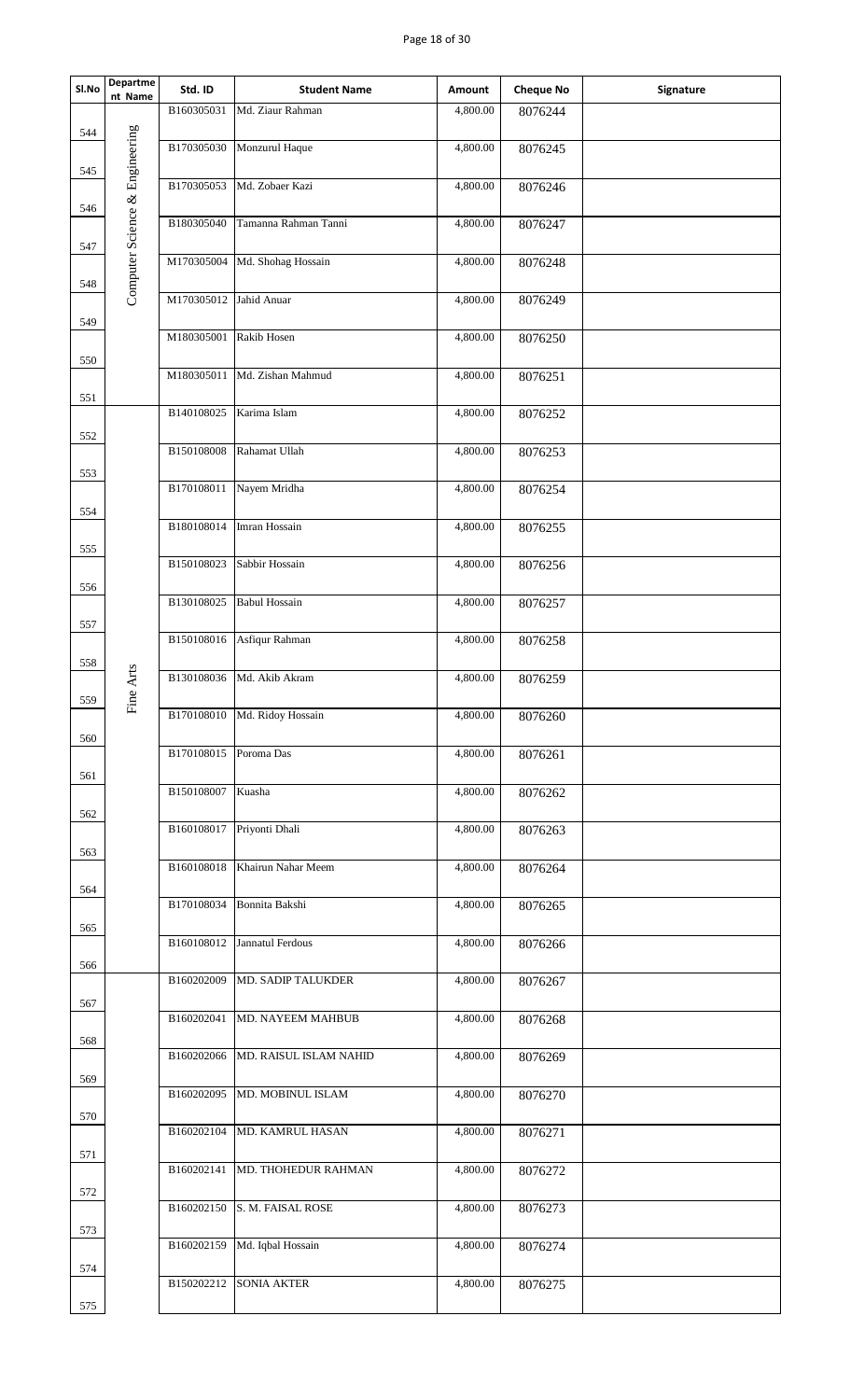## Page 19 of 30

| Sl.No      | Departme<br>nt Name | Std. ID     | <b>Student Name</b>                   | Amount   | <b>Cheque No</b> | Signature |
|------------|---------------------|-------------|---------------------------------------|----------|------------------|-----------|
|            |                     | B160202092  | MD. RAMJAN MOLLA                      | 4,800.00 | 8076276          |           |
| 576        |                     | B150202014  | MD. JAHIRUL ISLAM                     | 4,800.00 | 8076277          |           |
| 577        |                     | B150202116  | <b>SOFIKUL ISLAM</b>                  | 4,800.00 | 8076278          |           |
| 578        |                     | B150202032  | MOHMMED-HOSSAIN                       | 4,800.00 | 8076279          |           |
| 579        |                     |             |                                       |          |                  |           |
| 580        |                     | B150202037  | MD. MINHAZ ABEDIN                     | 4,800.00 | 8076280          |           |
|            |                     | B150202063  | <b>MILON MIAH</b>                     | 4,800.00 | 8076281          |           |
| 581<br>582 |                     | B150202114  | MD. ANWAR HOSSAIN                     | 4,800.00 | 8076282          |           |
|            |                     | B150202170  | <b>MD ATIK HASAN</b>                  | 4,800.00 | 8076283          |           |
| 583        |                     |             |                                       |          |                  |           |
| 584        | Management Studies  | B150202180  | <b>ARIF HOSSAIN</b>                   | 4,800.00 | 8076284          |           |
|            |                     | B180202012  | KHADIJA AKTER POPI                    | 4,800.00 | 8076285          |           |
| 585        |                     | B180202019  | MD IMAM GAZZALI                       | 4,800.00 | 8076286          |           |
| 586        |                     |             |                                       |          |                  |           |
|            |                     | B180202020  | MD. YASIN HOWLADER                    | 4,800.00 | 8076287          |           |
| 587        |                     | B180202023  | MD. ARIFUR RAHMAN                     | 4,800.00 | 8076288          |           |
| 588        |                     |             |                                       |          |                  |           |
|            |                     | B180202039  | <b>SOHEL MIA</b>                      | 4,800.00 | 8076289          |           |
| 589        |                     |             |                                       |          |                  |           |
|            |                     | B180202045  | <b>MARUF AHMED</b>                    | 4,800.00 | 8076290          |           |
| 590        |                     | B180202077  | <b>SABINA YEASMIN RITO</b>            | 4,800.00 | 8076291          |           |
| 591        |                     |             |                                       |          |                  |           |
|            |                     | B180202100  | MOST. AMENA AKTER                     | 4,800.00 | 8076292          |           |
| 592        |                     | B180202130  | <b>SHUVO DEY</b>                      | 4,800.00 | 8076293          |           |
| 593        |                     |             |                                       |          |                  |           |
|            |                     | B170202009  | MD. RAKIBUL HUDA RONY                 | 4,800.00 | 8076294          |           |
| 594        |                     |             |                                       |          |                  |           |
|            |                     | B170202019  | MD. ABDUL MOTALEB                     | 4,800.00 | 8076295          |           |
| 595        |                     | B170202043  | MOHAMMAD HASAN                        | 4,800.00 | 8076296          |           |
| 596        |                     |             |                                       |          |                  |           |
|            |                     | B170202064  | <b>MAHEDI HASAN</b>                   | 4,800.00 | 8076297          |           |
| 597        |                     | B170202094  | <b>ATIKA FHAIRUZ</b>                  | 4,800.00 | 8076298          |           |
| 598        |                     |             |                                       |          |                  |           |
|            |                     | B170202098  | <b>SALMA NOOR RAYA</b>                | 4,800.00 | 8076299          |           |
| 599        |                     |             |                                       |          |                  |           |
|            |                     | B170202104  | <b>JANNATUL FERDOUS</b>               | 4,800.00 | 8076300          |           |
| 600        |                     | B170202109  | <b>MD ALAMIN</b>                      | 4,800.00 | 8076301          |           |
| 601        |                     |             |                                       |          |                  |           |
|            |                     |             | B 150303011 Delowar Hossain           | 4,800.00 | 8076302          |           |
| 602        |                     | B 150303044 | Md. Sharif Ahammed                    | 4,800.00 | 8076303          |           |
| 603        |                     |             |                                       |          |                  |           |
|            |                     |             | B 150303052 Md. Shahadat Hossain Dipu | 4,800.00 | 8076304          |           |
| 604        |                     | B 150303063 | Masuma Tabasum Munmun                 | 4,800.00 |                  |           |
| 605        |                     |             |                                       |          | 8076305          |           |
|            |                     | B 150303068 | Jakir Hossain Ovi                     | 4,800.00 | 8076306          |           |
| 606        |                     |             |                                       |          |                  |           |
|            |                     | B 160303003 | Md. Miraz                             | 4,800.00 | 8076307          |           |
| 607        |                     |             |                                       |          |                  |           |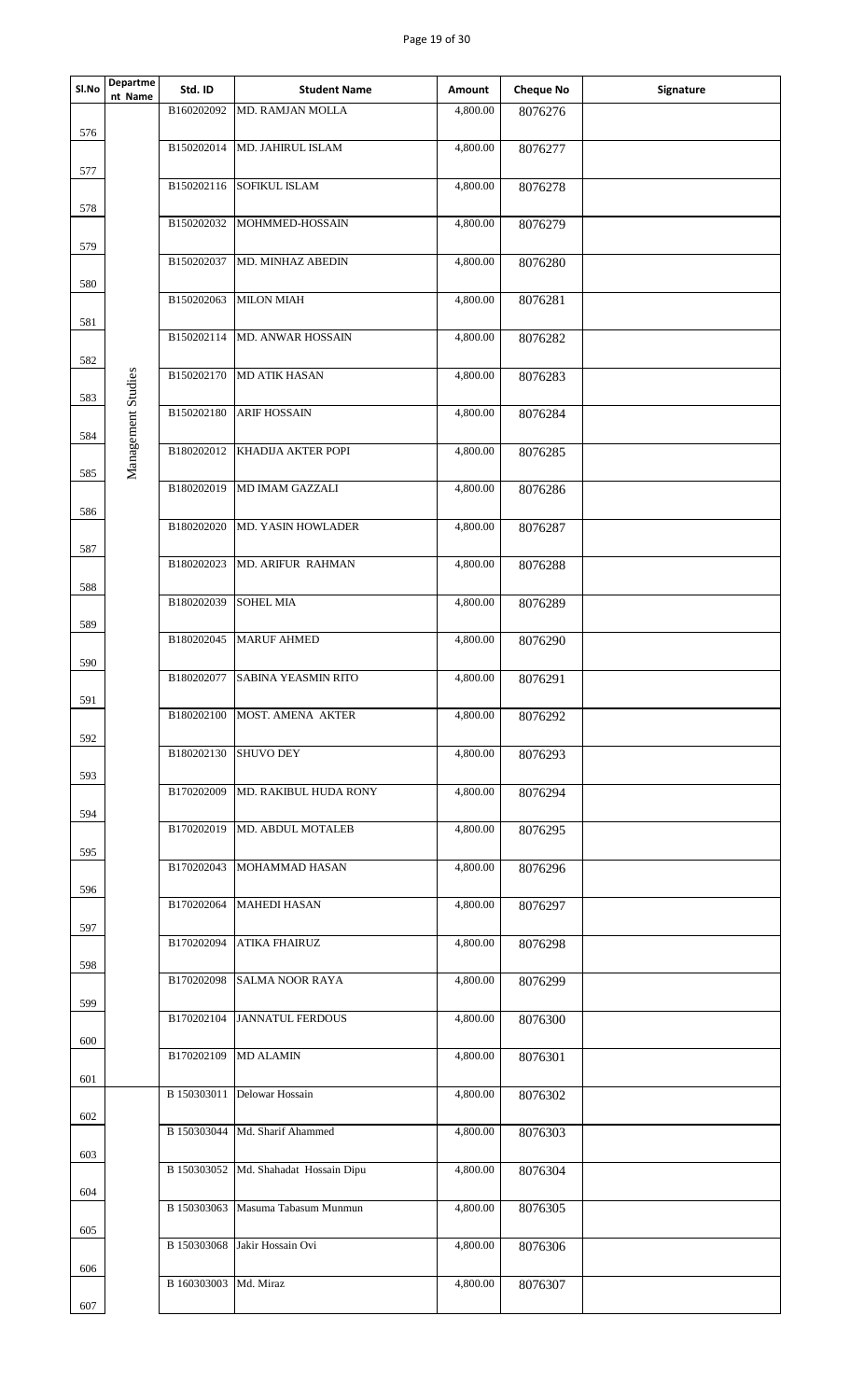## Page 20 of 30

| Sl.No | <b>Departme</b><br>nt Name | Std. ID                   | <b>Student Name</b>         | Amount   | <b>Cheque No</b> | Signature |
|-------|----------------------------|---------------------------|-----------------------------|----------|------------------|-----------|
| 608   |                            | B 160303009               | Md. Julhash Mia             | 4,800.00 | 8076308          |           |
|       |                            | B 160303020               | Md. Ariful Islam            | 4,800.00 | 8076309          |           |
| 609   |                            |                           | B 160303025 Khadija Khatun  | 4,800.00 | 8076310          |           |
| 610   |                            | B 160303039               | Md. Anwar Hossain           | 4,800.00 | 8076311          |           |
| 611   | Physics                    | B 170303042               | Zakir Hossain               | 4,800.00 | 8076312          |           |
| 612   |                            |                           | B 170303051 Md. Sapon Islam | 4,800.00 | 8076313          |           |
| 613   |                            |                           |                             |          |                  |           |
| 614   |                            | B 170303050 Saiful Islam  |                             | 4,800.00 | 8076314          |           |
| 615   |                            |                           | B 170303064 Rejowana Rochi  | 4,800.00 | 8076315          |           |
| 616   |                            | B 170303084               | Sharmin Akter               | 4,800.00 | 8076316          |           |
| 617   |                            | B 180303009 Sojib Ahmed   |                             | 4,800.00 | 8076317          |           |
|       |                            | B 180303014               | Md. Mehedi Hassan           | 4,800.00 | 8076318          |           |
| 618   |                            | B 180303017               | Md. Sohanur Rahman          | 4,800.00 | 8076319          |           |
| 619   |                            | B 180303034               | Tanbir Hasan                | 4,800.00 | 8076320          |           |
| 620   |                            | B 180303046 Sanjit Biswas |                             | 4,800.00 | 8076321          |           |
| 621   |                            | M180601050                | <b>Toheen Ahamed</b>        | 4,800.00 |                  |           |
| 622   |                            |                           |                             |          | 8076322          |           |
| 623   |                            | M180601009                | Md. Mahadi Hassan Rayhan    | 4,800.00 | 8076323          |           |
| 624   |                            | M180601045                | Md. Shakil Ahmed            | 4,800.00 | 8076324          |           |
|       |                            | B150601024                | Md. Anik Mia                | 4,800.00 | 8076325          |           |
| 625   |                            | B140601008                | Md. Abu Zahid               | 4,800.00 | 8076326          |           |
| 626   |                            | B150601069                | Syed Asif Hasan             | 4,800.00 | 8076327          |           |
| 627   |                            | B160601023                | Md. Mamunur Roshid          | 4,800.00 | 8076328          |           |
| 628   |                            |                           | Emon Khan                   | 4,800.00 | 8076329          |           |
| 629   |                            | B160601003                | Md. Khurshid Alam           | 4,800.00 | 8076330          |           |
| 630   | Botany                     | B150601015                | Hasan Shaikh                |          |                  |           |
| 631   |                            | B170601057                |                             | 4,800.00 | 8076331          |           |
| 632   |                            | B170601033                | Md. Nahid Hasan             | 4,800.00 | 8076332          |           |
| 633   |                            | B170601066                | Sajeeb Chandra Sarker       | 4,800.00 | 8076333          |           |
|       |                            |                           | Rezowan Islam               | 4,800.00 | 8076334          |           |
| 634   |                            | B170601053<br>B180601051  | Most. Alema Khatun          | 4,800.00 | 8076335          |           |
| 635   |                            | B180601007                | Md. Al-Amin                 | 4,800.00 | 8076336          |           |
| 636   |                            | B180601009                | Md. Manik Hossain           | 4,800.00 | 8076337          |           |
| 637   |                            | B180601021                | Morium Afroz                | 4,800.00 | 8076338          |           |
| 638   |                            | B180601038                | Sumaiya Akter Shammi        | 4,800.00 |                  |           |
| 639   |                            |                           |                             |          | 8076339          |           |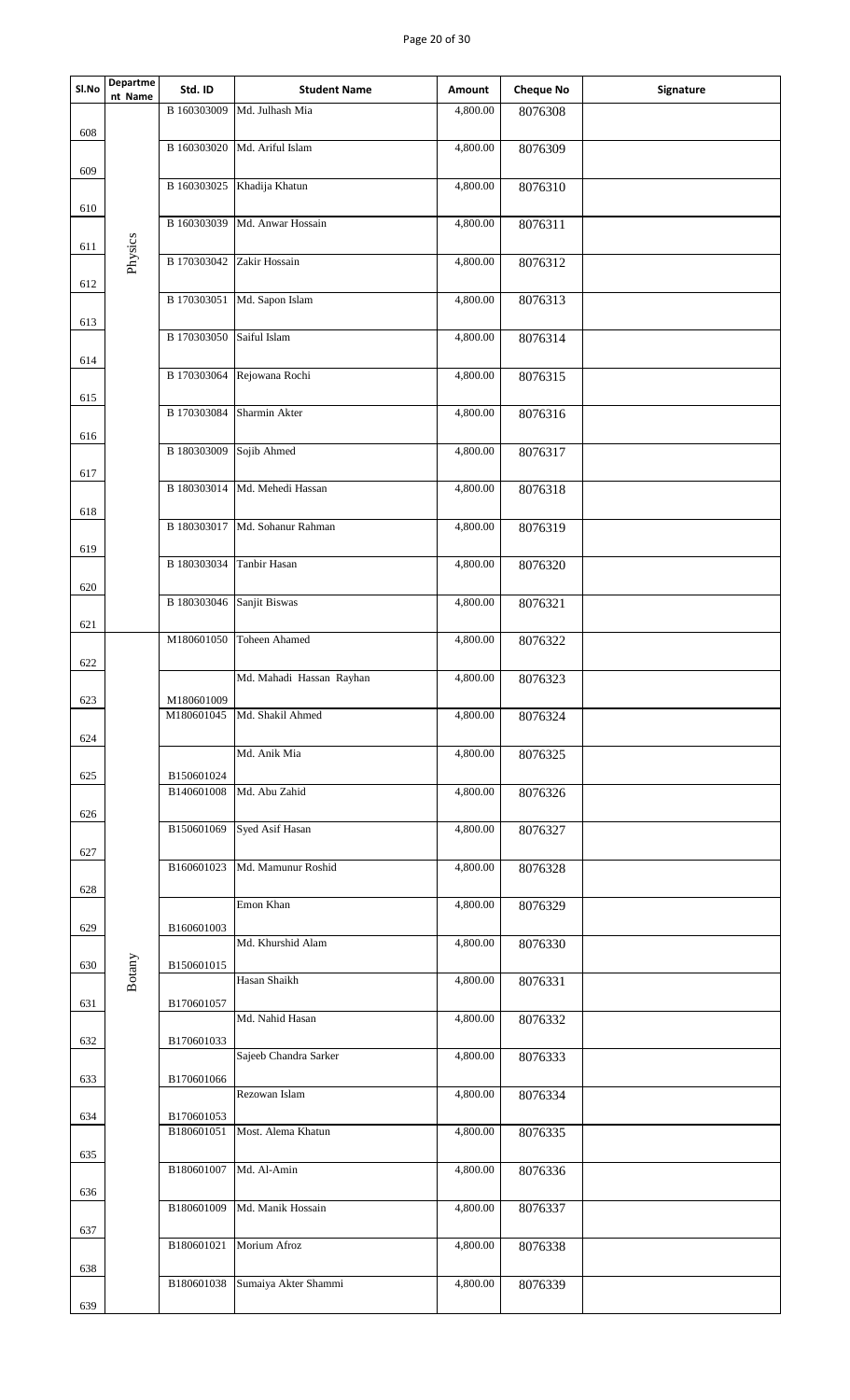## Page 21 of 30

| Sl.No      | Departme<br>nt Name | Std. ID                 | <b>Student Name</b>             | Amount   | <b>Cheque No</b> | Signature |
|------------|---------------------|-------------------------|---------------------------------|----------|------------------|-----------|
| 640        |                     | M180302018              | <b>TASLIMA AKTER</b>            | 4,800.00 | 8076340          |           |
|            |                     | M180302008              | <b>DILARA AKTER MITU</b>        | 4,800.00 | 8076341          |           |
| 641        |                     |                         | M180302011 MD. KOWSER HOSEN     | 4,800.00 | 8076342          |           |
| 642        |                     | M180302053              | <b>ABU AL FAHAD</b>             | 4,800.00 | 8076343          |           |
| 643        |                     | B150302039              | ASHABUL ISLAM SOHEN             | 4,800.00 | 8076344          |           |
| 644        |                     | B150302017              | SOHANUR RAHAMAN                 | 4,800.00 | 8076345          |           |
| 645        |                     | B150302045              | MAHBUB ALA M                    | 4,800.00 | 8076346          |           |
| 646        |                     | B150302046              | MD. SABUZ MIA                   | 4,800.00 | 8076347          |           |
| 647        |                     | B160302011              | SHUBHASHISH MONDAL              | 4,800.00 | 8076348          |           |
| 648        |                     | B150302085              | MD. ZOHERUL HAQUE               | 4,800.00 | 8076349          |           |
| 649        |                     | B170302041              | Liza Jourdar                    | 4,800.00 | 8076350          |           |
| 650        |                     | B170302074              | Shah Md. Moshiar Hossen Tanna   | 4,800.00 | 8076351          |           |
| 651        | Mathematics         |                         | Md. Israfel Alam Rafel          |          |                  |           |
| 652        |                     | B170302024              |                                 | 4,800.00 | 8076352          |           |
| 653        |                     | B160302045              | <b>AISHA SIDDIKA</b>            | 4,800.00 | 8076353          |           |
| 654        |                     | B160302085              | MD. NURUL ISLAM                 | 4,800.00 | 8076354          |           |
| 655        |                     | B180302036              | MD. ENAMUL HAQUE                | 4,800.00 | 8076355          |           |
| 656        |                     | B180302043              | MD. ROBEL HOSSAIN               | 4,800.00 | 8076356          |           |
| 657        |                     | B180302022              | YEAKUB ALI                      | 4,800.00 | 8076357          |           |
| 658        |                     | B180302070              | MD. SOHEL RANA                  | 4,800.00 | 8076358          |           |
|            |                     | B180302028              | <b>NAEEM HOSSAIN</b>            | 4,800.00 | 8076359          |           |
| 659        |                     | B180302061              | MD. MAHFUZUR RAHMAN             | 4,800.00 | 8076360          |           |
| 660<br>661 |                     | B180302072              | <b>GOURAB GHOSH</b>             | 4,800.00 | 8076361          |           |
|            |                     | B160302058              | Rayhan Bahadur                  | 4,800.00 | 8076362          |           |
| 662        |                     | M180403015 Md. Juel Mia |                                 | 4,800.00 | 8076363          |           |
| 663        |                     | M180403024              | Imran Hossain                   | 4,800.00 | 8076364          |           |
| 664        |                     |                         | M180403032 Rabeya Khanam        | 4,800.00 | 8076365          |           |
| 665        |                     |                         | M180403048 Md. Rabbi rahman dip | 4,800.00 | 8076366          |           |
| 666        |                     | M190403001              | Anaet Ullah                     | 4,800.00 | 8076367          |           |
| 667        |                     | M190403024              | Md. Mostakim Islam              | 4,800.00 | 8076368          |           |
| 668        |                     | M190403028              | Md. Rejwanul Hoque Sardar       | 4,800.00 | 8076369          |           |
| 669        |                     | M190403037              | Md. Kamrul Islam                | 4,800.00 | 8076370          |           |
| 670        |                     |                         |                                 |          |                  |           |
| 671        |                     | B160403019              | <b>JOSNA BEGUM</b>              | 4,800.00 | 8076371          |           |
|            |                     |                         |                                 |          |                  |           |
|            |                     |                         |                                 |          |                  |           |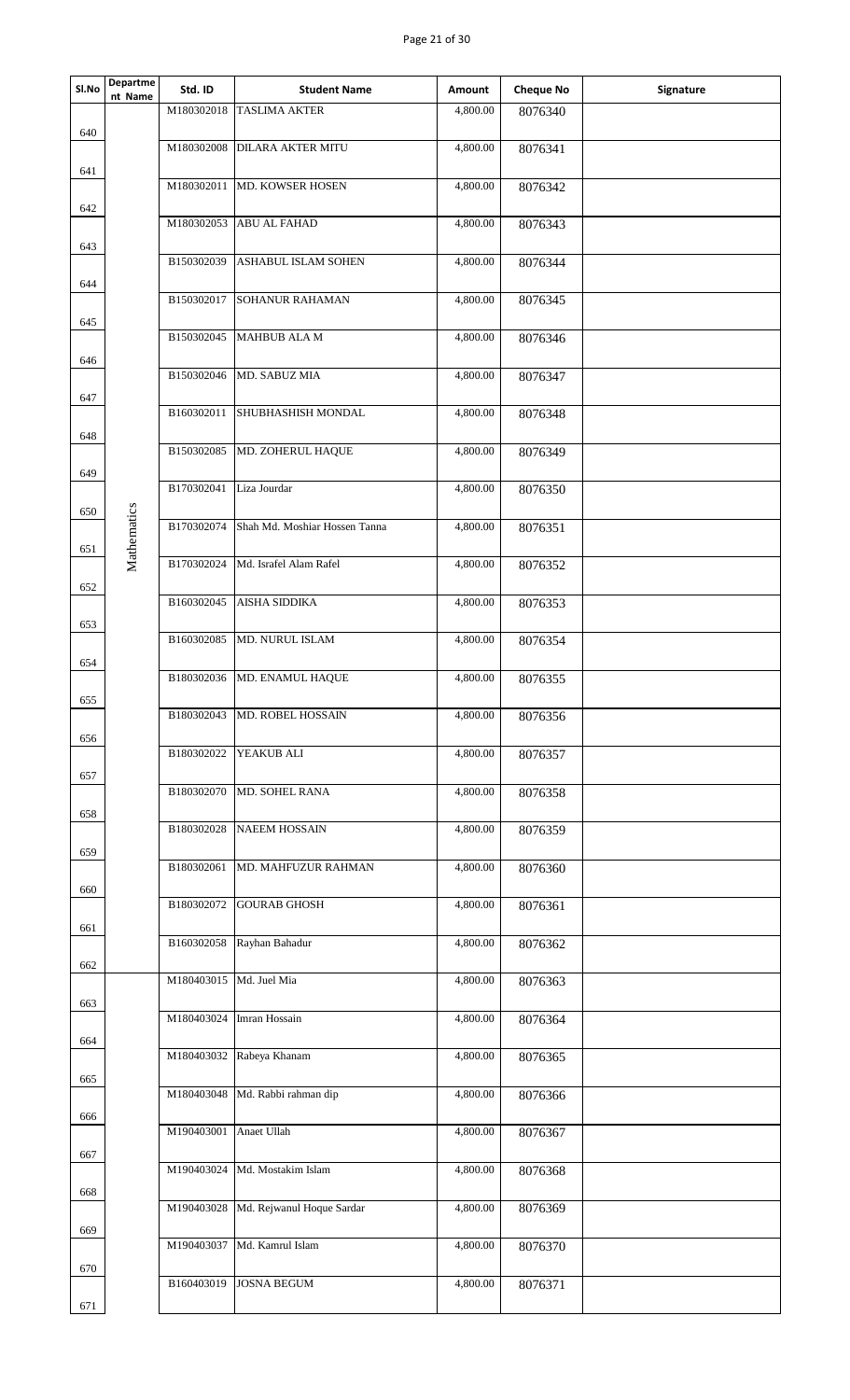| Sl.No | Departme<br>nt Name      | Std. ID    | <b>Student Name</b>           | Amount   | <b>Cheque No</b> | Signature |
|-------|--------------------------|------------|-------------------------------|----------|------------------|-----------|
| 672   |                          | B160403028 | <b>JOY CHANDTA SHAHA</b>      | 4,800.00 | 8076372          |           |
| 673   | Social Work              | B160403047 | MD. SHAHIN ALAM               | 4,800.00 | 8076373          |           |
| 674   |                          |            | B160403058 ASMA AKTER         | 4,800.00 | 8076374          |           |
|       |                          | B170403002 | MD. MEHEDI HASAN              | 4,800.00 | 8076375          |           |
| 675   |                          | B170403023 | MD. FARHAD HOSSAIN            | 4,800.00 | 8076376          |           |
| 676   |                          | B170403046 | <b>JAMILA KHATUN</b>          | 4,800.00 | 8076377          |           |
| 677   |                          |            | B170403056 TANIA KHATUN       | 4,800.00 | 8076378          |           |
| 678   |                          | B180403005 | <b>INCHANUR RAHMAN</b>        | 4,800.00 | 8076379          |           |
| 679   |                          |            | B180403024 MD. TANVIRUL ISLAM | 4,800.00 | 8076380          |           |
| 680   |                          | B180403046 | MST. RABINA AKTER BRISTI      | 4,800.00 | 8076381          |           |
| 681   |                          | B180403079 | <b>SUMAIYA MUKTA</b>          | 4,800.00 | 8076382          |           |
| 682   |                          |            | M160606016 Zillur Rahman      | 4,800.00 | 8076383          |           |
| 683   |                          | M160606002 | Ananta Sutradhar              | 4,800.00 | 8076384          |           |
| 684   |                          |            | M170606016 Shamima Akhter     | 4,800.00 | 8076385          |           |
| 685   |                          | B140606004 | Md. Humayun Kabir             | 4,800.00 | 8076386          |           |
| 686   |                          | B180606008 | Raihan Zaman                  | 4,800.00 | 8076387          |           |
| 687   |                          | B150606005 | Md. Mizanur Rahman            | 4,800.00 | 8076388          |           |
| 688   | Pharmacy                 | B160606012 | Khadiza Akhter Poly           | 4,800.00 | 8076389          |           |
| 689   |                          | B170606009 | Md. Robin Mia                 | 4,800.00 | 8076390          |           |
| 690   |                          | B180606012 | Md. Burhan Uddin              | 4,800.00 | 8076391          |           |
| 691   |                          | B180606031 | Mst. Amina Khatun             | 4,800.00 | 8076392          |           |
| 692   |                          | B180606036 | Babita Rani Mondal            | 4,800.00 | 8076393          |           |
| 693   |                          |            |                               | 4,800.00 | 8076394          |           |
| 694   |                          | B190405019 | SAMIA HASAN                   | 4,800.00 |                  |           |
| 695   |                          | B190405052 | PRANTO GHOSH                  |          | 8076395          |           |
| 696   |                          | B190405043 | SIDDIK BINTE SHMARON          | 4,800.00 | 8076396          |           |
| 697   |                          | B190405073 | AFRA ANIQA                    | 4,800.00 | 8076397          |           |
| 698   |                          | B190405001 | <b>SAYMA RUBAYAT KHATUN</b>   | 4,800.00 | 8076398          |           |
| 699   |                          | B190405069 | MD. ASAD ULLAH GALIB          | 4,800.00 | 8076399          |           |
| 700   |                          | B190405040 | <b>JANNATUL FERDUSH</b>       | 4,800.00 | 8076400          |           |
| 701   |                          | B190405005 | <b>BRISTY PODDAR</b>          | 4,800.00 | 8076401          |           |
| 702   | partment of Anthropology | B190405084 | <b>HALIMA AKTHER BRISTY</b>   | 4,800.00 | 8076402          |           |
| 703   |                          | B190405034 | MD. HAFIJUL ISLAM             | 4,800.00 | 8076403          |           |
|       |                          |            |                               |          |                  |           |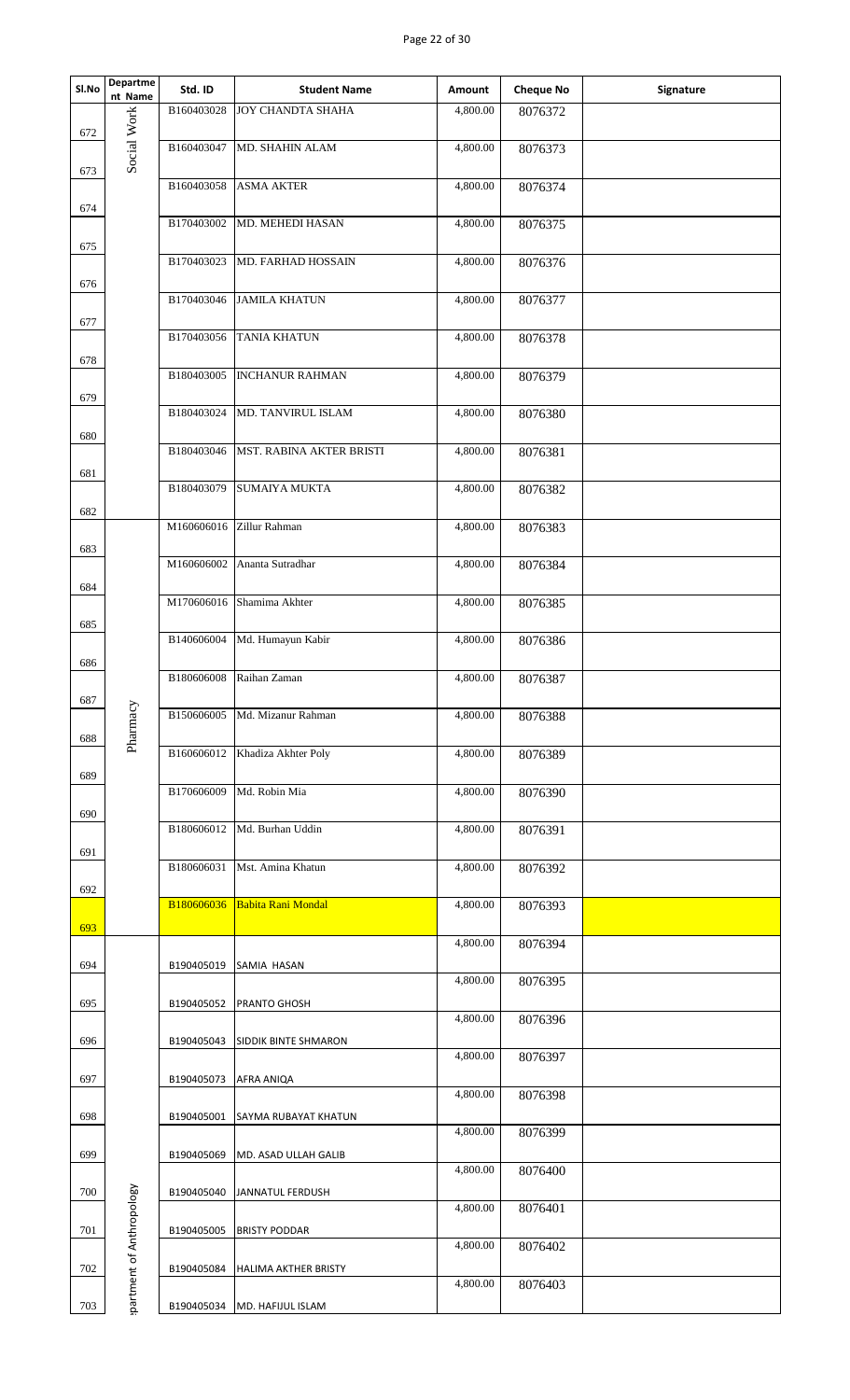|       |                                |            |                            | Page 23 of 30         |                             |           |
|-------|--------------------------------|------------|----------------------------|-----------------------|-----------------------------|-----------|
|       | Departme                       |            |                            |                       |                             |           |
| SI.No | $\frac{nt \text{ Name}}{8}$    | Std. ID    | <b>Student Name</b>        | Amount<br>4,800.00    | <b>Cheque No</b><br>8076404 | Signature |
| 704   |                                | B190405023 | MD. RAHUL AMIN             |                       |                             |           |
| 705   |                                | B190405016 | JANNATUL FARDAOUS JANNAT   | 4,800.00              | 8076405                     |           |
|       |                                |            |                            | 4,800.00              | 8076406                     |           |
| 706   |                                | B190405067 | DIPA GHOSH                 | 4,800.00              | 8076407                     |           |
| 707   |                                | B190405068 | <b>FALGUNE AHMED</b>       | 4,800.00              | 8076408                     |           |
| 708   |                                | B190405074 | SUNJIDA AFRIN SUMONA       |                       |                             |           |
| 709   |                                | B190405033 | ANAMIKA SARKER DISHA       | 4,800.00              | 8076409                     |           |
|       |                                |            |                            | 4,800.00              | 8076410                     |           |
| 710   |                                | B190405080 | REHNUMA AFRIN              | 4,800.00              | 8076411                     |           |
| 711   |                                | B190601039 | KHADIZA AKTER FARIHA       | 4,800.00              | 8076412                     |           |
| 712   |                                | B190601009 | MD. NAZIM SHARIF           |                       |                             |           |
| 713   | Department of Botany           | B190601018 | MOST. TAMANNA KHATUN       | 4,800.00              | 8076413                     |           |
|       |                                |            |                            | 4,800.00              | 8076414                     |           |
| 714   |                                | B190601040 | <b>ESHA AKHTER</b>         | 4,800.00              | 8076415                     |           |
| 715   |                                | B190601063 | ASMITA HOSSAIN ELMA        | 4,800.00              | 8076416                     |           |
| 716   |                                | B190601038 | RABEKA KHATUN              |                       |                             |           |
| 717   |                                | B190301053 | S. M MOSTAFA KAMAL         | 4,800.00              | 8076417                     |           |
| 718   |                                | B190301039 | FAHMEDA SULTANA UMMA- HANY | 4,800.00              | 8076418                     |           |
|       |                                |            |                            | 4,800.00              | 8076419                     |           |
| 719   | Department of Chemistry        | B190301029 | MD. ROBIUL ISLAM           | 4,800.00              | 8076420                     |           |
| 720   |                                | B190301041 | KOUSHIK SAHA PRITOM        | $\overline{4,800.00}$ | 8076421                     |           |
| 721   |                                | B190301080 | <b>MD. SHARIF SARKAR</b>   |                       |                             |           |
| 722   |                                | B190301044 | <b>TAZKIA TUSSY</b>        | 4,800.00              | 8076422                     |           |
|       |                                |            |                            | 4,800.00              | 8076423                     |           |
| 723   |                                | B190301010 | MD. NUR UDDIN              | 4,800.00              | 8076424                     |           |
| 724   |                                | B190305004 | RIFAH SAJIDA DEYA          | 4,800.00              | 8076425                     |           |
| 725   |                                | B190305039 | <b>ANKON KARMOKAR</b>      |                       |                             |           |
| 726   |                                | B190305046 | MASHIAT TABASSUM KHAN      | 4,800.00              | 8076426                     |           |
|       | Computer Science & Engineering |            |                            | 4,800.00              | 8076427                     |           |
| 727   |                                | B190305034 | MD. WALIUL ISLAM RAYHAN    | 4,800.00              | 8076428                     |           |
| 728   |                                | B190305003 | NISHAT MAHMUD              | 4,800.00              | 8076429                     |           |
| 729   |                                | B190401011 | <b>TANZINA AKTER</b>       | 4,800.00              |                             |           |
| 730   |                                | B190401018 | <b>ABU SAYEED</b>          |                       | 8076430                     |           |
| 731   | Economics                      | B190401046 | MD.NABOUTH HOSSAIN NUHAN   | 4,800.00              | 8076431                     |           |
|       |                                |            |                            | $\overline{4,800.00}$ | 8076432                     |           |
| 732   |                                | B190401082 | KANIJ FATEMA               | 4,800.00              | 8076433                     |           |
| 733   |                                | B190401015 | ATIA HUMAYRA HASNAT SUHA   | 4,800.00              | 8076434                     |           |
| 734   |                                | B190408002 | SHARMIN ISLAM PREA         |                       |                             |           |
| 735   | and Television                 | B190408007 | ADNAN MAHMUD SOYKOT        | 4,800.00              | 8076435                     |           |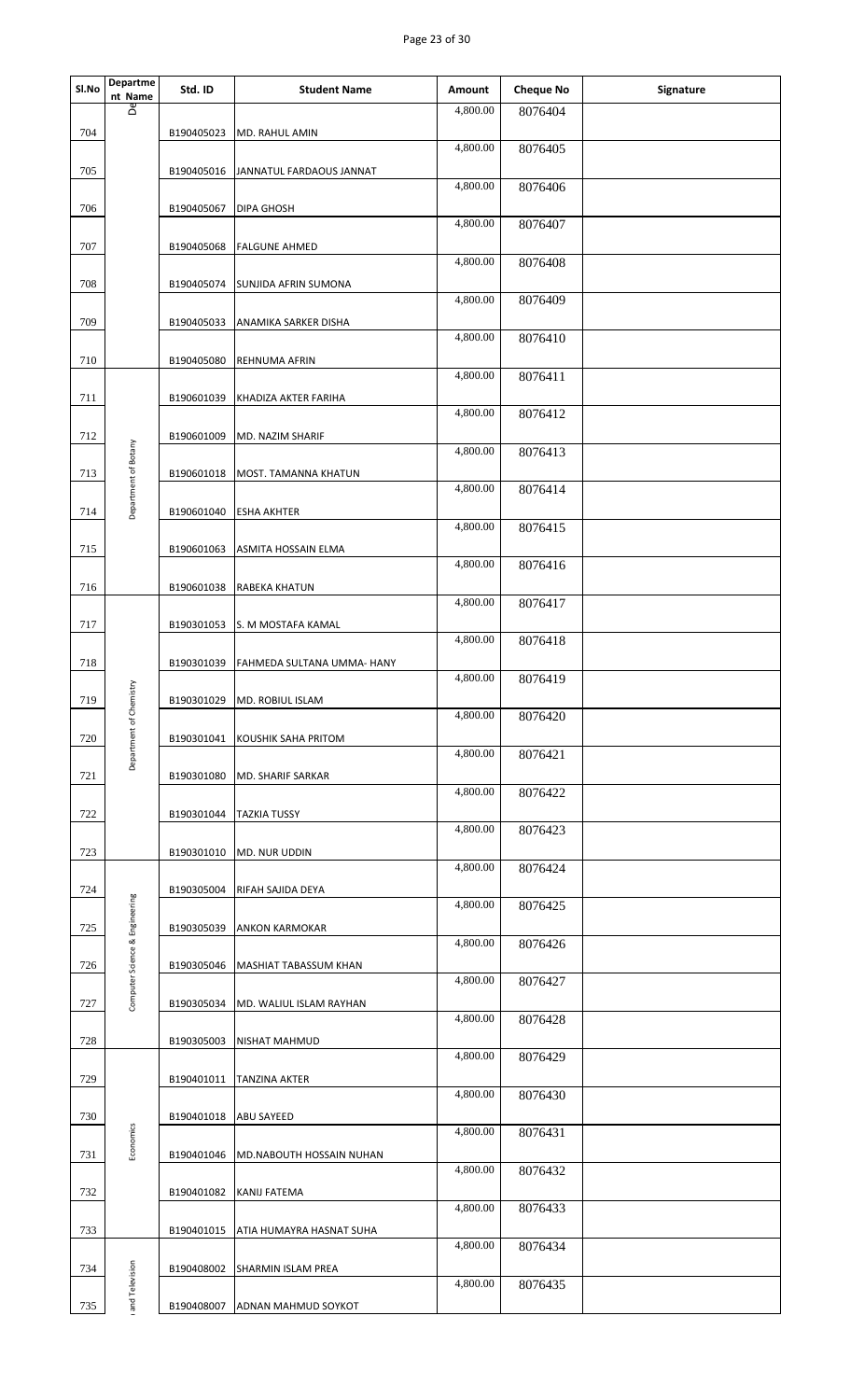| 틊<br>4,800.00<br>8076436<br>736<br>B190408023<br>MD. SOLAYMAN KHAN<br>4,800.00<br>8076437<br>737<br>B190203051<br><b>SUBROTO KUMAR DAY</b><br>4,800.00<br>8076438<br>738<br>B190203060<br><b>ISRAT JAHAN SHOHAGI</b><br>4,800.00<br>8076439<br>739<br>B190203048<br>ABU TORAP MUNTASIR BILLAH<br>4,800.00<br>8076440<br>740<br>B190203076<br>MD. NAHID HASAN<br>4,800.00<br>8076441<br>741<br>B190203106<br>MEHEDI HASAN HIMEL<br>4,800.00<br>8076442<br>Department of Finance<br>742<br>B190203045<br>MD. AHASANUZZAMAN SHIHAB<br>4,800.00<br>8076443<br>743<br>B190203033<br>MD SOHEL HOSSAIN<br>4,800.00<br>8076444<br>744<br>B190203041<br><b>MEHEDY HASAN</b><br>4,800.00<br>8076445<br>745<br>B190203072<br>MD. ROMAN<br>4,800.00<br>8076446<br>746<br>B190203006<br><b>MAHMUDUL HASAN</b><br>4,800.00<br>8076447<br>747<br>B190203054<br>MD. TAMIM HOSSEN<br>4,800.00<br>8076448<br>748<br>B190203058<br><b>SAIFUL ISLAM APU</b><br>4,800.00<br>8076449<br>749<br>B190203026<br><b>MD SHIPAN UDDIN</b><br>4,800.00<br>8076450<br>750<br>B190203004<br><b>MIM HAQUE</b><br>4,800.00<br>8076451<br>Fine Arts<br>751<br>B190108013<br><b>MD MOMINUR RAHMAN</b><br>4,800.00<br>8076452<br>752<br>B190108019<br>NAJMUN NAHAR MUNA<br>4,800.00<br>8076453<br>753<br>B190602040<br><b>SHAJED AHAMED</b><br>4,800.00<br>8076454<br>Geography & Environment<br>754<br>B190602082<br><b>JAYA SARKER</b><br>4,800.00<br>8076455<br>755<br>B190602077<br><b>FORHAD HOSSAIN SHANTO</b><br>4,800.00<br>8076456<br>B190602006<br>756<br>MD.MAHAMODUL HASAN NOMAN<br>4,800.00<br>8076457<br>757<br>B190602030<br>MD. KAMRUL ISLAM<br>4,800.00<br>8076458<br>758<br>B190602070<br>MD. TAHSIN SHAROWAR<br>4,800.00<br>8076459<br>759<br>B190501020<br><b>SAZZAD HOSSAIN SOUROV</b><br>4,800.00<br>8076460<br>760<br>B190501068<br><b>PIPLU MAJUMDER</b><br>4,800.00<br>8076461<br>Department of Law<br>761<br>B190501088<br><b>MD.RABIUL HASAN</b><br>4,800.00<br>8076462<br>762<br>B190501009<br>NUSRAT JHAHAN PRITY<br>4,800.00<br>8076463<br>763<br>B190501076<br><b>MD.MAIN UDDIN</b><br>4,800.00<br>8076464 | Departme<br>nt Name | Std. ID | <b>Student Name</b> | Amount | <b>Cheque No</b> | Signature |
|-------------------------------------------------------------------------------------------------------------------------------------------------------------------------------------------------------------------------------------------------------------------------------------------------------------------------------------------------------------------------------------------------------------------------------------------------------------------------------------------------------------------------------------------------------------------------------------------------------------------------------------------------------------------------------------------------------------------------------------------------------------------------------------------------------------------------------------------------------------------------------------------------------------------------------------------------------------------------------------------------------------------------------------------------------------------------------------------------------------------------------------------------------------------------------------------------------------------------------------------------------------------------------------------------------------------------------------------------------------------------------------------------------------------------------------------------------------------------------------------------------------------------------------------------------------------------------------------------------------------------------------------------------------------------------------------------------------------------------------------------------------------------------------------------------------------------------------------------------------------------------------------------------------------------------------------------------------------------------------------------------------------------------------------------------------------------------------------------------|---------------------|---------|---------------------|--------|------------------|-----------|
|                                                                                                                                                                                                                                                                                                                                                                                                                                                                                                                                                                                                                                                                                                                                                                                                                                                                                                                                                                                                                                                                                                                                                                                                                                                                                                                                                                                                                                                                                                                                                                                                                                                                                                                                                                                                                                                                                                                                                                                                                                                                                                       |                     |         |                     |        |                  |           |
|                                                                                                                                                                                                                                                                                                                                                                                                                                                                                                                                                                                                                                                                                                                                                                                                                                                                                                                                                                                                                                                                                                                                                                                                                                                                                                                                                                                                                                                                                                                                                                                                                                                                                                                                                                                                                                                                                                                                                                                                                                                                                                       |                     |         |                     |        |                  |           |
|                                                                                                                                                                                                                                                                                                                                                                                                                                                                                                                                                                                                                                                                                                                                                                                                                                                                                                                                                                                                                                                                                                                                                                                                                                                                                                                                                                                                                                                                                                                                                                                                                                                                                                                                                                                                                                                                                                                                                                                                                                                                                                       |                     |         |                     |        |                  |           |
|                                                                                                                                                                                                                                                                                                                                                                                                                                                                                                                                                                                                                                                                                                                                                                                                                                                                                                                                                                                                                                                                                                                                                                                                                                                                                                                                                                                                                                                                                                                                                                                                                                                                                                                                                                                                                                                                                                                                                                                                                                                                                                       |                     |         |                     |        |                  |           |
|                                                                                                                                                                                                                                                                                                                                                                                                                                                                                                                                                                                                                                                                                                                                                                                                                                                                                                                                                                                                                                                                                                                                                                                                                                                                                                                                                                                                                                                                                                                                                                                                                                                                                                                                                                                                                                                                                                                                                                                                                                                                                                       |                     |         |                     |        |                  |           |
|                                                                                                                                                                                                                                                                                                                                                                                                                                                                                                                                                                                                                                                                                                                                                                                                                                                                                                                                                                                                                                                                                                                                                                                                                                                                                                                                                                                                                                                                                                                                                                                                                                                                                                                                                                                                                                                                                                                                                                                                                                                                                                       |                     |         |                     |        |                  |           |
|                                                                                                                                                                                                                                                                                                                                                                                                                                                                                                                                                                                                                                                                                                                                                                                                                                                                                                                                                                                                                                                                                                                                                                                                                                                                                                                                                                                                                                                                                                                                                                                                                                                                                                                                                                                                                                                                                                                                                                                                                                                                                                       |                     |         |                     |        |                  |           |
|                                                                                                                                                                                                                                                                                                                                                                                                                                                                                                                                                                                                                                                                                                                                                                                                                                                                                                                                                                                                                                                                                                                                                                                                                                                                                                                                                                                                                                                                                                                                                                                                                                                                                                                                                                                                                                                                                                                                                                                                                                                                                                       |                     |         |                     |        |                  |           |
|                                                                                                                                                                                                                                                                                                                                                                                                                                                                                                                                                                                                                                                                                                                                                                                                                                                                                                                                                                                                                                                                                                                                                                                                                                                                                                                                                                                                                                                                                                                                                                                                                                                                                                                                                                                                                                                                                                                                                                                                                                                                                                       |                     |         |                     |        |                  |           |
|                                                                                                                                                                                                                                                                                                                                                                                                                                                                                                                                                                                                                                                                                                                                                                                                                                                                                                                                                                                                                                                                                                                                                                                                                                                                                                                                                                                                                                                                                                                                                                                                                                                                                                                                                                                                                                                                                                                                                                                                                                                                                                       |                     |         |                     |        |                  |           |
|                                                                                                                                                                                                                                                                                                                                                                                                                                                                                                                                                                                                                                                                                                                                                                                                                                                                                                                                                                                                                                                                                                                                                                                                                                                                                                                                                                                                                                                                                                                                                                                                                                                                                                                                                                                                                                                                                                                                                                                                                                                                                                       |                     |         |                     |        |                  |           |
|                                                                                                                                                                                                                                                                                                                                                                                                                                                                                                                                                                                                                                                                                                                                                                                                                                                                                                                                                                                                                                                                                                                                                                                                                                                                                                                                                                                                                                                                                                                                                                                                                                                                                                                                                                                                                                                                                                                                                                                                                                                                                                       |                     |         |                     |        |                  |           |
|                                                                                                                                                                                                                                                                                                                                                                                                                                                                                                                                                                                                                                                                                                                                                                                                                                                                                                                                                                                                                                                                                                                                                                                                                                                                                                                                                                                                                                                                                                                                                                                                                                                                                                                                                                                                                                                                                                                                                                                                                                                                                                       |                     |         |                     |        |                  |           |
|                                                                                                                                                                                                                                                                                                                                                                                                                                                                                                                                                                                                                                                                                                                                                                                                                                                                                                                                                                                                                                                                                                                                                                                                                                                                                                                                                                                                                                                                                                                                                                                                                                                                                                                                                                                                                                                                                                                                                                                                                                                                                                       |                     |         |                     |        |                  |           |
|                                                                                                                                                                                                                                                                                                                                                                                                                                                                                                                                                                                                                                                                                                                                                                                                                                                                                                                                                                                                                                                                                                                                                                                                                                                                                                                                                                                                                                                                                                                                                                                                                                                                                                                                                                                                                                                                                                                                                                                                                                                                                                       |                     |         |                     |        |                  |           |
|                                                                                                                                                                                                                                                                                                                                                                                                                                                                                                                                                                                                                                                                                                                                                                                                                                                                                                                                                                                                                                                                                                                                                                                                                                                                                                                                                                                                                                                                                                                                                                                                                                                                                                                                                                                                                                                                                                                                                                                                                                                                                                       |                     |         |                     |        |                  |           |
|                                                                                                                                                                                                                                                                                                                                                                                                                                                                                                                                                                                                                                                                                                                                                                                                                                                                                                                                                                                                                                                                                                                                                                                                                                                                                                                                                                                                                                                                                                                                                                                                                                                                                                                                                                                                                                                                                                                                                                                                                                                                                                       |                     |         |                     |        |                  |           |
|                                                                                                                                                                                                                                                                                                                                                                                                                                                                                                                                                                                                                                                                                                                                                                                                                                                                                                                                                                                                                                                                                                                                                                                                                                                                                                                                                                                                                                                                                                                                                                                                                                                                                                                                                                                                                                                                                                                                                                                                                                                                                                       |                     |         |                     |        |                  |           |
|                                                                                                                                                                                                                                                                                                                                                                                                                                                                                                                                                                                                                                                                                                                                                                                                                                                                                                                                                                                                                                                                                                                                                                                                                                                                                                                                                                                                                                                                                                                                                                                                                                                                                                                                                                                                                                                                                                                                                                                                                                                                                                       |                     |         |                     |        |                  |           |
|                                                                                                                                                                                                                                                                                                                                                                                                                                                                                                                                                                                                                                                                                                                                                                                                                                                                                                                                                                                                                                                                                                                                                                                                                                                                                                                                                                                                                                                                                                                                                                                                                                                                                                                                                                                                                                                                                                                                                                                                                                                                                                       |                     |         |                     |        |                  |           |
|                                                                                                                                                                                                                                                                                                                                                                                                                                                                                                                                                                                                                                                                                                                                                                                                                                                                                                                                                                                                                                                                                                                                                                                                                                                                                                                                                                                                                                                                                                                                                                                                                                                                                                                                                                                                                                                                                                                                                                                                                                                                                                       |                     |         |                     |        |                  |           |
|                                                                                                                                                                                                                                                                                                                                                                                                                                                                                                                                                                                                                                                                                                                                                                                                                                                                                                                                                                                                                                                                                                                                                                                                                                                                                                                                                                                                                                                                                                                                                                                                                                                                                                                                                                                                                                                                                                                                                                                                                                                                                                       |                     |         |                     |        |                  |           |
|                                                                                                                                                                                                                                                                                                                                                                                                                                                                                                                                                                                                                                                                                                                                                                                                                                                                                                                                                                                                                                                                                                                                                                                                                                                                                                                                                                                                                                                                                                                                                                                                                                                                                                                                                                                                                                                                                                                                                                                                                                                                                                       |                     |         |                     |        |                  |           |
|                                                                                                                                                                                                                                                                                                                                                                                                                                                                                                                                                                                                                                                                                                                                                                                                                                                                                                                                                                                                                                                                                                                                                                                                                                                                                                                                                                                                                                                                                                                                                                                                                                                                                                                                                                                                                                                                                                                                                                                                                                                                                                       |                     |         |                     |        |                  |           |
|                                                                                                                                                                                                                                                                                                                                                                                                                                                                                                                                                                                                                                                                                                                                                                                                                                                                                                                                                                                                                                                                                                                                                                                                                                                                                                                                                                                                                                                                                                                                                                                                                                                                                                                                                                                                                                                                                                                                                                                                                                                                                                       |                     |         |                     |        |                  |           |
|                                                                                                                                                                                                                                                                                                                                                                                                                                                                                                                                                                                                                                                                                                                                                                                                                                                                                                                                                                                                                                                                                                                                                                                                                                                                                                                                                                                                                                                                                                                                                                                                                                                                                                                                                                                                                                                                                                                                                                                                                                                                                                       |                     |         |                     |        |                  |           |
|                                                                                                                                                                                                                                                                                                                                                                                                                                                                                                                                                                                                                                                                                                                                                                                                                                                                                                                                                                                                                                                                                                                                                                                                                                                                                                                                                                                                                                                                                                                                                                                                                                                                                                                                                                                                                                                                                                                                                                                                                                                                                                       |                     |         |                     |        |                  |           |
|                                                                                                                                                                                                                                                                                                                                                                                                                                                                                                                                                                                                                                                                                                                                                                                                                                                                                                                                                                                                                                                                                                                                                                                                                                                                                                                                                                                                                                                                                                                                                                                                                                                                                                                                                                                                                                                                                                                                                                                                                                                                                                       |                     |         |                     |        |                  |           |
|                                                                                                                                                                                                                                                                                                                                                                                                                                                                                                                                                                                                                                                                                                                                                                                                                                                                                                                                                                                                                                                                                                                                                                                                                                                                                                                                                                                                                                                                                                                                                                                                                                                                                                                                                                                                                                                                                                                                                                                                                                                                                                       |                     |         |                     |        |                  |           |
|                                                                                                                                                                                                                                                                                                                                                                                                                                                                                                                                                                                                                                                                                                                                                                                                                                                                                                                                                                                                                                                                                                                                                                                                                                                                                                                                                                                                                                                                                                                                                                                                                                                                                                                                                                                                                                                                                                                                                                                                                                                                                                       |                     |         |                     |        |                  |           |
| 764<br>B190501086<br><b>ASHRU REKHA</b>                                                                                                                                                                                                                                                                                                                                                                                                                                                                                                                                                                                                                                                                                                                                                                                                                                                                                                                                                                                                                                                                                                                                                                                                                                                                                                                                                                                                                                                                                                                                                                                                                                                                                                                                                                                                                                                                                                                                                                                                                                                               |                     |         |                     |        |                  |           |
| 4,800.00<br>8076465<br>765<br>B190501048<br>MD. KAMRUZZAMAN ZINAN                                                                                                                                                                                                                                                                                                                                                                                                                                                                                                                                                                                                                                                                                                                                                                                                                                                                                                                                                                                                                                                                                                                                                                                                                                                                                                                                                                                                                                                                                                                                                                                                                                                                                                                                                                                                                                                                                                                                                                                                                                     |                     |         |                     |        |                  |           |
| 4,800.00<br>8076466<br>766<br>B190202062<br>MD. ABDULLAH AL NAFIZ                                                                                                                                                                                                                                                                                                                                                                                                                                                                                                                                                                                                                                                                                                                                                                                                                                                                                                                                                                                                                                                                                                                                                                                                                                                                                                                                                                                                                                                                                                                                                                                                                                                                                                                                                                                                                                                                                                                                                                                                                                     |                     |         |                     |        |                  |           |
| 4,800.00<br>8076467                                                                                                                                                                                                                                                                                                                                                                                                                                                                                                                                                                                                                                                                                                                                                                                                                                                                                                                                                                                                                                                                                                                                                                                                                                                                                                                                                                                                                                                                                                                                                                                                                                                                                                                                                                                                                                                                                                                                                                                                                                                                                   |                     |         |                     |        |                  |           |
| 767<br>B190202017<br>MD. RAIHAN                                                                                                                                                                                                                                                                                                                                                                                                                                                                                                                                                                                                                                                                                                                                                                                                                                                                                                                                                                                                                                                                                                                                                                                                                                                                                                                                                                                                                                                                                                                                                                                                                                                                                                                                                                                                                                                                                                                                                                                                                                                                       |                     |         |                     |        |                  |           |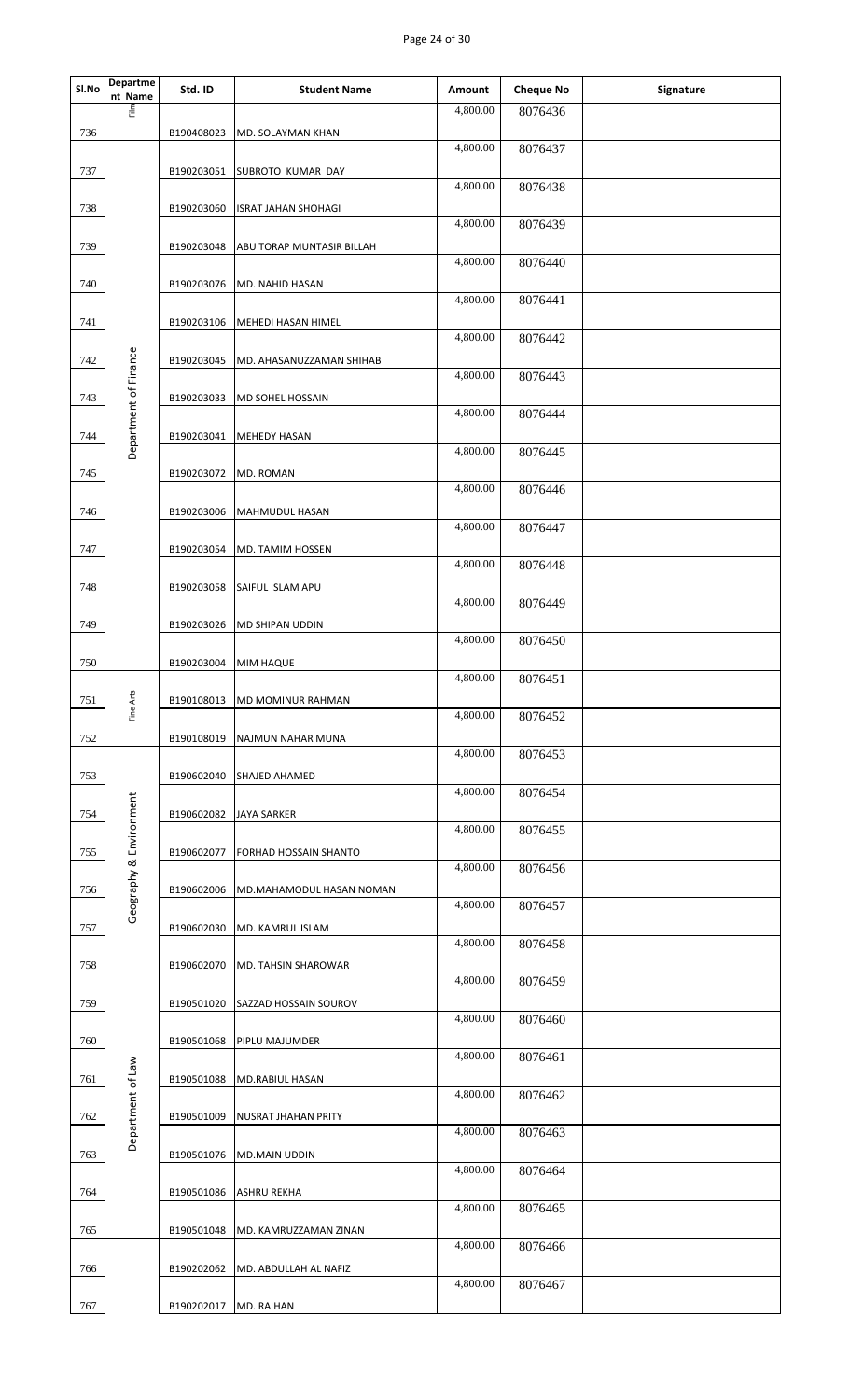## Page 25 of 30

| Sl.No | Departme<br>nt Name               | Std. ID    | <b>Student Name</b>           | Amount   | <b>Cheque No</b> | Signature |
|-------|-----------------------------------|------------|-------------------------------|----------|------------------|-----------|
| 768   |                                   | B190202040 | RAUDRA DUTTA                  | 4,800.00 | 8076468          |           |
|       |                                   |            |                               | 4,800.00 | 8076469          |           |
| 769   |                                   | B190202004 | <b>MUNA AKTER</b>             | 4,800.00 | 8076470          |           |
| 770   |                                   | B190202153 | <b>FARZANA ZAMAN DOLAMONI</b> | 4,800.00 | 8076471          |           |
| 771   |                                   | B190202168 | MOST. SHAMIMA KHATUN          |          |                  |           |
| 772   |                                   | B190202002 | MURSHIDA SULTANA              | 4,800.00 | 8076472          |           |
| 773   |                                   | B190202072 | <b>TAIABUR RAHMAN</b>         | 4,800.00 | 8076473          |           |
|       | Department of Management Studies  |            |                               | 4,800.00 | 8076474          |           |
| 774   |                                   | B190202143 | TASLIMA AKTER NUPUR           | 4,800.00 | 8076475          |           |
| 775   |                                   | B190202096 | <b>MAHADI HASAN</b>           | 4,800.00 | 8076476          |           |
| 776   |                                   | B190202109 | <b>SRABONY AKTER MIM</b>      | 4,800.00 | 8076477          |           |
| 777   |                                   | B190202163 | <b>FAHIM ABDULLAH</b>         |          |                  |           |
| 778   |                                   | B190202038 | JOYNUL ABEDIN                 | 4,800.00 | 8076478          |           |
|       |                                   |            |                               | 4,800.00 | 8076479          |           |
| 779   |                                   | B190202116 | MD. TUHIN MIA                 | 4,800.00 | 8076480          |           |
| 780   |                                   | B190202019 | <b>FARJANA</b>                | 4,800.00 | 8076481          |           |
| 781   |                                   | B190202092 | <b>SHAKIL HOSSAIN</b>         | 4,800.00 | 8076482          |           |
| 782   |                                   | B190204017 | MD. AL HOSSAIN                |          |                  |           |
| 783   |                                   |            | B190204006 RESHMEE AKTER      | 4,800.00 | 8076483          |           |
|       |                                   |            |                               | 4,800.00 | 8076484          |           |
| 784   | Marketing                         | B190204057 | MD. NAEEM HOSSAIN BEPARI      | 4,800.00 | 8076485          |           |
| 785   |                                   | B190204081 | NUSHRAT ZAHAN BORAK           | 4,800.00 | 8076486          |           |
| 786   |                                   | B190204026 | MD. ABDUL HAKIM               | 4,800.00 | 8076487          |           |
| 787   |                                   | B190204085 | <b>MARIAM ISLAM</b>           |          |                  |           |
| 788   |                                   | B190406041 | MD. ASIF IQBAL                | 4,800.00 | 8076488          |           |
| 789   |                                   | B190406055 | MD. MAKSUDUR RAHMAN           | 4,800.00 | 8076489          |           |
|       |                                   |            |                               | 4,800.00 | 8076490          |           |
| 790   |                                   | B190406027 | <b>JUBAIR HOSSAIN</b>         | 4,800.00 | 8076491          |           |
| 791   |                                   | B190406022 | MD. FAZLE RABBI RION          | 4,800.00 | 8076492          |           |
| 792   | Mass Communication and Journalism | B190406075 | MAHMUDA AHMED MUKTI           | 4,800.00 | 8076493          |           |
| 793   |                                   | B190406012 | MD. ARIF HOSSAIN              |          |                  |           |
| 794   |                                   | B190406053 | <b>FARZANA YASMIN</b>         | 4,800.00 | 8076494          |           |
|       |                                   |            |                               | 4,800.00 | 8076495          |           |
| 795   |                                   | B190406015 | <b>TONIMA ISLAM</b>           | 4,800.00 | 8076496          |           |
| 796   |                                   | B190406021 | <b>FARJANA</b>                | 4,800.00 | 8076497          |           |
| 797   |                                   | B190406047 | <b>ANKUR MONDAL</b>           | 4,800.00 | 8076498          |           |
| 798   |                                   | B190406007 | TAMANNA AKHTER RUPA           |          |                  |           |
| 799   |                                   | B190302083 | MD. MEHEDI HASAN              | 4,800.00 | 8076499          |           |
|       |                                   |            |                               |          |                  |           |
|       |                                   |            |                               |          |                  |           |
|       |                                   |            |                               |          |                  |           |
|       |                                   |            |                               |          |                  |           |
|       |                                   |            |                               |          |                  |           |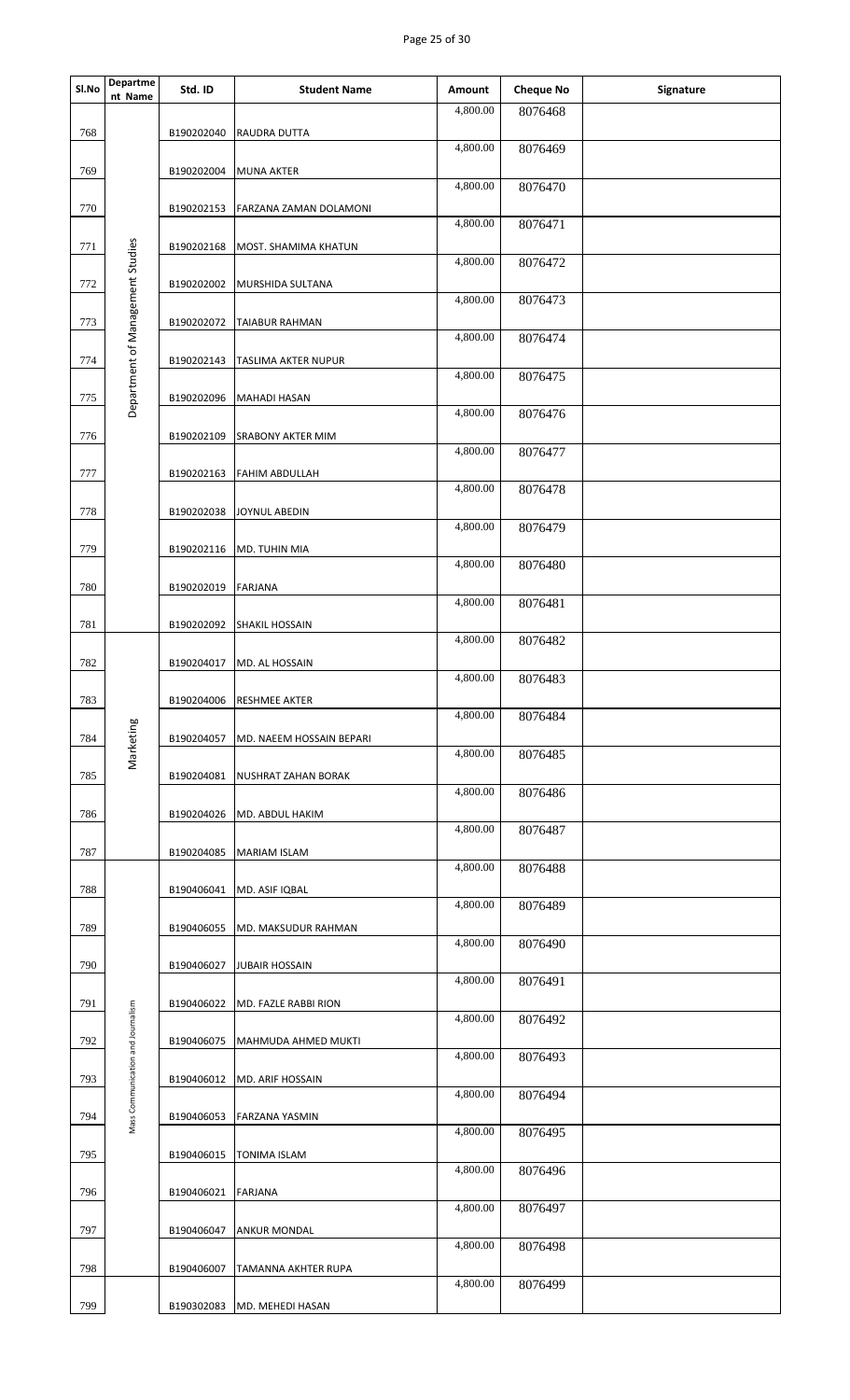## Page 26 of 30

| Sl.No | <b>Departme</b><br>nt Name | Std. ID    | <b>Student Name</b>               | Amount   | <b>Cheque No</b> | Signature |
|-------|----------------------------|------------|-----------------------------------|----------|------------------|-----------|
|       |                            |            |                                   | 4,800.00 | 8076500          |           |
| 800   |                            | B190302003 | <b>HARUN</b>                      | 4,800.00 | 8076501          |           |
| 801   |                            | B190302032 | MOST. ASMA AKTER MIM              | 4,800.00 | 8076502          |           |
| 802   |                            | B190302027 | YEASIN ARAFAT                     |          |                  |           |
| 803   | Mathematics                |            |                                   | 4,800.00 | 8076503          |           |
|       |                            | B190302010 | SUMAIYA TAMANNA MIM               | 4,800.00 | 8076504          |           |
| 804   |                            | B190302048 | <b>MYMUNA AKTHER</b>              | 4,800.00 | 8076505          |           |
| 805   |                            | B190302071 | RAZIA SULTANA RIPA                |          |                  |           |
| 806   |                            | B190302050 | ANUPAM MALAKAR                    | 4,800.00 | 8076506          |           |
|       |                            |            |                                   | 4,800.00 | 8076507          |           |
| 807   |                            | B190605002 | MD. ATIAR RAHMAN                  | 4,800.00 | 8076508          |           |
| 808   |                            | B190605028 | <b>MD. REON TANVIR</b>            | 4,800.00 | 8076509          |           |
| 809   |                            | B190605025 | MD. AL AMIN HOSSAIN               |          |                  |           |
| 810   | Microbiology               | B190605026 | MD.KAWSAR HOSSAIN                 | 4,800.00 | 8076510          |           |
|       |                            |            |                                   | 4,800.00 | 8076511          |           |
| 811   |                            | B190605014 | MD. ABU SOHEL                     | 4,800.00 | 8076512          |           |
| 812   |                            | B190605011 | MD. IBRAHIM                       | 4,800.00 | 8076513          |           |
| 813   |                            | B190605029 | MD. ABDULLAHIL ASIF               |          |                  |           |
| 814   |                            | B190107025 | SAGORIKA GHOSH                    | 4,800.00 | 8076514          |           |
|       |                            |            |                                   | 4,800.00 | 8076515          |           |
| 815   | Music                      |            | B190107035   MD. MOSTAKIM SARKER. | 4,800.00 | 8076516          |           |
| 816   |                            | B190107038 | JUNAID AHAMED RIFAT               | 4,800.00 | 8076517          |           |
| 817   |                            | B190107026 | <b>SUN SAHA ANTOR</b>             |          |                  |           |
| 818   |                            | B190107009 | <b>DINAT JAHAN</b>                | 4,800.00 | 8076518          |           |
| 819   | Pharmacy                   | B190606001 | <b>BILKIS</b>                     | 4,800.00 | 8076519          |           |
|       |                            |            |                                   | 4,800.00 | 8076520          |           |
| 820   |                            | B190402057 | <b>ARIFUL ISLAM</b>               | 4,800.00 | 8076521          |           |
| 821   |                            | B190402017 | MD. LIMON HASAN                   |          |                  |           |
| 822   |                            | B190402001 | NURAJANNAT MILI MUKTA             | 4,800.00 | 8076522          |           |
|       |                            |            |                                   | 4,800.00 | 8076523          |           |
| 823   |                            | B190402029 | AMENA AMIR MIMI                   | 4,800.00 | 8076524          |           |
| 824   | Political Science          | B190402032 | <b>REYA KHANOM</b>                | 4,800.00 | 8076525          |           |
| 825   |                            | B190402016 | MST. JANNATUL FERDOUS             |          |                  |           |
| 826   |                            | B190402074 | <b>SHARMIN SHEFA</b>              | 4,800.00 | 8076526          |           |
|       |                            |            |                                   | 4,800.00 | 8076527          |           |
| 827   |                            | B190402021 | MD. ANAMUL HAQUE                  | 4,800.00 | 8076528          |           |
| 828   |                            | B190402030 | <b>FARZANA LOKMAN</b>             | 4,800.00 | 8076529          |           |
| 829   |                            | B190402071 | MD. RAFIQ MIAH                    |          |                  |           |
| 830   |                            | B190603014 | <b>MARUF HOSSAIN SHAKIB</b>       | 4,800.00 | 8076530          |           |
|       |                            |            |                                   | 4,800.00 | 8076531          |           |
| 831   |                            | B190603009 | JANNATUL MAOUA BOISHAKHI          |          |                  |           |
|       |                            |            |                                   |          |                  |           |
|       |                            |            |                                   |          |                  |           |
|       |                            |            |                                   |          |                  |           |
|       |                            |            |                                   |          |                  |           |
|       |                            |            |                                   |          |                  |           |
|       |                            |            |                                   |          |                  |           |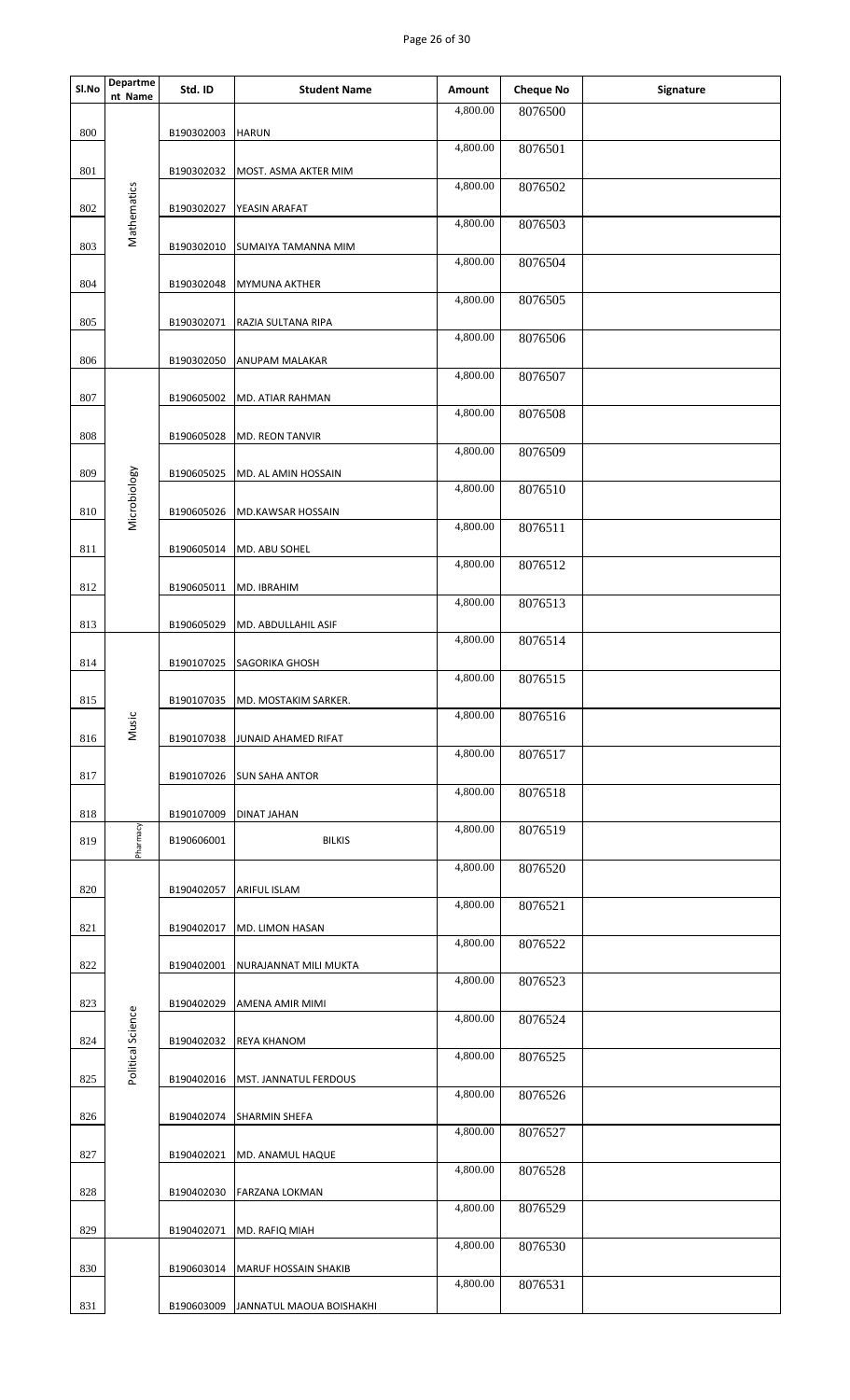## Page 27 of 30

| Sl.No | <b>Departme</b><br>nt Name | Std. ID    | <b>Student Name</b>          | Amount   | <b>Cheque No</b> | Signature |
|-------|----------------------------|------------|------------------------------|----------|------------------|-----------|
| 832   |                            | B190603018 | MAINUL ISLAM                 | 4,800.00 | 8076532          |           |
|       |                            |            |                              | 4,800.00 | 8076533          |           |
| 833   |                            | B190603037 | MD. MONOAR HOSSAIN           | 4,800.00 | 8076534          |           |
| 834   | Department of Psychology   | B190603054 | <b>ZANNAT ARA</b>            | 4,800.00 | 8076535          |           |
| 835   |                            | B190603021 | RAKIBUL HASSAN JEHAD         | 4,800.00 | 8076536          |           |
| 836   |                            | B190603001 | MST. ISRAT JAHAN MARIA       | 4,800.00 |                  |           |
| 837   |                            | B190603032 | <b>JAMIUL ALAM</b>           |          | 8076537          |           |
| 838   |                            | B190603012 | MD. NAZMUL HASAN SAGAR       | 4,800.00 | 8076538          |           |
| 839   |                            | B190603026 | MST. SAMSHUN NAHAR           | 4,800.00 | 8076539          |           |
|       |                            |            |                              | 4,800.00 | 8076540          |           |
| 840   |                            | B190603041 | TAMANNA RAHMAN               | 4,800.00 | 8076541          |           |
| 841   |                            | B190407004 | YAUSUB ALI                   | 4,800.00 | 8076542          |           |
| 842   |                            | B190407033 | <b>ISRAT JAHAN</b>           |          |                  |           |
| 843   |                            | B190407066 | <b>CHOYA TALUKDAR</b>        | 4,800.00 | 8076543          |           |
|       | Public Administration      |            |                              | 4,800.00 | 8076544          |           |
| 844   |                            | B190407015 | MD.MEHEDY HASAN MITHUN       | 4,800.00 | 8076545          |           |
| 845   |                            | B190407025 | <b>SOMAIYA AKTER RONA</b>    | 4,800.00 | 8076546          |           |
| 846   |                            | B190407081 | AYESHA AKTER                 |          |                  |           |
| 847   |                            |            | B190407018 ESRAT JAHAN DESHA | 4,800.00 | 8076547          |           |
|       |                            |            |                              | 4,800.00 | 8076548          |           |
| 848   |                            | B190403077 | <b>NAWSIN JAHAN</b>          | 4,800.00 | 8076549          |           |
| 849   |                            | B190403085 | MD. MEHEDI HASAN MUKTI       | 4,800.00 | 8076550          |           |
| 850   |                            | B190403036 | MD. MAHFUJUR RAHMAN          |          |                  |           |
| 851   |                            | B190403043 | MD. JAHID PARVEZ             | 4,800.00 | 8076551          |           |
|       |                            |            |                              | 4,800.00 | 8076552          |           |
| 852   | Social Work                | B190403075 | NADIA SULTANA                | 4,800.00 | 8076553          |           |
| 853   |                            | B190403034 | MOST. ISRAT JAHAN            | 4,800.00 | 8076554          |           |
| 854   |                            | B190403055 | MD.AZIZUL HAKIM MOZUMDER     |          |                  |           |
| 855   |                            | B190403078 | SHATABDI SAHA                | 4,800.00 | 8076555          |           |
| 856   |                            | B190403052 | <b>ANAMIKA DAS</b>           | 4,800.00 | 8076556          |           |
|       |                            |            |                              | 4,800.00 | 8076557          |           |
| 857   |                            | B190403083 | MD. MAYDUL ISLAM             | 4,800.00 | 8076558          |           |
| 858   |                            | B190404044 | SHAJALAL AHMED               | 4,800.00 | 8076559          |           |
| 859   |                            | B190404035 | MST. RUKAYA MIZAN MIME       |          |                  |           |
| 860   | Sociology                  | B190404021 | MOST. SHARMIN AKTER          | 4,800.00 | 8076560          |           |
| 861   |                            | B190404057 | AMINA KHATUN PINKE           | 4,800.00 | 8076561          |           |
|       |                            |            |                              | 4,800.00 | 8076562          |           |
| 862   |                            | B190404036 | <b>IMAM HASAN</b>            | 4,800.00 | 8076563          |           |
| 863   |                            | B190109033 | MD. ALAM HUSSEN              |          |                  |           |
|       |                            |            |                              |          |                  |           |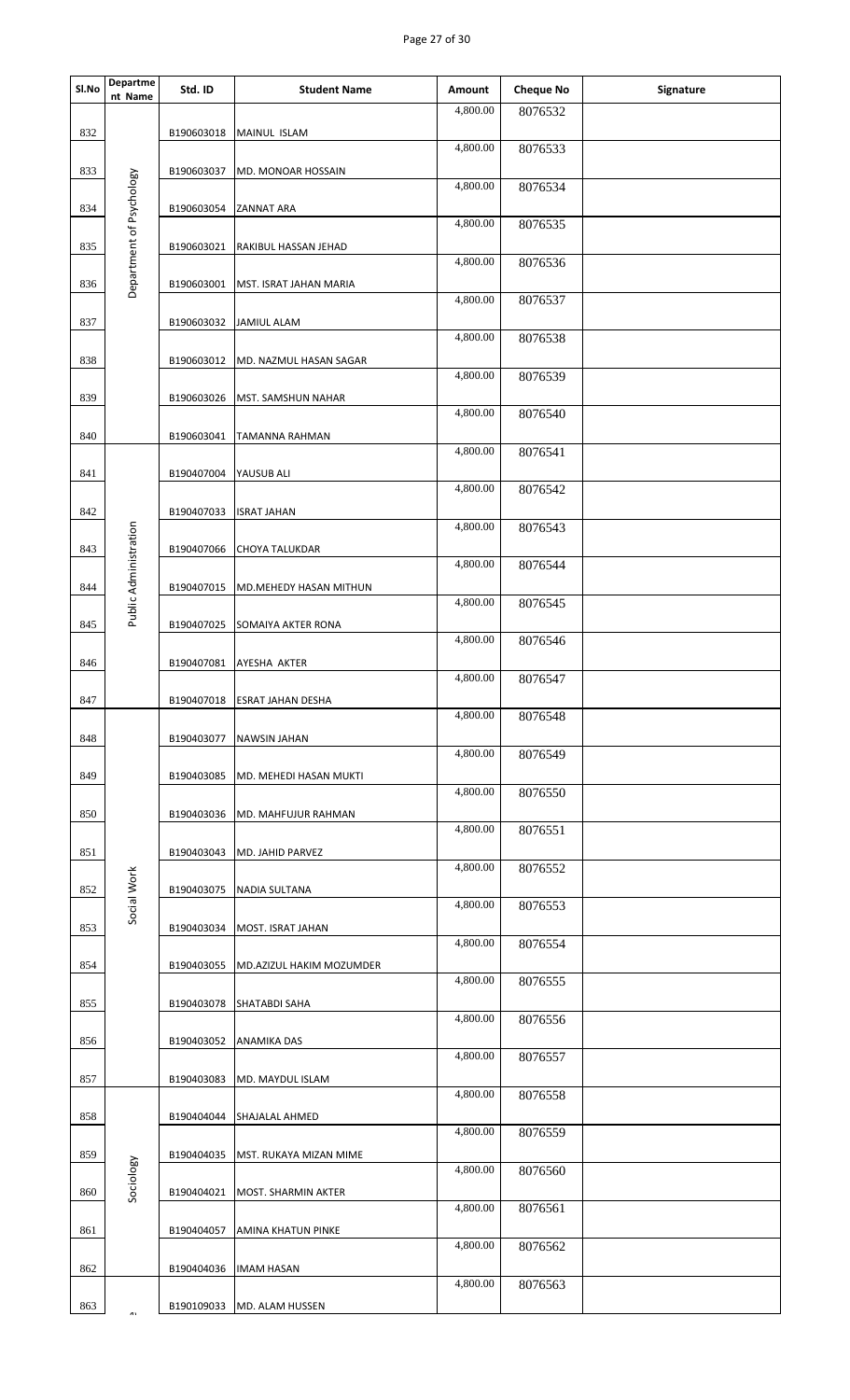## Page 28 of 30

| Sl.No | Departme<br>nt Name              | Std. ID    | <b>Student Name</b>          | Amount                | <b>Cheque No</b> | Signature |
|-------|----------------------------------|------------|------------------------------|-----------------------|------------------|-----------|
| 864   | Theatre                          | B190109010 | <b>ANANYA SINGH</b>          | 4,800.00              | 8076564          |           |
|       |                                  |            |                              | 4,800.00              | 8076565          |           |
| 865   |                                  | B190109036 | ABDULLA - AL-MARUF           | 4,800.00              | 8076566          |           |
| 866   |                                  | B190604008 | MST JANNATUL NIME AKHI       | 4,800.00              | 8076567          |           |
| 867   | Zoology                          | B190604050 | MD. RASHIDUL ISLAM           | 4,800.00              | 8076568          |           |
| 868   |                                  | B190604081 | MST. SONCHITA SNIGDHA        |                       |                  |           |
| 869   |                                  | B190201003 | <b>ABDUR RAHMAN</b>          | 4,800.00              | 8076569          |           |
| 870   |                                  | B190201102 | MD. FOISAL                   | 4,800.00              | 8076570          |           |
| 871   |                                  | B190201005 | ABIR AHAMMAD ALAM            | 4,800.00              | 8076571          |           |
|       |                                  |            |                              | 4,800.00              | 8076572          |           |
| 872   | Accounting & Information Systems | B190201025 | <b>AKASH KITTANIA</b>        | 4,800.00              | 8076573          |           |
| 873   |                                  | B190201013 | <b>RITAN PAUL</b>            | 4,800.00              | 8076574          |           |
| 874   |                                  | B190201006 | SHEIKH ORIN SHAHID           | 4,800.00              | 8076575          |           |
| 875   |                                  | B190201028 | MST.NAJNIN AKTER             |                       |                  |           |
| 876   |                                  | B190201022 | <b>FAZLE RABBI</b>           | 4,800.00              | 8076576          |           |
| 877   |                                  | B190201011 | <b>SOURAV DUTTA</b>          | 4,800.00              | 8076577          |           |
|       |                                  |            |                              | 4,800.00              | 8076578          |           |
| 878   |                                  | B190201104 | MD. YEASHA HAWLADER          | 4,800.00              | 8076579          |           |
| 879   |                                  |            | B190201159 SHAHRIAR ALAM     | 4,800.00              | 8076580          |           |
| 880   |                                  | B190101049 | <b>SAKIBUL ISLAM</b>         | 4,800.00              | 8076581          |           |
| 881   |                                  | B190101030 | <b>SHATHI RANI ROY</b>       |                       |                  |           |
| 882   | Department of Bangla             | B190101001 | MAHAMUDA ZAHARUT             | 4,800.00              | 8076582          |           |
| 883   |                                  | B190101028 | <b>TAMA RANI ROY</b>         | 4,800.00              | 8076583          |           |
|       |                                  |            |                              | 4,800.00              | 8076584          |           |
| 884   |                                  | B190101017 | SUMAYA AKTER RESHMI          | 4,800.00              | 8076585          |           |
| 885   |                                  | B190607010 | MD. SULIMAN                  | 4,800.00              | 8076586          |           |
| 886   |                                  | B190607019 | LAMIA ISLAM                  | $\overline{4,800.00}$ | 8076587          |           |
| 887   |                                  | B190607025 | SADIA RAHMAN RAISHA          | 4,800.00              |                  |           |
| 888   | Biochemistry & Molecular Biology | B190607023 | <b>MONSURA AKTER</b>         |                       | 8076588          |           |
| 889   |                                  | B190607027 | RAHNUMA TABASSUM             | 4,800.00              | 8076589          |           |
| 890   |                                  | B190607014 | <b>FARJANA AKTER MUKTA</b>   | 4,800.00              | 8076590          |           |
|       |                                  |            |                              | 4,800.00              | 8076591          |           |
| 891   |                                  | B190607032 | <b>JUBAIDA JARIN</b>         | 4,800.00              | 8076592          |           |
| 892   |                                  | B190607001 | <b>LIZA KHATUN</b>           | 4,800.00              | 8076593          |           |
| 893   |                                  | B190607021 | <b>ISRAT MALIHA HITOISHY</b> | 4,800.00              | 8076594          |           |
| 894   |                                  | B190607020 | MD. HAMIM RAHAMAN ABID       |                       |                  |           |
| 895   |                                  | B190102009 | <b>MD AL AMIN</b>            | 4,800.00              | 8076595          |           |
|       |                                  |            |                              |                       |                  |           |
|       |                                  |            |                              |                       |                  |           |
|       |                                  |            |                              |                       |                  |           |
|       |                                  |            |                              |                       |                  |           |
|       |                                  |            |                              |                       |                  |           |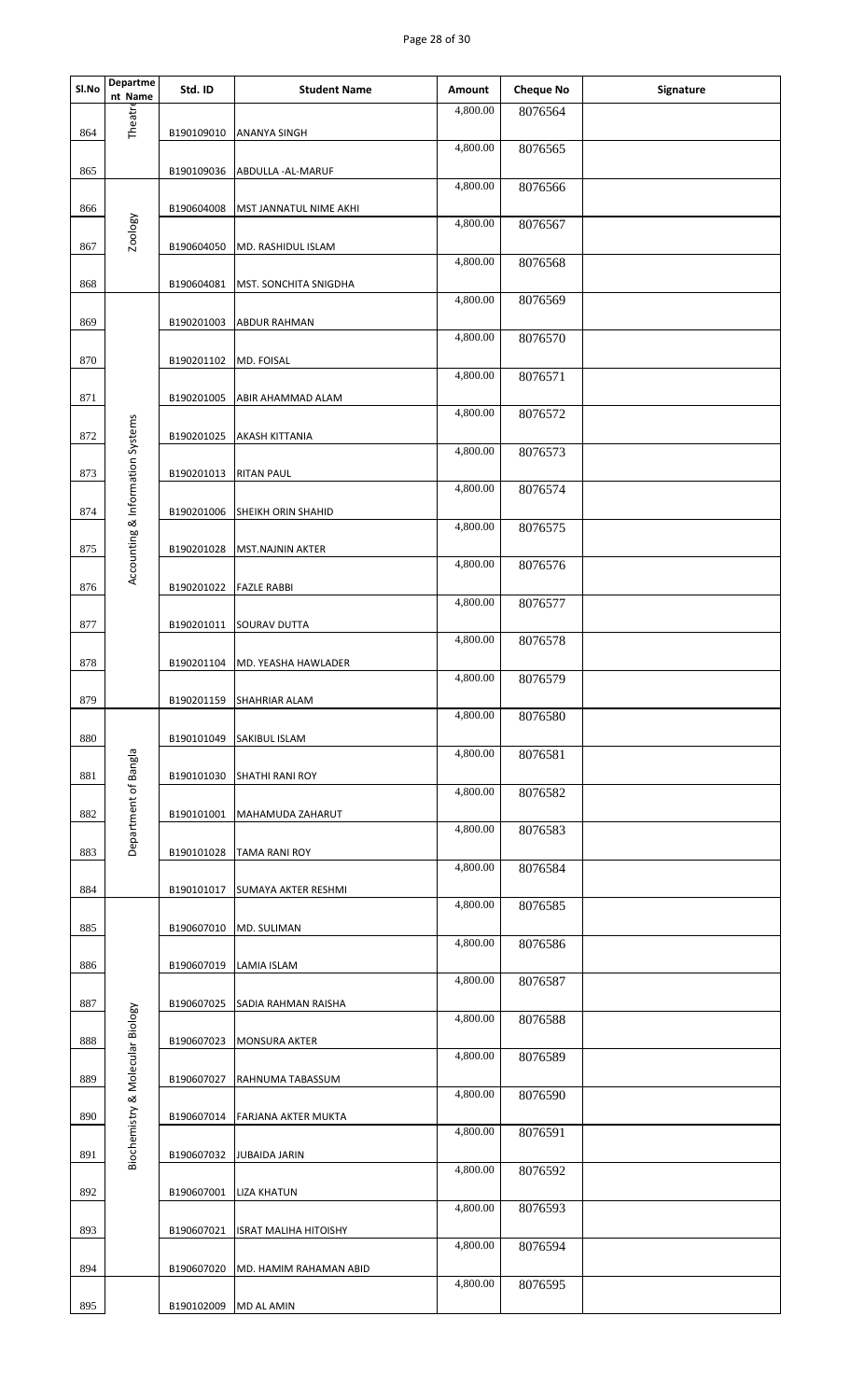## Page 29 of 30

| Sl.No | <b>Departme</b><br>nt Name          | Std. ID    | <b>Student Name</b>        | Amount   | <b>Cheque No</b> | Signature |
|-------|-------------------------------------|------------|----------------------------|----------|------------------|-----------|
| 896   |                                     | B190102034 | <b>MD.IBRAHIM KHALIL</b>   | 4,800.00 | 8076596          |           |
|       |                                     |            |                            | 4,800.00 | 8076597          |           |
| 897   |                                     | B190102005 | <b>HALIMA KHATUN</b>       | 4,800.00 | 8076598          |           |
| 898   | English                             | B190102072 | NOUSHIN ANJUM INNA         | 4,800.00 | 8076599          |           |
| 899   |                                     | B190102050 | <b>SARABAN TAHURA</b>      | 4,800.00 | 8076600          |           |
| 900   |                                     | B190102019 | MD. YOUSOB ALI SAGOR       | 4,800.00 | 8076602          |           |
| 901   |                                     | B190102011 | <b>SHUKLA SAHA</b>         |          |                  |           |
| 902   |                                     | B190102054 | MD. ABDUL AZIZ FORHAD      | 4,800.00 | 8076603          |           |
| 903   |                                     | B190102089 | MST. KHATIJA KHATUN        | 4,800.00 | 8076604          |           |
|       |                                     |            |                            | 4,800.00 | 8076605          |           |
| 904   |                                     | B190608011 | MOSTARI AL RAJI            | 4,800.00 | 8076606          |           |
| 905   |                                     | B190608014 | <b>SHAHADATH HOSSEN</b>    | 4,800.00 |                  |           |
| 906   |                                     | B190608018 | LANTANA IMRAN TASIN        |          | 8076607          |           |
| 907   |                                     | B190608002 | S. M. AL MAMUN             | 4,800.00 | 8076608          |           |
| 908   | Genetic Engineering & Biotechnology | B190608005 | S. F. NIBIR RAHMAN         | 4,800.00 | 8076609          |           |
|       |                                     |            |                            | 4,800.00 | 8076610          |           |
| 909   |                                     | B190608022 | <b>SALMAN REJA</b>         | 4,800.00 | 8076611          |           |
| 910   |                                     | B190608007 | <b>ISHRAT JAHAN SHEEPA</b> | 4,800.00 | 8076612          |           |
| 911   |                                     |            | B190103001 RONY RANI ROY   |          |                  |           |
| 912   | History                             | B190103013 | REZAUL ISLAM TAMIM         | 4,800.00 | 8076613          |           |
| 913   |                                     | B190103051 | MD. ASADUS ZAMAN APON      | 4,800.00 | 8076614          |           |
| 914   |                                     | B190104007 |                            | 4,800.00 | 8076615          |           |
|       | History and<br>Culture<br>Islamic   |            | MD. SHAHANUZZAMAN          | 4,800.00 | 8076616          |           |
| 915   |                                     | B190104077 | UMME NISHA                 | 4,800.00 | 8076617          |           |
| 916   |                                     | B190105025 | RAHNUMA TUL JANNAT         |          |                  |           |
| 917   |                                     | B190105046 | <b>NYMUR RAHMAN</b>        | 4,800.00 | 8076618          |           |
|       |                                     |            |                            | 4,800.00 | 8076619          |           |
| 918   |                                     | B190105049 | ZANNATUL FARDOES ETI       | 4,800.00 | 8076620          |           |
| 919   | Islamic Studies                     | B190105035 | <b>FAHAD AHMED</b>         | 4,800.00 | 8076621          |           |
| 920   |                                     | B190105081 | MD. REZUANUL DIDER LIMON   |          |                  |           |
| 921   |                                     | B190105061 | SOMAIYA TABASSOM           | 4,800.00 | 8076622          |           |
| 922   |                                     | B190105017 | MD. FAJLE RABBY            | 4,800.00 | 8076623          |           |
|       |                                     |            |                            | 4,800.00 | 8076624          |           |
| 923   |                                     | B190105078 | S.M SHIHAB MORSHED SHOHAN  | 4,800.00 | 8076625          |           |
| 924   |                                     | B190502060 | <b>NABILA</b>              | 4,800.00 | 8076626          |           |
| 925   |                                     | B190502021 | MD. NAHID MIA              | 4,800.00 |                  |           |
| 926   |                                     | B190502048 | RAHATUL ISLAM              |          | 8076627          |           |
| 927   | agement and Law                     | B190502061 | <b>FARIA FARDOUS RUKU</b>  | 4,800.00 | 8076628          |           |
|       |                                     |            |                            |          |                  |           |
|       |                                     |            |                            |          |                  |           |